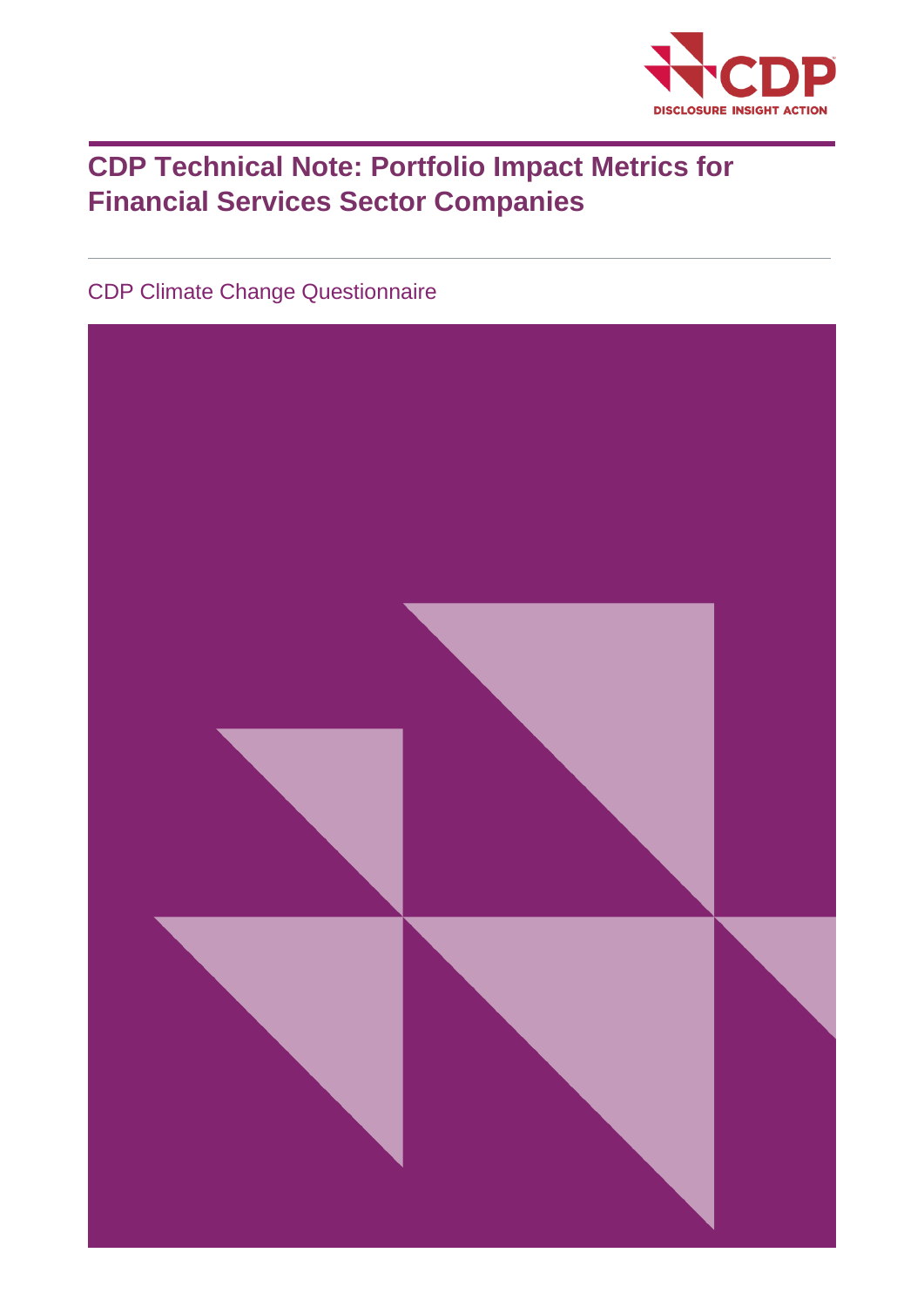# **Contents**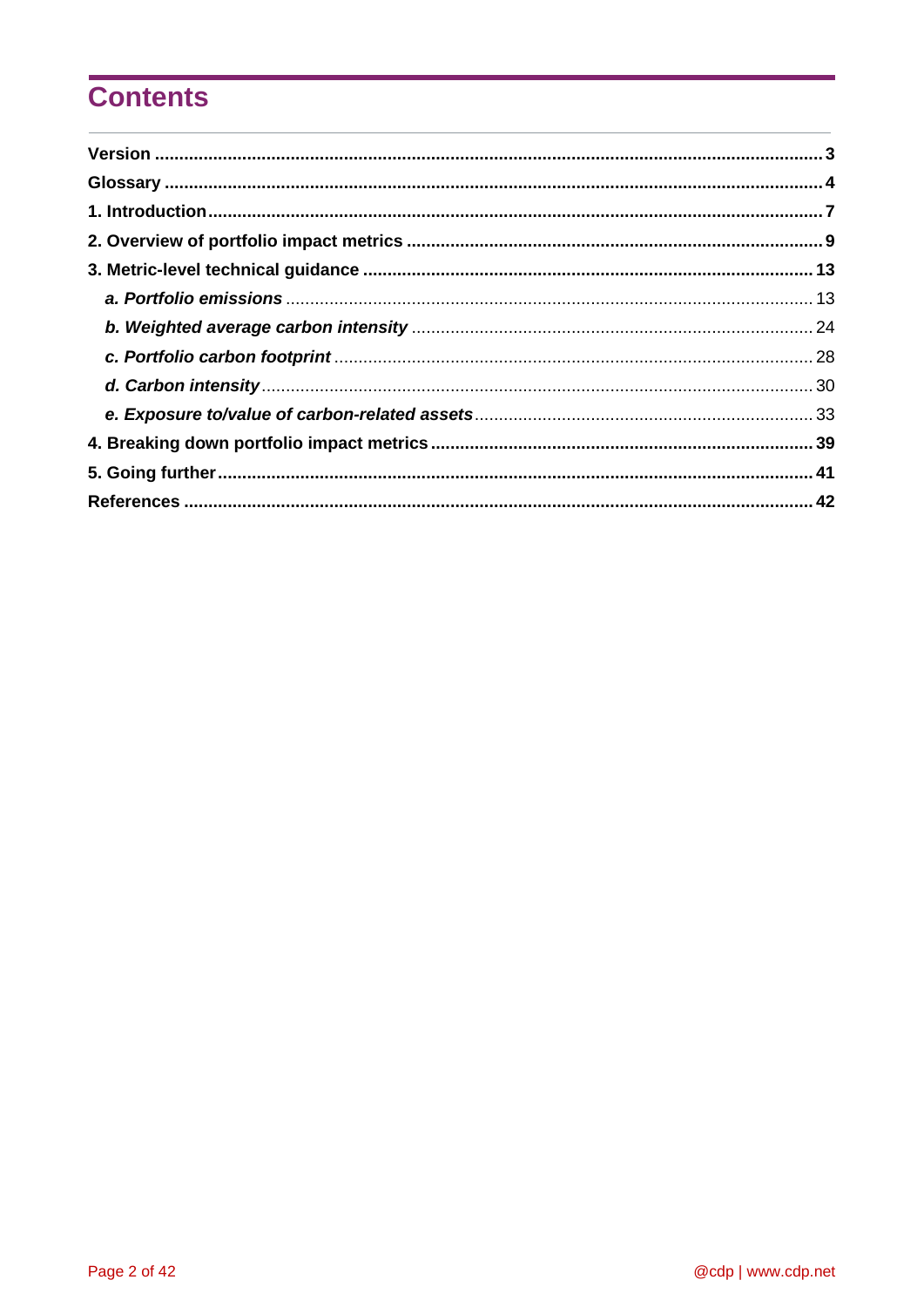# <span id="page-2-0"></span>**Version**

| <b>Version</b> | <b>Revision date</b> | <b>Revision summary</b>                                                                                    |
|----------------|----------------------|------------------------------------------------------------------------------------------------------------|
| 1.0            | 07 January 2021      | First release                                                                                              |
| 2.0            | 21 January 2022      | Minor revisions and question numbers<br>updated to align with the 2022 CDP climate<br>change questionnaire |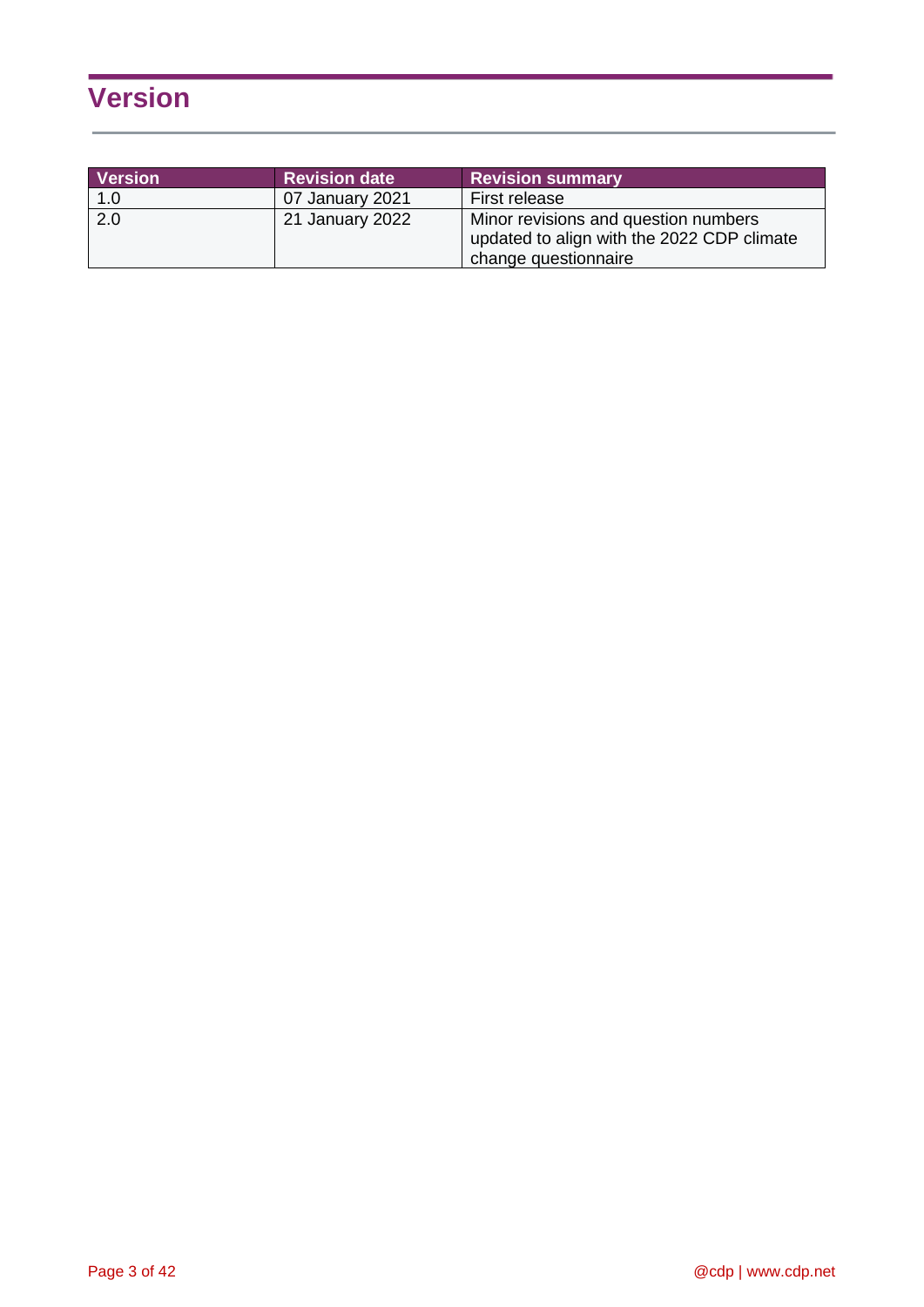# **Glossary**

<span id="page-3-0"></span>

| <b>Asset managers</b>              | Also known as investment managers, asset managers are<br>hired by clients to invest assets on their behalf.                                                                                                                                                                                                                                                                                                                       |
|------------------------------------|-----------------------------------------------------------------------------------------------------------------------------------------------------------------------------------------------------------------------------------------------------------------------------------------------------------------------------------------------------------------------------------------------------------------------------------|
| <b>Asset owners</b>                | Includes public- and private-sector pension plans,<br>(re)insurance companies, endowments, and foundations<br>that invest assets on their own behalf or on behalf of their<br>beneficiaries.                                                                                                                                                                                                                                      |
| <b>Banks</b>                       | Financial institutions that mostly undertake lending,<br>deposit taking and other financial intermediary activities.                                                                                                                                                                                                                                                                                                              |
| <b>Carbon footprinting metrics</b> | Metrics for assessing the greenhouse gas emissions<br>associated with a portfolio, depending on the metric<br>emissions are expressed either in absolute terms or as an<br>intensity.                                                                                                                                                                                                                                             |
| <b>Carbon intensity</b>            | Volume of carbon emissions per million of revenue in unit<br>currency (carbon efficiency of a portfolio), expressed in<br>tons CO <sub>2</sub> e/Million revenue.                                                                                                                                                                                                                                                                 |
| <b>Carbon related assets</b>       | The TCFD suggests defining carbon-related assets as<br>those assets tied to the energy and utilities sectors under<br>the Global Industry Classification Standard, excluding<br>water utilities and independent power and renewable<br>electricity producer industries.                                                                                                                                                           |
| <b>Commercial real estate</b>      | For the purpose of this technical note, commercial real<br>estate is on-balance-sheet loans for the purchase,<br>refinance, construction, or rehabilitation of commercial real<br>estate. This definition implies that the property is used for<br>commercial purposes.                                                                                                                                                           |
| <b>Corporate loans</b>             | For the purpose of this technical note, corporate loans are<br>on-balance sheet loans and lines of credit with unknown<br>use of proceeds to businesses, non-profits, and any other<br>structure of organization. Revolving credit facilities and<br>overdraft facilities as well as corporate loans secured by<br>real estate, such as commercial real estate-secured lines<br>of credit, are also included in this asset class. |
| <b>Double counting</b>             | Double counting occurs when a GHG emission or<br>emission reduction is counted more than once towards<br>attaining mitigation pledges or financial pledges for the<br>purpose of mitigating climate change.                                                                                                                                                                                                                       |
| <b>EU TEG</b>                      | European Union Technical Expert Group on Sustainable<br>Finance.                                                                                                                                                                                                                                                                                                                                                                  |
| <b>EVIC</b>                        | The sum of the market capitalization of ordinary and<br>preferred shares at fiscal year-end, and the book values of<br>total debt and minorities' interests. No deductions of cash<br>or cash equivalents are made to avoid the possibility of<br>negative enterprise values.                                                                                                                                                     |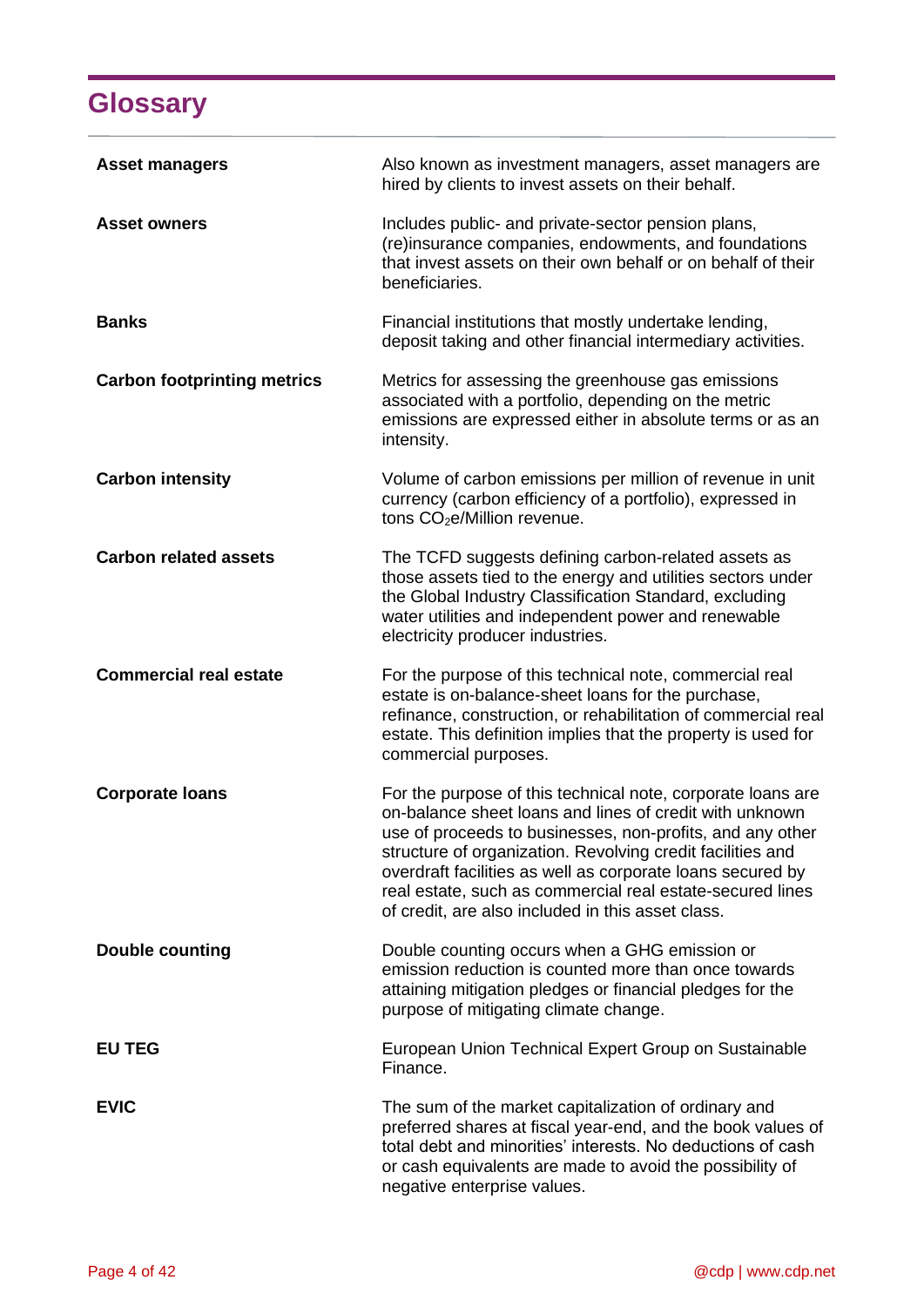| <b>Exposure metrics</b>                                  | Metrics for assessing the exposure to carbon-related<br>assets in a portfolio, depending on the metric exposure is<br>expressed either in currency terms or as a percentage.                                                                                                                                                                                          |
|----------------------------------------------------------|-----------------------------------------------------------------------------------------------------------------------------------------------------------------------------------------------------------------------------------------------------------------------------------------------------------------------------------------------------------------------|
| <b>Exposure to/value of carbon-</b><br>related assets    | The amount or percentage of carbon-related assets in the<br>portfolio expressed in Million of unit currency or<br>percentage of the current portfolio value.                                                                                                                                                                                                          |
| <b>GHG emissions</b>                                     | For the purposes of this technical note, GHGs are the<br>seven gases covered by the UNFCCC: carbon dioxide<br>(CO2); methane (CH4); nitrous oxide (N2O);<br>hydrofluorocarbons (HFCs); perfluorocarbons (PFCs);<br>sulfurhexafluoride (SF6), and nitrogen trifluoride (NF3).                                                                                          |
| <b>GHG Protocol</b>                                      | Comprehensive global standardized framework to<br>measure and manage GHG emissions established by<br>World Resources Institute (WRI) and the World Business<br>Council for Sustainable Development (WBCSD).                                                                                                                                                           |
| <b>Global Industry Classification</b><br><b>Standard</b> | The Global Industry Classification Standard (GICS) is a<br>four-tiered, hierarchical industry classification system<br>developed by MSCI and S&P Dow Jones.                                                                                                                                                                                                           |
| <b>Insurers</b>                                          | Financial institutions that provide and sell insurance<br>underwriting products and services to their policyholders.<br>Please note that where references are made to<br>"insurance", these are also applicable to reinsurance<br>unless otherwise specified.                                                                                                         |
| <b>Investees</b>                                         | For the purposes of this technical note, investees means<br>the underlying companies and assets a financial institution<br>is invested in or lending to.                                                                                                                                                                                                              |
| <b>Listed bonds</b>                                      | For the purposes of this technical note, listed bonds are all<br>corporate bonds without known use of proceeds.                                                                                                                                                                                                                                                       |
| <b>Listed equity</b>                                     | For the purposes of this technical note, listed equity is all<br>equity holdings on the balance sheet and/or actively<br>managed by the financial institution which are traded on a<br>stock exchange or another securities exchange.                                                                                                                                 |
| <b>Mortgages</b>                                         | For the purpose of this technical note, mortgages are on-<br>balance sheet loans used to purchase residential property,<br>including multifamily properties with no limit on the number<br>of units. This definition implies that the property is used for<br>residential purposes.                                                                                   |
| <b>Motor vehicle loans</b>                               | For the purpose of this technical note, motor vehicle loans<br>are on-balance sheet loans that are used to finance one or<br>several motor vehicles.                                                                                                                                                                                                                  |
| <b>PCAF</b>                                              | Partnership for Carbon Accounting Financials.                                                                                                                                                                                                                                                                                                                         |
| <b>Portfolio</b>                                         | The entire collection of a financial institution's core<br>financing activities - loans, investments and insurance<br>policies. For bank lending, this is the entire collection of<br>products and loans held on the balance sheet for which<br>the receivable stream is owned. For asset owners, this is<br>the entire collection of products, funds and investments |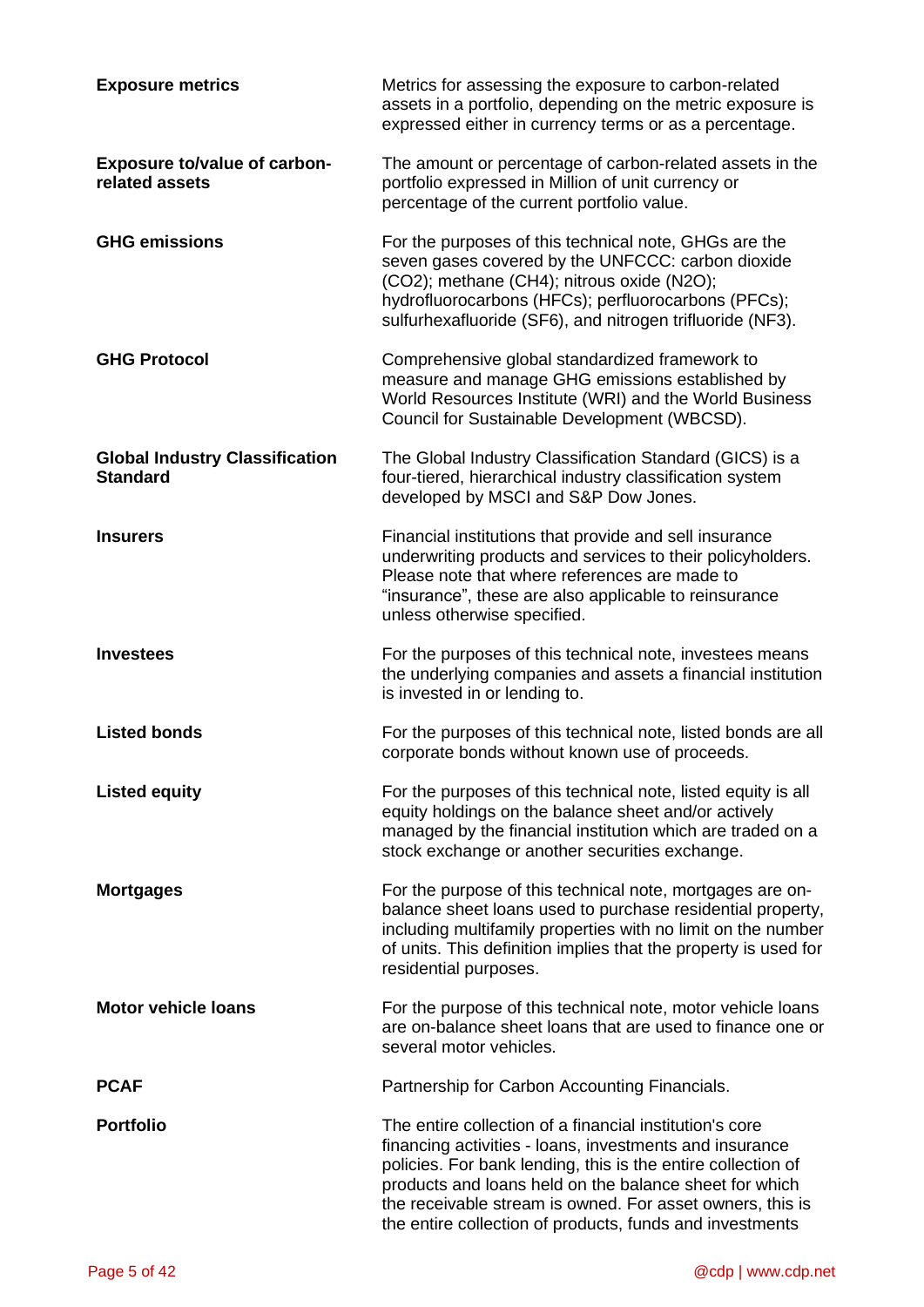|                                      | owned and controlled. For asset managers, this is the<br>entire collection of products and investments held and/or<br>managed on behalf of clients. For insurance underwriting,<br>this is the entire collection of products and insurance<br>policies provided to clients.                                                |
|--------------------------------------|----------------------------------------------------------------------------------------------------------------------------------------------------------------------------------------------------------------------------------------------------------------------------------------------------------------------------|
| Portfolio carbon footprint           | Total carbon emissions for a portfolio normalized by the<br>market value of the portfolio, expressed in tons<br>CO <sub>2</sub> e/Million of unit currency invested.                                                                                                                                                       |
| <b>Private equity</b>                | For the purpose of this technical note, private equity is all<br>equity holdings in non-listed companies held on the<br>balance sheet and/or actively managed by the financial<br>institution.                                                                                                                             |
| <b>Project finance</b>               | For the purpose of this technical note, project finance is<br>on-balance sheet loans or equity with known use of<br>proceeds that are designated for a clearly defined activity<br>or set of activities, such as the construction of a gas fired<br>power plant, a wind or solar project or energy efficiency<br>projects. |
| <b>Scope 1 emissions</b>             | Emissions from operations that are owned or controlled by<br>the reporting company.                                                                                                                                                                                                                                        |
| <b>Scope 2 emissions</b>             | Indirect emissions from the generation of purchased or<br>acquired electricity, steam, heat or cooling consumed by<br>the reporting company.                                                                                                                                                                               |
| <b>Scope 3 emissions</b>             | All indirect emissions (not included in Scope 2) that occur<br>in the value chain of the reporting company, including both<br>upstream and downstream emissions.                                                                                                                                                           |
| <b>Portfolio emissions</b>           | The absolute greenhouse gas emissions associated with a<br>portfolio, expressed in tons CO <sub>2</sub> e.                                                                                                                                                                                                                 |
| <b>TCFD</b>                          | Task Force on Climate-related Financial Disclosures.                                                                                                                                                                                                                                                                       |
| Weighted average carbon<br>intensity | Portfolio's exposure to carbon-intensive companies,<br>expressed in tons CO <sub>2</sub> e/Million of revenue in unit currency.                                                                                                                                                                                            |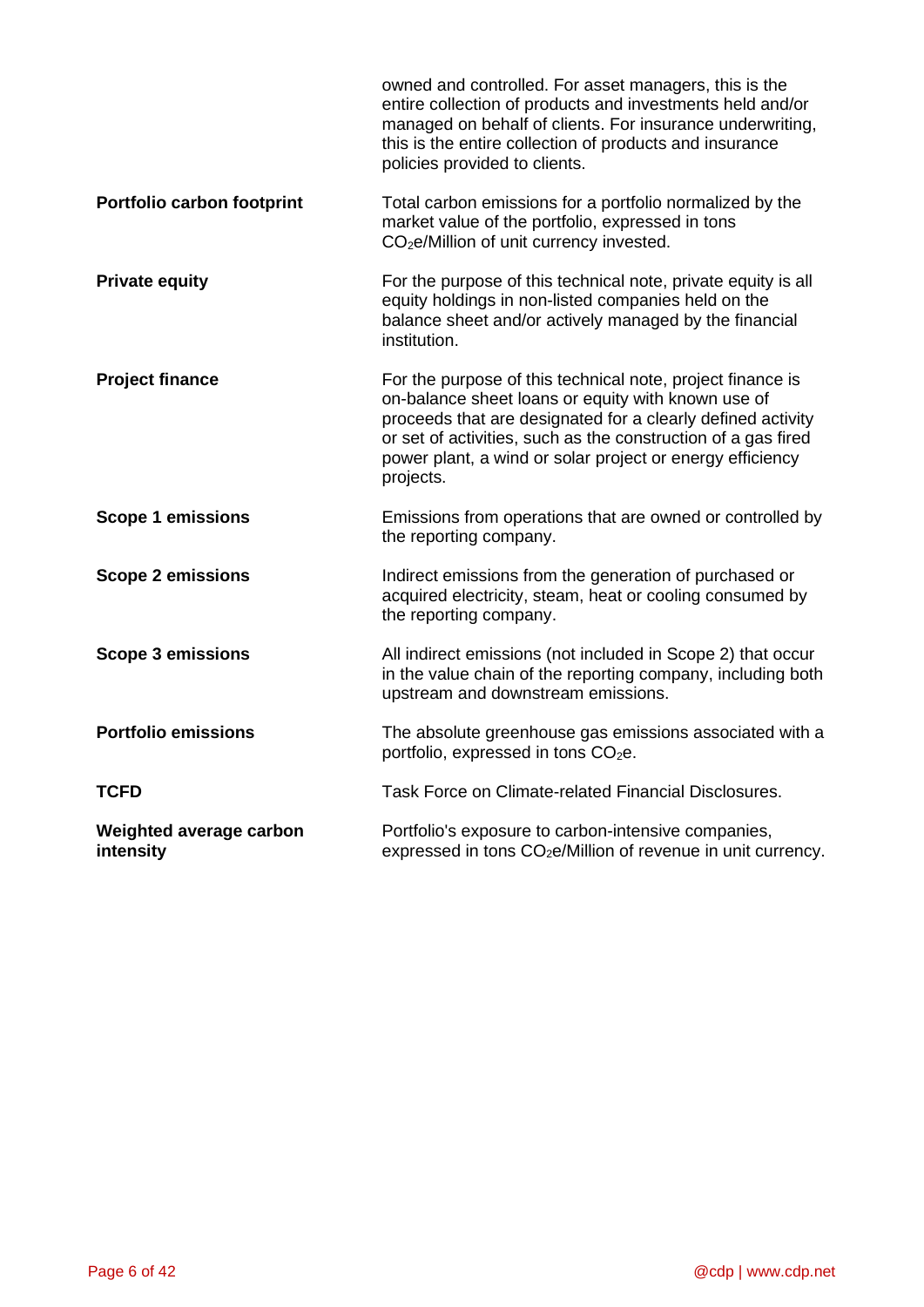## <span id="page-6-0"></span>**1. Introduction**

This Technical Note provides specific guidance on the methodologies used to calculate portfolio impact metrics requested by CDP. It is aimed at banks, asset owners, asset managers and insurers responding to CDP's climate change questionnaire. The Technical Note should be used alongside CDP's 2022 [climate change reporting guidance.](https://www.cdp.net/en/guidance/guidance-for-companies)

The technical note is comprised of this introduction and four further sections:

**Section 2:** An overview of the different portfolio impact metrics requested by CDP.

**Section 3:** Specific guidance for each metric. The guidance covers methodologies for calculating the metrics, best-practice in reporting the metrics to CDP, and includes worked examples.

**Section 4:** Guidance on breaking down portfolio impact metrics by asset class, industry, geography and scope, including a worked example.

**Section 5:** A discussion on how financial institutions can go further in using theses metrics once they have measured their portfolio impact. For example, setting targets to reduce the climate change impact of their portfolio.

Alignment with a 1.5-degree world will require a major redirection of capital into sustainable solutions and low-carbon technologies, which only the financial services sector can provide. This profound influence on the wider economy means financial institutions' climate change impact occurs mostly in their portfolios, rather than through their direct operations. It also means financial institutions can play a pivotal role in accelerating the low-carbon transition. Measuring the climate change impact of financial portfolios will be crucial in realising this role.

The importance of measuring portfolio impact is underlined by the TCFD, which recommends financial institutions disclose the metrics used to measure and manage climate-related risks and opportunities, and describes specific portfolio impact metrics for this purpose<sup>1</sup>. In addition to highlighting risks and opportunities, a quantification of climate change impact is a pre-requisite for financial institutions to measure improvements in the climate performance of their portfolios, and measure progress towards the net zero commitments that are increasingly being made<sup>2</sup>. Mark Carney, the UK Prime Minister's finance advisor for COP26, said:



To achieve net zero we need a whole economy transition - every company, every bank, every insurer and investor will have to adjust their business models, develop credible plans for the transition and implement them. For financial firms, that means reviewing more than the emissions generated by their own business activity. They must measure and report the emissions generated by the companies they invest in and lend to.<sup>3</sup>

<sup>1</sup> Task Force on Climate-related Financial Disclosures (2017). ["Implementing the Recommendations of the](https://www.fsb-tcfd.org/wp-content/uploads/2017/06/FINAL-TCFD-Annex-062817.pdf)  [Task Force on Climate-related Financial Disclosures.](https://www.fsb-tcfd.org/wp-content/uploads/2017/06/FINAL-TCFD-Annex-062817.pdf)"

<sup>&</sup>lt;sup>2</sup> See, for example, the net zero commitments made by **Barclays** and **Morgan Stanley**.

<sup>3</sup> [https://carbonaccountingfinancials.com/newsitem/partnership-for-carbon-accounting-financials-pcaf](https://carbonaccountingfinancials.com/newsitem/partnership-for-carbon-accounting-financials-pcaf-launches-uk-coalition)[launches-uk-coalition.](https://carbonaccountingfinancials.com/newsitem/partnership-for-carbon-accounting-financials-pcaf-launches-uk-coalition)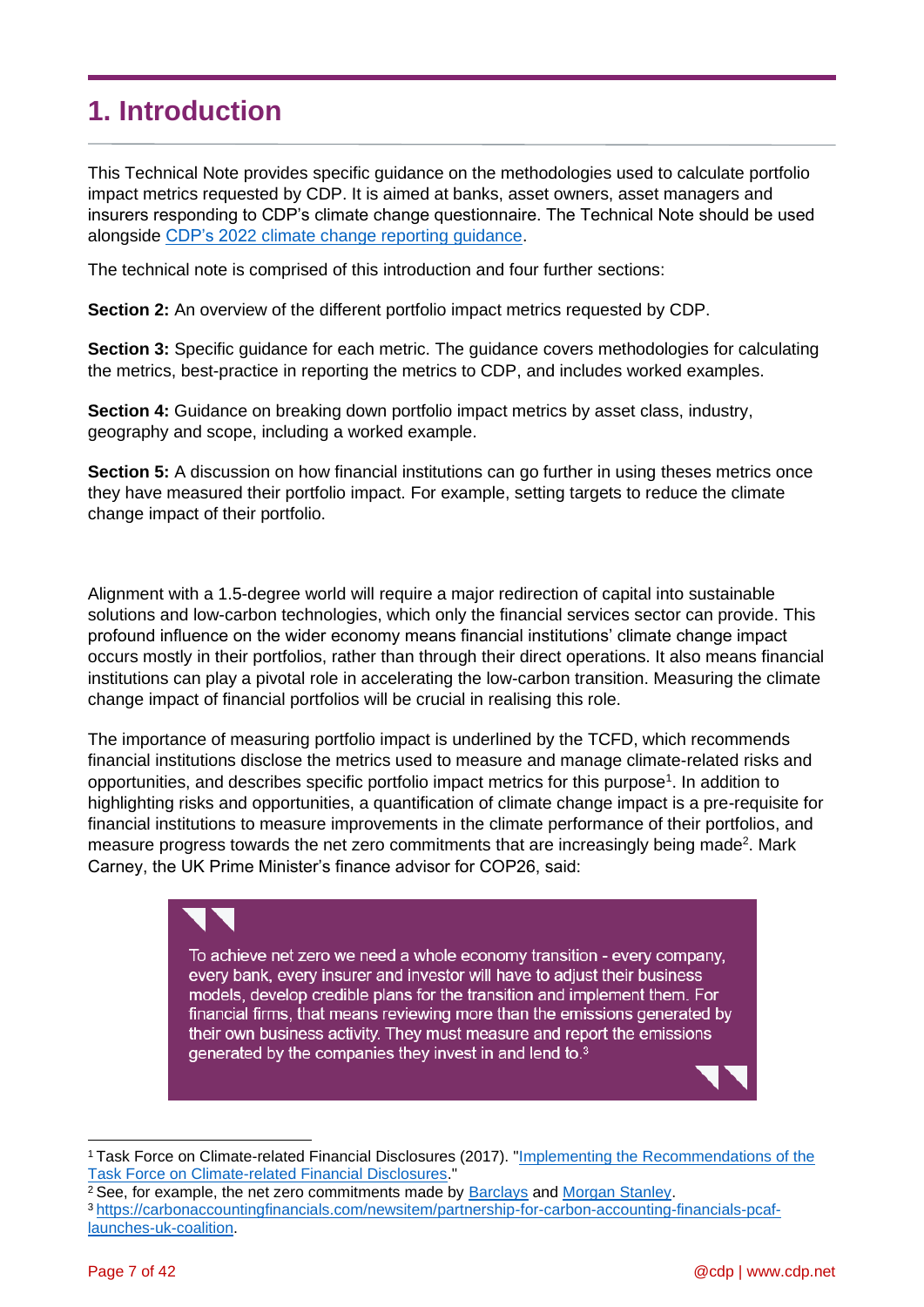The financial services sector is heterogeneous, with banks, investors and insurers providing a diverse set of services which together underpin the stability of our financial system. Financial institutions also hold a variety of different asset classes in their portfolios. Reflecting this, there is currently no single, globally approved methodology for measuring portfolio impact that applies to all financial institutions and all financing activities. Although there have been important developments in methodologies since the release of the TCFD's recommendations, including those by PCAF.

Alongside these developments, [CDP launched its first questionnaire focusing on publicly listed](https://6fefcbb86e61af1b2fc4-c70d8ead6ced550b4d987d7c03fcdd1d.ssl.cf3.rackcdn.com/comfy/cms/files/files/000/003/157/original/Financial_Services_Questionnaire_Briefing.pdf)  [financial service companies in 2020.](https://6fefcbb86e61af1b2fc4-c70d8ead6ced550b4d987d7c03fcdd1d.ssl.cf3.rackcdn.com/comfy/cms/files/files/000/003/157/original/Financial_Services_Questionnaire_Briefing.pdf) The questionnaire fills a critical data gap by shifting the focus onto the environmental impacts these companies finance in the wider economy. Portfolio impact metrics were included as a disclosure request in the new module C14. However, recognising that there is no universal methodology for measuring portfolio impact, the questions allow a variety of metrics to be reported.

## *C14 module structure*

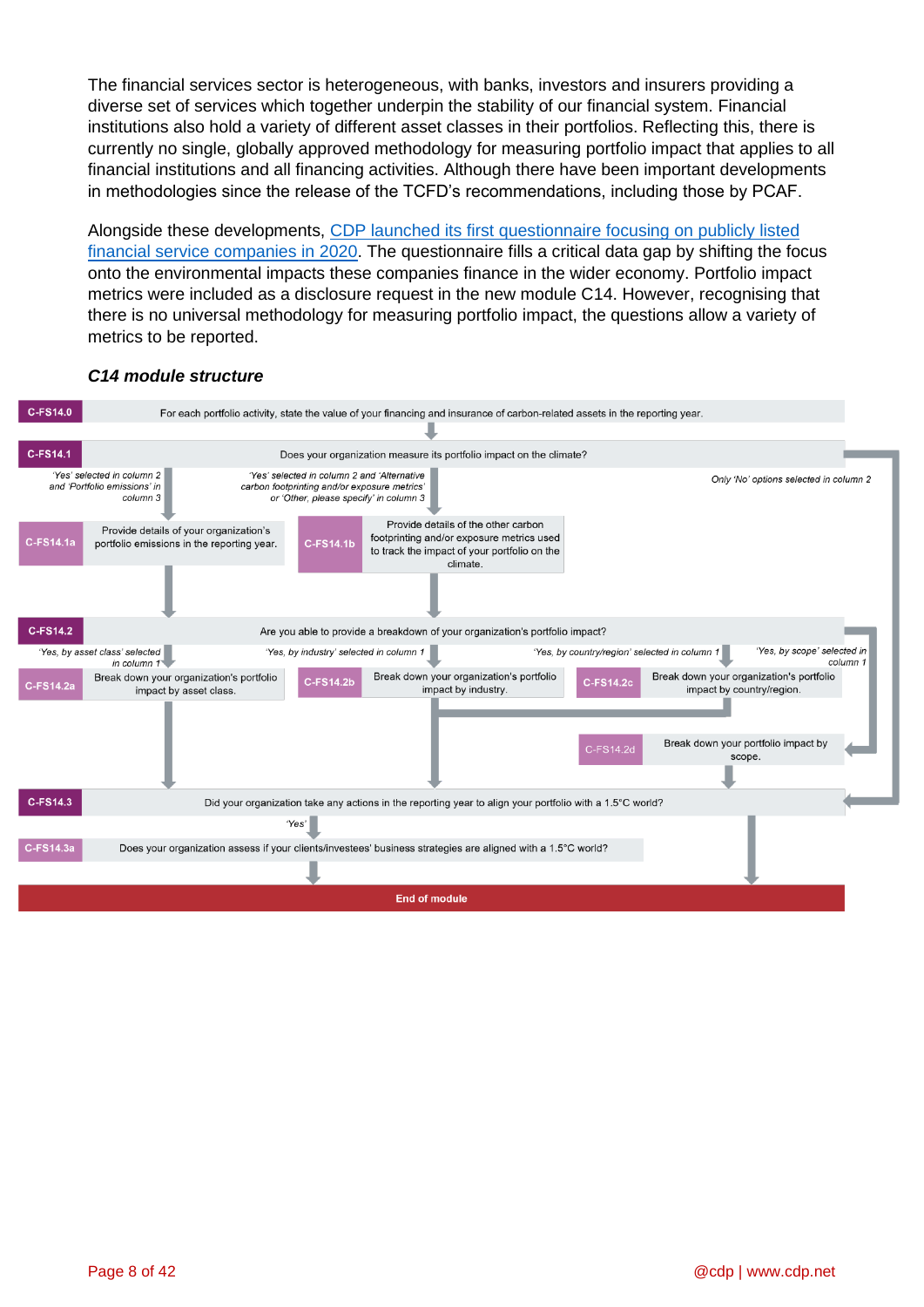## <span id="page-8-0"></span>**2. Overview of portfolio impact metrics**

There are a variety of carbon footprinting and exposure metrics available to financial institutions; rather than a single, globally approved methodology that applies to all financing activities. This complexity is often cited by companies as a reason for not yet measuring their portfolio impact. The complexity partly results from the heterogeneity of the financial services sector. Banks, investors and insurers provide a diverse set of services and hold a variety of different asset classes in their portfolios. Some metrics are better suited to certain industry activities or asset classes.

Another challenge often cited by companies is access to the data required to calculate portfolio impact metrics. A further reason for the multitude of available metrics it that some metrics have more onerous data requirements while others can be calculated relatively simply.

As anthropogenic climate change is caused by GHG emissions, carbon footprinting metrics are measured in GHG emissions 'owned' by the portfolio, which can then be normalized to compare across portfolios<sup>4</sup>. This approach demands data on the GHG emissions of companies in the portfolio, which can be either self-disclosed or estimated. Exposure metrics are not measured in GHG emissions; instead a population of carbon-related assets is defined and the level of carbonrelated assets in the portfolio, in either currency or percentage terms, is measured. This approach does not demand data on the GHG emissions of the underlying companies and so is less onerous in its data demands. However, it does require an agreed taxonomy of what constitutes a carbonrelated asset<sup>5</sup>.

Table 1 presents an overview of common carbon footprinting and exposure metrics which can be used to measure portfolio impact and reported to CDP<sup>6</sup>. It lists which industry activities and asset classes each metric is applicable to, along with the pros and cons of each metric, including which can be calculated without demanding data requirements. Section 3 goes into more detail on each metric presented.

<sup>4</sup> There are different approached to normalization, as described in Section 3.

<sup>5</sup> The TCFD suggests defining carbon-related assets as those assets tied to the energy and utilities sectors under GICS, excluding water utilities and independent power and renewable electricity producer industries. <sup>6</sup> Task Force on Climate-related Financial Disclosures (2017). ["Implementing the Recommendations of the](https://www.fsb-tcfd.org/wp-content/uploads/2017/06/FINAL-TCFD-Annex-062817.pdf)  [Task Force on Climate-related Financial Disclosures.](https://www.fsb-tcfd.org/wp-content/uploads/2017/06/FINAL-TCFD-Annex-062817.pdf)"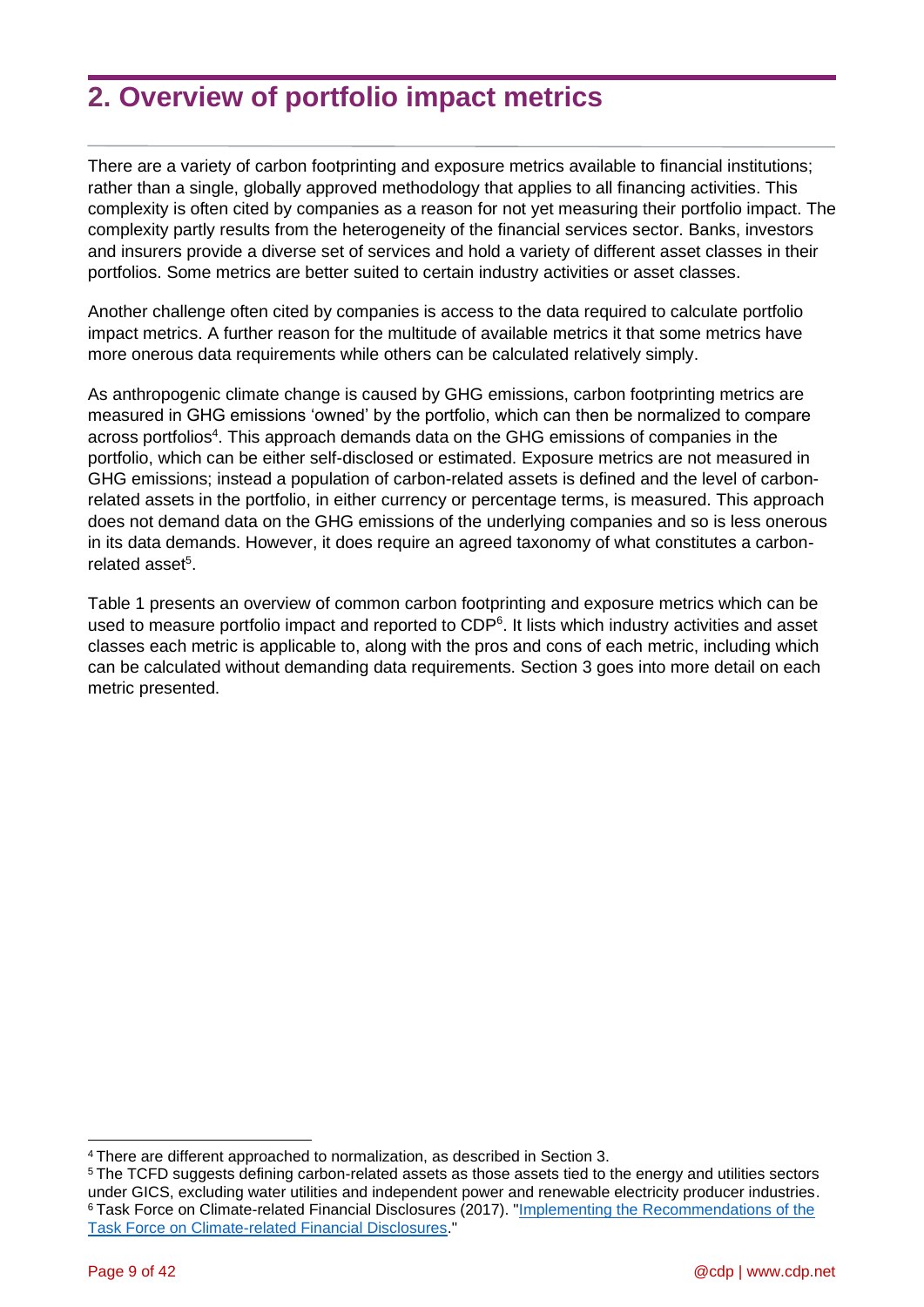## Table 1

| <b>Metric</b>                               | <b>Description</b>                                                                                                                                             | <b>Industry activities</b>             | <b>Asset classes</b>                                                                                                                                    | <b>CDP</b> question | <b>Pros</b>                                                                                                                                                                                                                                                             | <b>Cons</b>                                                                                                                                                                                                                         |
|---------------------------------------------|----------------------------------------------------------------------------------------------------------------------------------------------------------------|----------------------------------------|---------------------------------------------------------------------------------------------------------------------------------------------------------|---------------------|-------------------------------------------------------------------------------------------------------------------------------------------------------------------------------------------------------------------------------------------------------------------------|-------------------------------------------------------------------------------------------------------------------------------------------------------------------------------------------------------------------------------------|
| <b>Portfolio emissions</b>                  | The absolute<br>greenhouse gas<br>emissions associated<br>with a portfolio,<br>expressed in tons<br>CO <sub>2</sub> e                                          | Banks, Asset owners,<br>Asset managers | Listed equity, listed<br>bonds, corporate<br>loans, private equity,<br>project finance,<br>commercial real<br>estate, mortgages,<br>motor vehicle loans | C-FS14.1a           | $+$ May be used to<br>communicate the<br>carbon footprint of a<br>portfolio consistent with<br>the GHG protocol<br>+ May be used to track<br>changes in GHG<br>emissions in a portfolio<br>+ Allows for portfolio<br>decomposition and<br>attribution analysis          | Not generally used to<br>compare portfolios<br>because the data are<br>not normalized<br>Changes in underlying<br>companies' market<br>capitalization can be<br>misinterpreted                                                      |
| <b>Weighted average</b><br>carbon intensity | Portfolio's exposure<br>to carbon-intensive<br>companies,<br>expressed in tons<br>CO <sub>2</sub> e/Million revenue                                            | Banks, Asset owners,<br>Asset managers | Listed equity, listed<br>bonds, corporate<br>loans, private equity                                                                                      | C-FS14.1b           | + Can be easily applied<br>across asset classes<br>since it does not rely<br>on equity ownership<br>approach<br>+ The calculation is fairly<br>simple and easy to<br>communicate to<br>investors<br>+ Allows for portfolio<br>decomposition and<br>attribution analysis | Sensitive to outliers<br>Using revenue<br>(instead of physical or<br>other metrics) to<br>normalize the data<br>tends to favor<br>companies with higher<br>pricing levels relative<br>to their peers                                |
| Portfolio carbon<br>footprint               | Total carbon<br>emissions for a<br>portfolio normalized<br>by the market value<br>of the portfolio,<br>expressed in tons<br>CO <sub>2</sub> e/Million invested | Banks, Asset owners,<br>Asset managers | Listed equity, listed<br>bonds, corporate<br>loans, private equity,<br>project finance,<br>commercial real<br>estate, mortgages,<br>motor vehicle loans | C-FS14.1b           | $+$ May be used to<br>compare and<br>benchmark portfolios<br>+ Using the portfolio<br>market value to<br>normalize data is fairly<br>intuitive to investors<br>+ Allows for portfolio<br>decomposition and<br>attribution analysis                                      | Does not take into<br>account differences in<br>the size of companies<br>(e.g. does not consider<br>the carbon efficiency<br>of companies)<br>Changes in underlying<br>companies' market<br>capitalization can be<br>misinterpreted |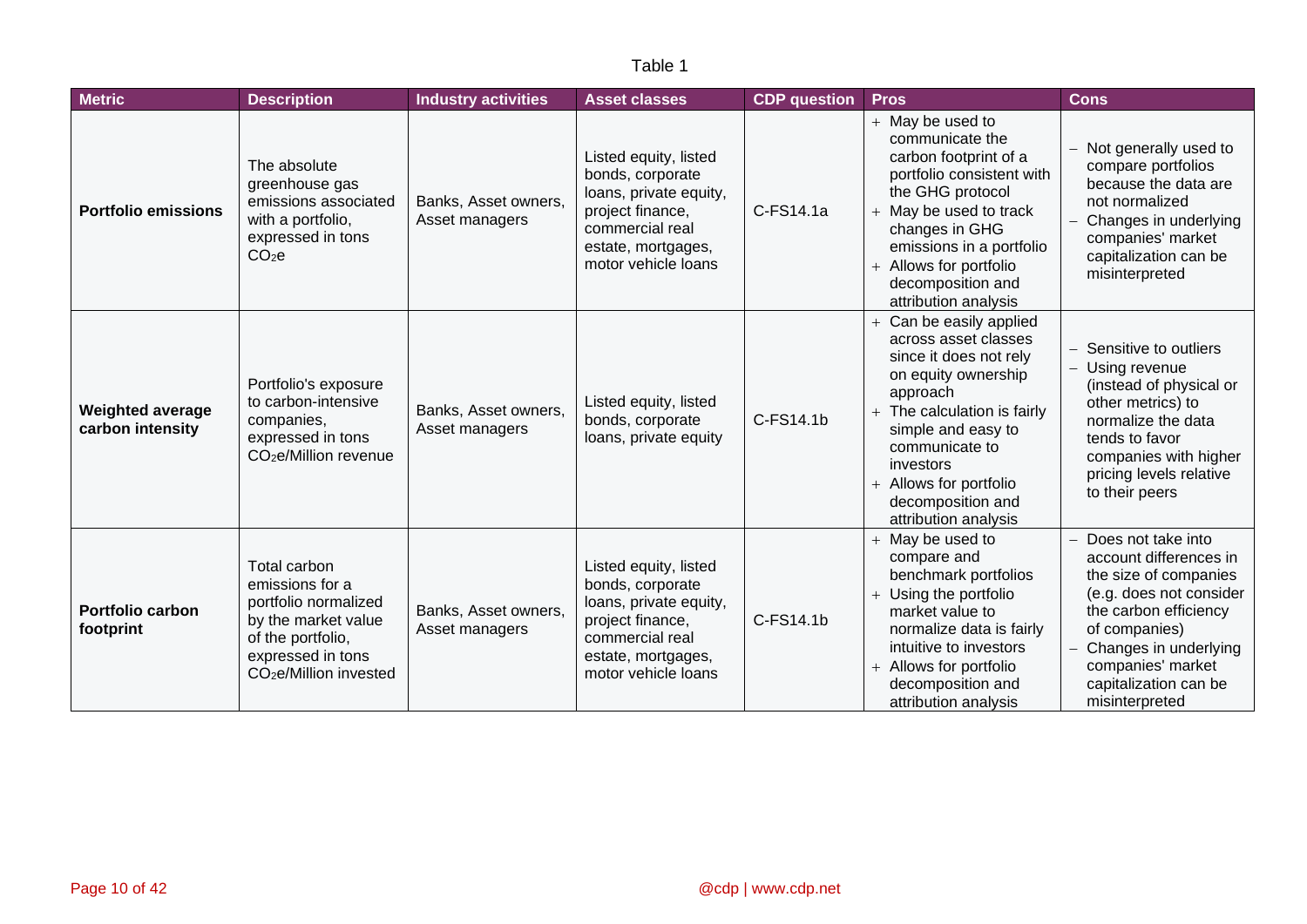| <b>Metric</b>                                                      | <b>Description</b>                                                                                                                                                  | <b>Industry activities</b>                                 | <b>Asset classes</b>                                                                                                 | <b>CDP</b><br>question(s) | <b>Pros</b>                                                                                                                                                                                                                                                      | Cons                                                                                                                                                                                                                               |
|--------------------------------------------------------------------|---------------------------------------------------------------------------------------------------------------------------------------------------------------------|------------------------------------------------------------|----------------------------------------------------------------------------------------------------------------------|---------------------------|------------------------------------------------------------------------------------------------------------------------------------------------------------------------------------------------------------------------------------------------------------------|------------------------------------------------------------------------------------------------------------------------------------------------------------------------------------------------------------------------------------|
| <b>Carbon intensity</b>                                            | Volume of carbon<br>emissions per million<br>dollars of revenue<br>(carbon efficiency of<br>a portfolio),<br>expressed in tons<br>CO <sub>2</sub> e/Million revenue | Banks, Asset owners,<br>Asset managers                     | Listed equity, listed<br>bonds, corporate<br>loans, private equity                                                   | C-FS14.1b                 | $+$ May be used to<br>compare and<br>benchmark portfolios<br>+ Takes into account<br>differences in the size<br>of companies (e.g.<br>considers the carbon<br>efficiency of<br>companies)<br>+ Allows for portfolio<br>decomposition and<br>attribution analysis | The calculation is<br>somewhat complex<br>and may be difficult to<br>communicate<br>Changes in underlying<br>companies' market<br>capitalization can be<br>misinterpreted                                                          |
| <b>Exposure to/value</b><br>of carbon-related<br>assets (currency) | The amount of<br>carbon-related assets<br>in the portfolio,<br>expressed in Millions<br>of unit currency                                                            | Banks, Asset owners,<br>Asset managers,<br><b>Insurers</b> | Listed equity, listed<br>bonds, corporate<br>loans, private equity,<br>project finance,<br>insurance<br>underwriting | C-FS14.0                  | + Can be applied across<br>industry activities and<br>asset classes<br>+ Does not rely on<br>underlying companies'<br>Scope 1 and Scope 2<br>GHG emissions                                                                                                       | Generally not used to<br>compare portfolios<br>because the data are<br>not normalized<br>Does not provide<br>information on sectors<br>or industries other<br>than those included in<br>the definition of<br>carbon-related assets |
| <b>Exposure to/value</b><br>of carbon-related<br>assets (%)        | The percentage of<br>carbon-related assets<br>in the portfolio,<br>expressed in<br>percentage of the<br>current portfolio value                                     | Banks, Asset owners,<br>Asset managers,<br><i>Insurers</i> | Listed equity, listed<br>bonds, corporate<br>loans, private equity,<br>project finance,<br>insurance<br>underwriting | C-FS14.0                  | + Can be applied across<br>industry activities and<br>asset classes<br>+ Does not rely on<br>underlying companies'<br>Scope 1 and Scope 2<br><b>GHG</b> emissions                                                                                                | Does not provide<br>information on sectors<br>or industries other<br>than those included in<br>the definition of<br>carbon-related assets                                                                                          |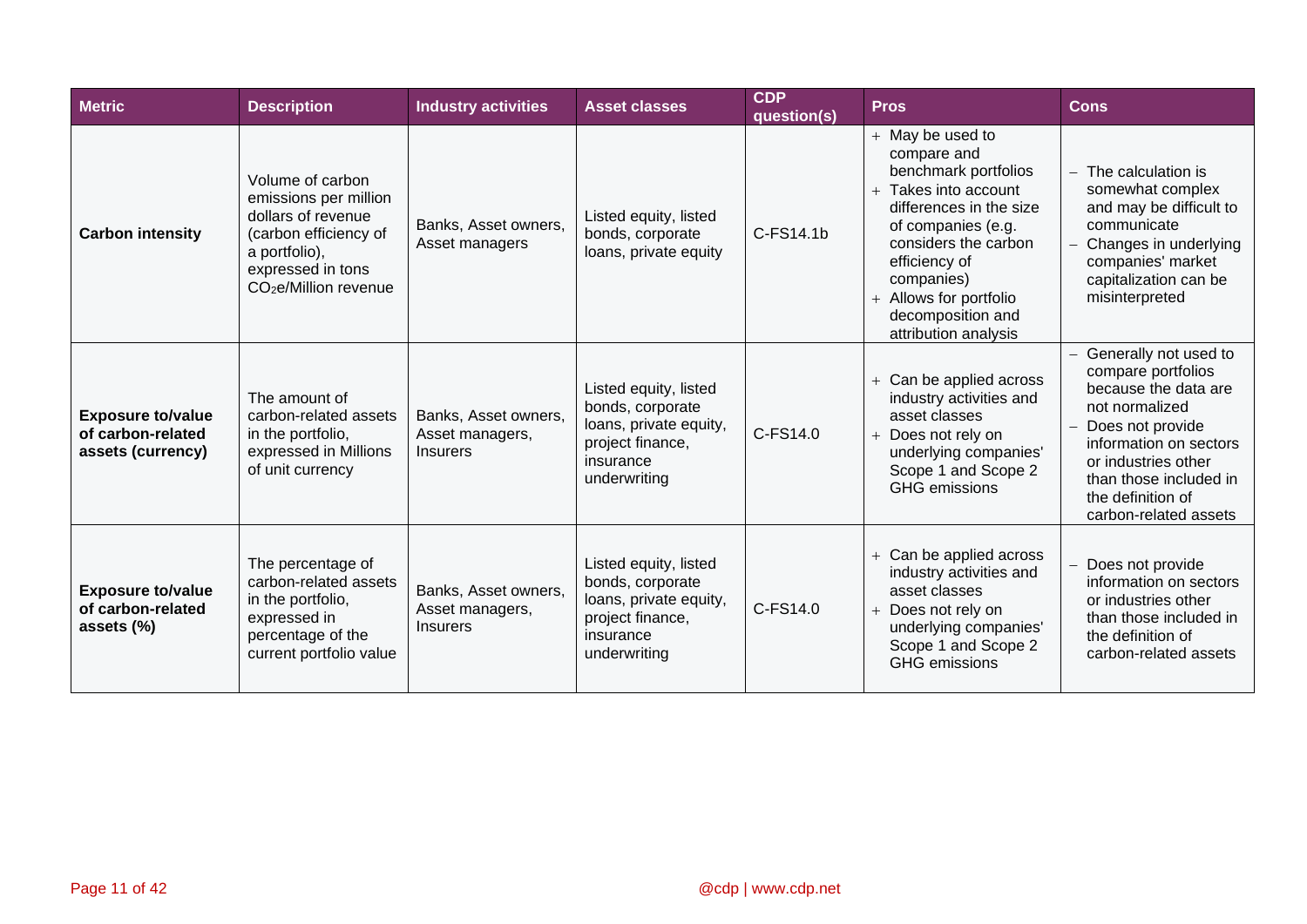Table 1 is by no means exhaustive. In outlining common carbon footprinting and exposure metrics, the TCFD expected "disclosure of this information to prompt important advancements in the development of decision-useful, climate-related risk metrics."<sup>7</sup> In 2020 they released a consultation on forward-looking metrics including implied temperature rise<sup>8</sup>. It is expected that further advancements will increase the coverage of industry activities and asset classes. For example, the CRO Forum recently proposed a range of options for the carbon footprinting of insurance companies' underwriting portfolios<sup>9</sup>. Additional metrics and methodologies will be added to CDP's reporting framework as they become available.

Currently, if a company wishes to disclose a portfolio impact metric not listed in Table 1, they can do so by:

- **Selecting 'Yes' in response to C-FS14.1 Does your organization measure its portfolio impact** on the climate?, column two;
- **Selecting 'Other, please specify' in response to C-FS14.1, column three; and**
- Disclosing the metric in response to C-FS14.b Provide details of the other carbon footprinting and/or exposure metrics used to track the impact of your portfolio on the climate, using 'Other, please specify' in column two.

<sup>7</sup> Task Force on Climate-related Financial Disclosures (2017). ["Implementing the Recommendations of the](https://www.fsb-tcfd.org/wp-content/uploads/2017/06/FINAL-TCFD-Annex-062817.pdf)  [Task Force on Climate-related Financial Disclosures.](https://www.fsb-tcfd.org/wp-content/uploads/2017/06/FINAL-TCFD-Annex-062817.pdf)"

<sup>8</sup> Task Force on Climate-related Financial Disclosures (2020). "Forward-Looking Financial Sector Metrics [Consultation."](https://assets.bbhub.io/company/sites/60/2020/09/2020-TCFD_Consultation-Forward-Looking-Financial-Sector-Metrics.pdf)

<sup>9</sup> CRO Forum (2020). "Carbon footprinting methodology for underwriting portfolios,"

[https://www.thecroforum.org/wp-content/uploads/2020/05/CRO-Carbon-Foot-Printing-Methodology.pdf.](https://www.thecroforum.org/wp-content/uploads/2020/05/CRO-Carbon-Foot-Printing-Methodology.pdf)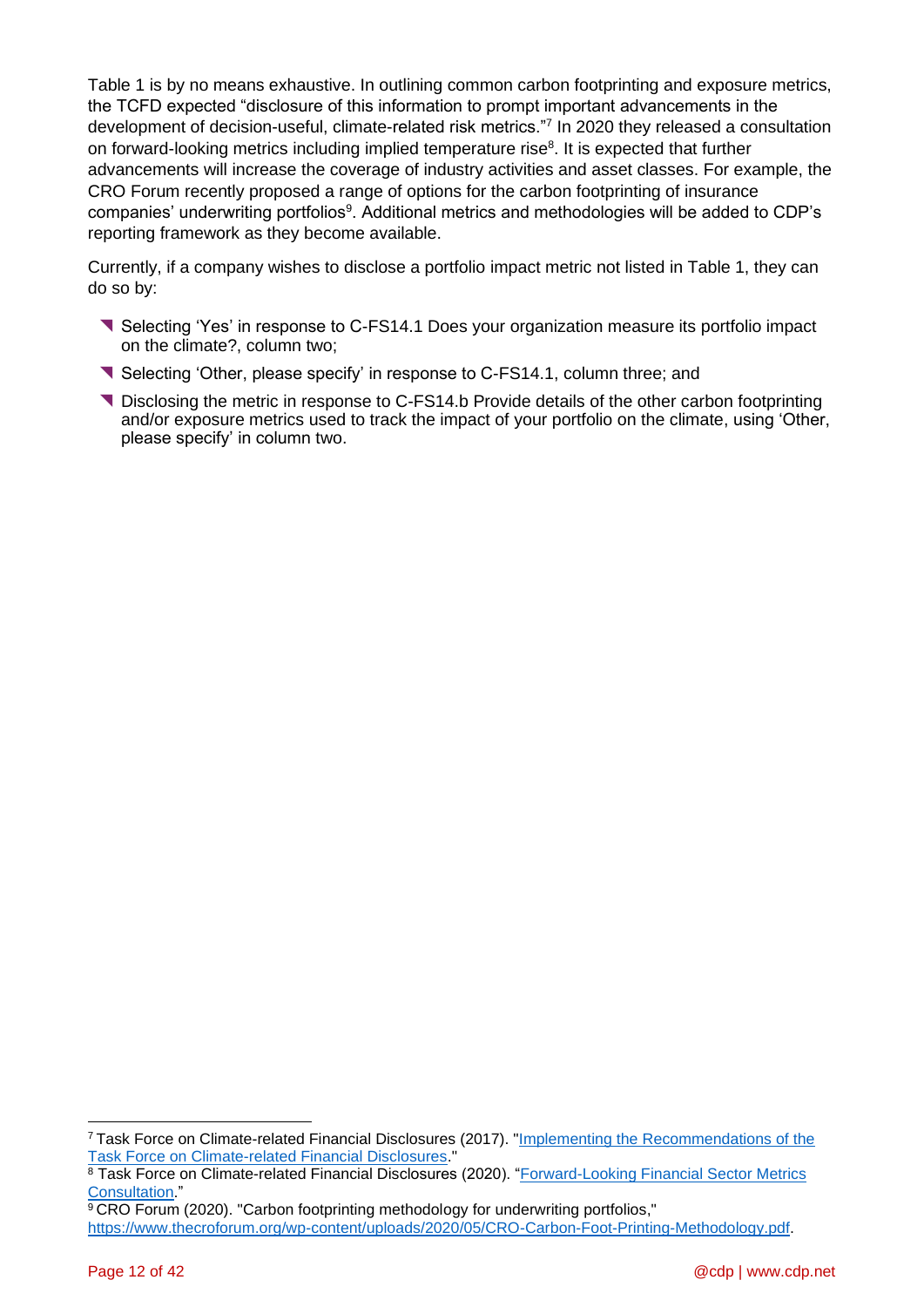## <span id="page-12-0"></span>**3. Metric-level technical guidance**

## <span id="page-12-1"></span>*a. Portfolio emissions*

| <b>Description</b>   | The absolute greenhouse gas emissions associated with a portfolio,<br>expressed in tons $CO2e$                                                                                                                                                               |  |  |  |
|----------------------|--------------------------------------------------------------------------------------------------------------------------------------------------------------------------------------------------------------------------------------------------------------|--|--|--|
| Industry activities  | Banks, Asset owners, Asset managers                                                                                                                                                                                                                          |  |  |  |
| <b>Asset classes</b> | Listed equity, listed bonds, corporate loans, private equity, project finance,<br>commercial real estate, mortgages, motor vehicle loans                                                                                                                     |  |  |  |
| <b>CDP</b> question  | $C$ -FS14.1a                                                                                                                                                                                                                                                 |  |  |  |
| <b>Pros</b>          | May be used to communicate the carbon footprint of a portfolio<br>$+$<br>consistent with the GHG protocol<br>May be used to track changes in GHG emissions in a portfolio<br>$^{+}$<br>Allows for portfolio decomposition and attribution analysis<br>$^{+}$ |  |  |  |
| <b>Cons</b>          | Not generally used to compare portfolios because the data are not<br>normalized<br>Changes in underlying companies' market capitalization can be<br>$\overline{\phantom{m}}$<br>misinterpreted                                                               |  |  |  |

Anthropogenic climate change is caused by GHG emissions. Therefore, the most natural way for companies to measure their impact on climate change is by accounting for the GHG emissions caused by their operations. The [GHG Protocol Corporate Standard](https://ghgprotocol.org/sites/default/files/standards/ghg-protocol-revised.pdf) divides a company's GHG emissions inventory into direct and indirect emissions. For financial institutions, the indirect emissions caused by their financing activities are relevant and their emissions inventory would be incomplete without accounting for them<sup>10</sup>. The GHG Protocol classifies these emissions in Scope 3 Category 15 Investments<sup>11</sup>. They are also known as portfolio emissions or financed emissions. Put simply, they are emissions that occur at sources owned or controlled by other companies, but which are made possible because those companies are financed by the investment and lending (and insurance underwriting) of financial institutions; therefore, they can be thought of as caused indirectly by the financial institution and should be included in the financial institutions Scope 3 inventory<sup>12</sup>.

The general approach to accounting for portfolio emissions is to establish the emissions of the investees in the portfolio and then allocate those emissions based on the proportional share of the investment in the investee. Exactly how the emissions of the investee are allocated between investors differs depending on the asset class, but the principle of proportional share applies in each case. Summing across all investments in the portfolio yields the total portfolio emissions in tons CO<sub>2</sub>e. This approach has been formalized by PCAF who have developed the Global Carbon [Accounting Standard](https://carbonaccountingfinancials.com/files/downloads/PCAF-Standard-public-consultation.pdf) for the financial industry with the GHG Protocol as its foundation.

<sup>10</sup> Relevance and completeness are two of the GHG accounting and reporting principles in the GHG Protocol Corporate Standard.

<sup>11</sup> Bhatia, P., Cummis, C., Brown, A., Rich, D., Draucker, L., & Lahd, H. (2012). ["Corporate Value Chain](https://ghgprotocol.org/sites/default/files/standards/Corporate-Value-Chain-Accounting-Reporing-Standard_041613_2.pdf)  [\(Scope 3\) Accounting and Reporting Standard. Supplement to the GHG Protocol Corporate Accounting and](https://ghgprotocol.org/sites/default/files/standards/Corporate-Value-Chain-Accounting-Reporing-Standard_041613_2.pdf)  [Reporting Standard.](https://ghgprotocol.org/sites/default/files/standards/Corporate-Value-Chain-Accounting-Reporing-Standard_041613_2.pdf)"

<sup>&</sup>lt;sup>12</sup> Portfolio emissions are included in financial institutions' Scope 3 inventory if they are using a control approach to defining operational boundaries and consolidating GHG emissions. In contrast, if the equity share approach is used, emissions associated with equity investments would be included in financial institutions' Scope 1 inventory. PCAF's [Global Carbon Accounting Standard](https://carbonaccountingfinancials.com/files/downloads/PCAF-Standard-public-consultation.pdf) for the financial industry requires financial institutions to use the operational control approach, so that approach is assumed throughout the guidance in this technical note. For more information on different approaches to defining operational boundaries and consolidating GHG emissions see the [GHG Protocol.](https://ghgprotocol.org/sites/default/files/standards/ghg-protocol-revised.pdf)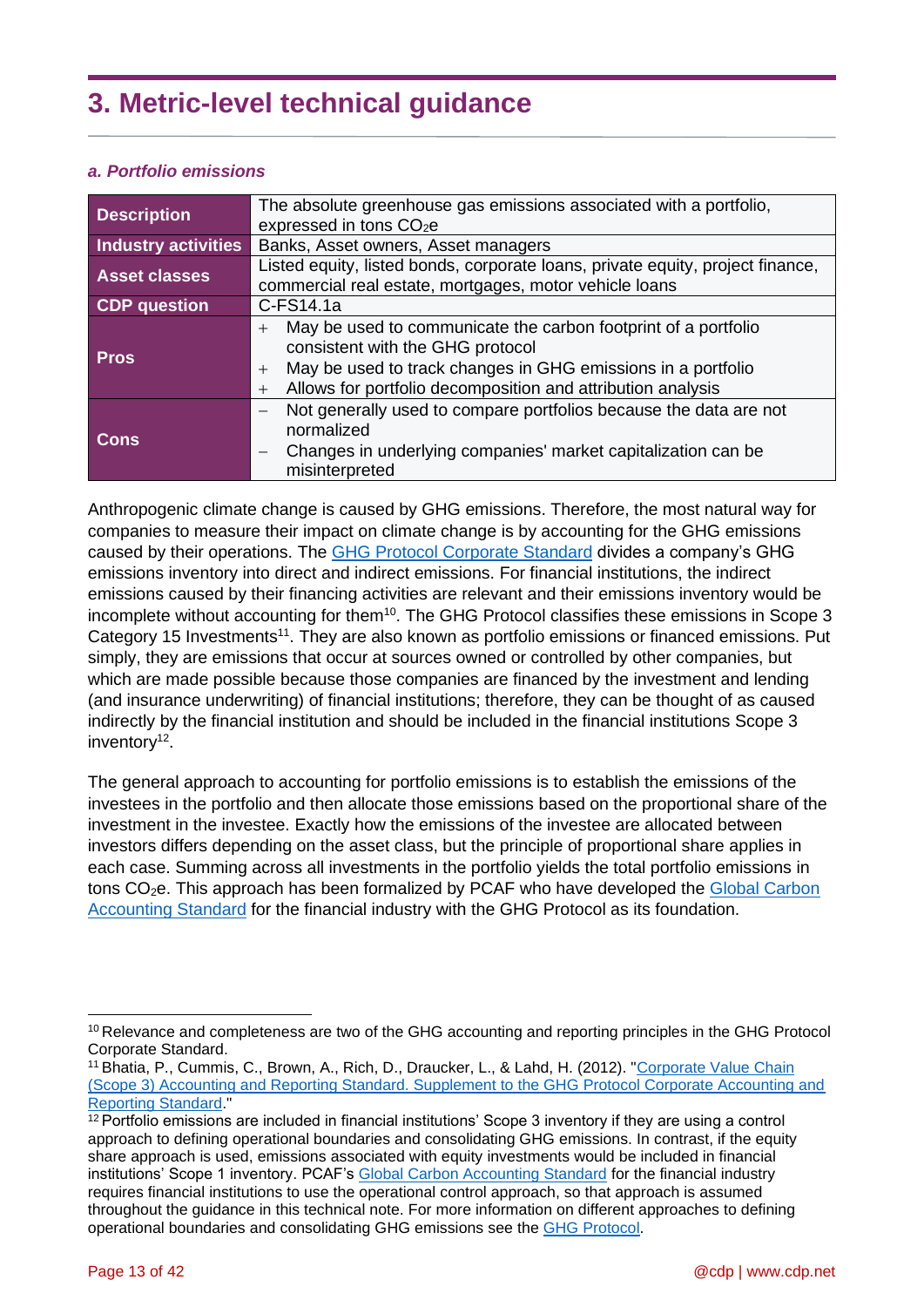## *PCAF*

PCAF is an industry-led initiative created in 2015 by Dutch financial institutions and now includes a global group of bank and investor members. The partnership works together to develop and implement a harmonized approach to assessing and disclosing the GHG emissions associated with loans and investments. PCAF has developed its accounting methods into the [Global](https://carbonaccountingfinancials.com/files/downloads/PCAF-Standard-public-consultation.pdf)  [Carbon Accounting Standard](https://carbonaccountingfinancials.com/files/downloads/PCAF-Standard-public-consultation.pdf) for the financial industry covering the following asset classes: Listed equity, listed bonds, business loans, private equity, project finance, commercial real estate, mortgages and motor vehicle loans.

Financial institutions can join PCAF by committing to assess and disclose the GHG emissions of its portfolio using the methodology. Financial institutions that join receive technical support in implementing carbon accounting and can join one of five regional teams which will adapt the Global Carbon Accounting Standard to their regional context, for example by expanding to additional asset classes important to the region.

Module C14 of CDP's climate change questionnaire is aligned with the PCAF's Global Carbon Accounting Standard and allows financial institutions to report their portfolio emissions in a way compatible with the standard.



Calculating the metric in  $CO<sub>2</sub>e$  is useful for communicating the total size of the impact of a financial institution. However, it is not as useful for comparing different portfolios, for example comparing an investor's different funds, as the data are not normalized. In addition to being a useful metric in its own right, portfolio emissions is used as a building block in other carbon footprinting metrics, and is normalized to allow comparisons. How portfolio emissions is normalized depends on what is being analysed and communicated. For example, to understand a portfolio's carbon footprint per amount invested, it is necessary to normalise by the portfolio market value. To understand the efficiency of a portfolio in emissions per unit of output, it is necessary to normalise by an issuer's accounting figure such as revenues. These normalization approaches lead to different portfolio impact metrics which will be discussed later.

## *Portfolio emissions calculation methodology by asset class*

Below are the methodologies for calculating the portfolio emissions metric for each applicable asset class. See the [Global Carbon Accounting](https://carbonaccountingfinancials.com/files/downloads/PCAF-Standard-public-consultation.pdf) Standard for fuller explanations of each methodology.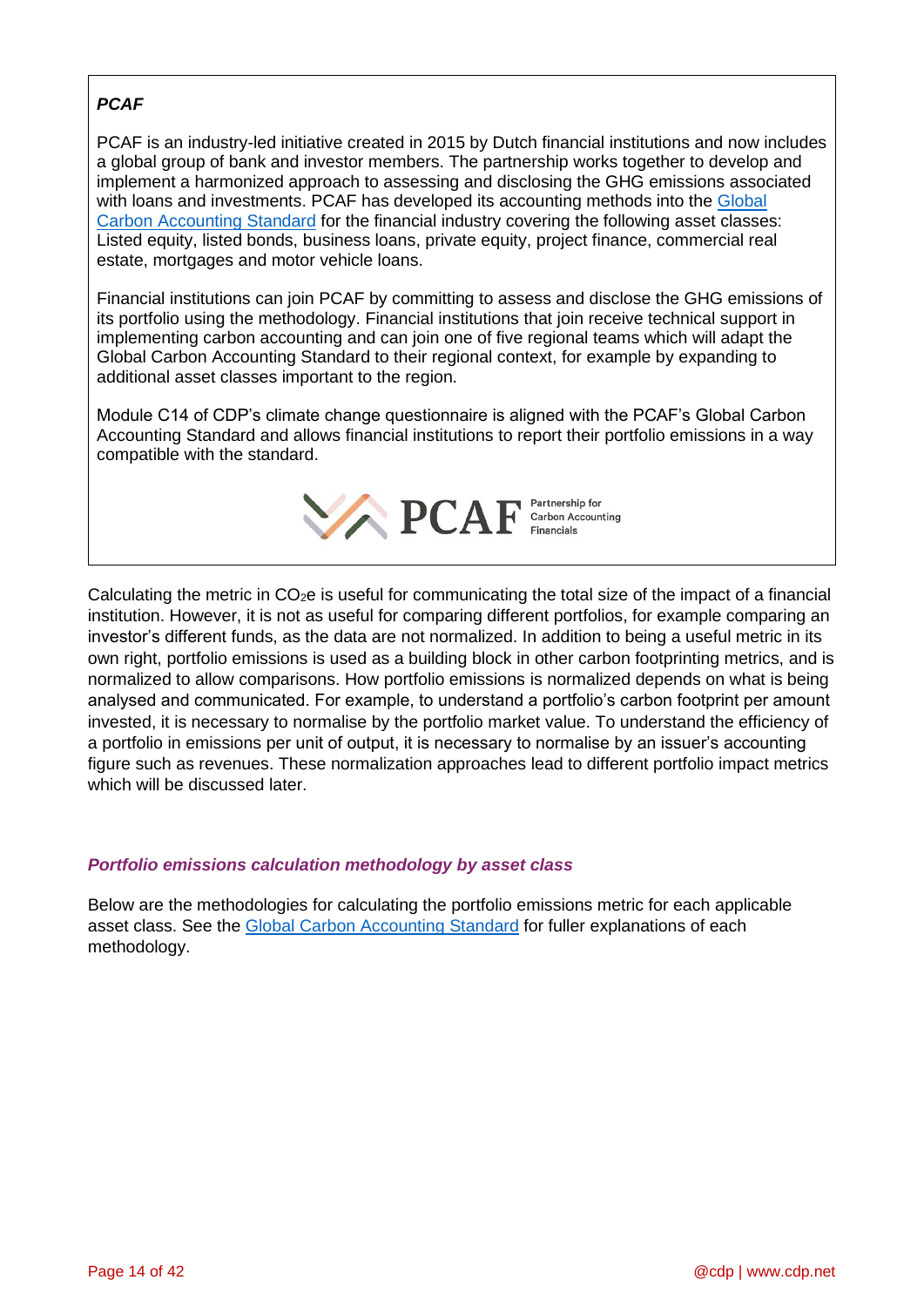## *Listed equity and listed bonds*

$$
\sum_{c=1}^{C} \frac{Outstanding amount_c}{EVIC_c} \times Company \text{ emissions}_c
$$

Where:

| $\mathcal{C}$      | is an investee in a portfolio of investees from $1C$ ;                                                     |
|--------------------|------------------------------------------------------------------------------------------------------------|
|                    | <b>Outstanding amount,</b> is the actual outstanding amount in listed equity or bonds of investee<br>$c$ ; |
| $EVIC_c$           | is the enterprise value including cash of investee $c$ ; and,                                              |
| Company emissions, | is the total accounted emissions of investee $c$ .                                                         |

For listed equity and bonds, the attribution of emissions is according to the ratio of an investor's outstanding investment amount to the enterprise value of the company they are invested in. For enterprise value, EVIC is used, commonly referred to as the sum of the market capitalization of ordinary and preferred shares at fiscal year-end, and the book values of total debt and minorities' interests. No deductions of cash or cash equivalents are made to avoid the possibility of negative enterprise values.<sup>13</sup> This definition of enterprise value ensures that exactly 100% of all investee's emissions will be attributed to the equity and debt holders as these now jointly determine 100% of the company's EVIC.

Portfolio emissions are measured at a fixed point in time. The ratio used for attribution can be taken at that fixed point in time, or can be corrected with a flow variable, given financial portfolios are dynamic. For example, an asset manager that owns 100% of company A during the entire year but sells the stake on December 30, would not accurately express their exposure to company A during the year in the carbon accounting assessment. In this case, they could correct the assessment using a flow variable of the proportion of days the investor held company A in its book during the year (i.e. 364/365).

One side-effect of using the ratio of outstanding amount to EVIC for attribution is that changes in underlying companies' market capitalization and/or volume of debt can be misinterpreted as it leads to a change in the portfolio emissions metric.

For financial institutions which only invest in equity and calculate portfolio emissions from a risk perspective, attribution can instead be according to the ratio of outstanding amount in listed equity to total market capitalization (with no deductions of cash). This follows the ownership approach and is aligned with financial reporting and consolidation rules.

A crucial component of the above calculation is the emissions of the companies within the portfolio, which can be a challenge to establish given data limitations. However, these limitations should not deter financial institutions from taking the first steps towards calculating portfolio emissions, as a hierarchy of data sources are available, from verified reported emissions (most accurate) to emissions estimates based on economic activity modelling (least accurate) – see Figure 1. Even estimated or proxy data can help in identifying carbon-intensive hotspots in portfolios. In addition, availability of emissions data for companies within the portfolio is likely to lag financial data. This should also not deter financial institutions and the most recent emissions data should be used.

<sup>13</sup> EU Technical Expert Group on Sustainable Finance (2019). "TEG Interim Report on Climate Benchmarks and Benchmarks' ESG Disclosures,"

[https://ec.europa.eu/info/sites/info/files/business\\_economy\\_euro/banking\\_and\\_finance/documents/190618](https://ec.europa.eu/info/sites/info/files/business_economy_euro/banking_and_finance/documents/190618-sustainable-finance-teg-report-climate-benchmarks-and-disclosures_en.pdf) [sustainable-finance-teg-report-climate-benchmarks-and-disclosures\\_en.pdf.](https://ec.europa.eu/info/sites/info/files/business_economy_euro/banking_and_finance/documents/190618-sustainable-finance-teg-report-climate-benchmarks-and-disclosures_en.pdf)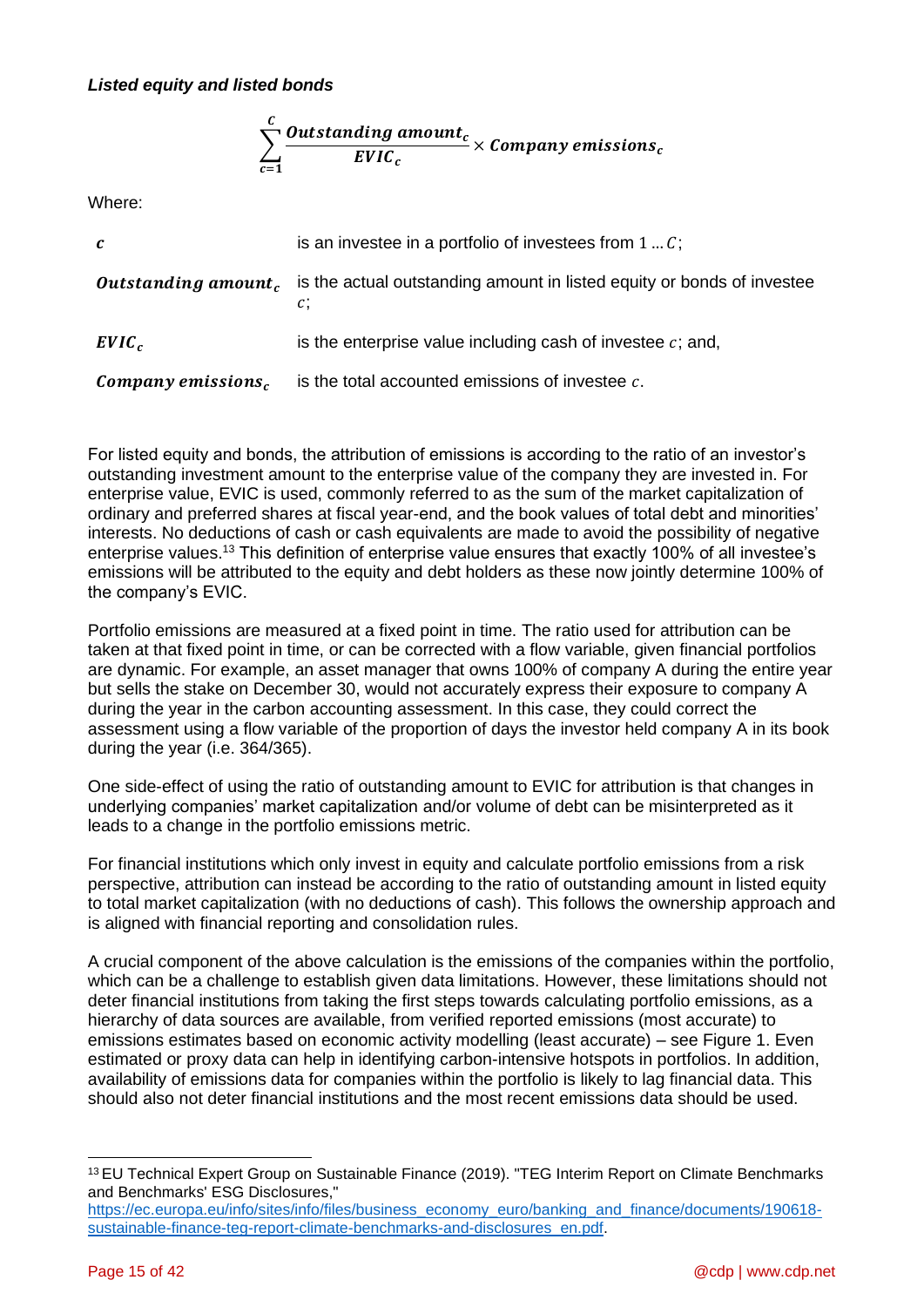

Figure 1

Reported emissions, whether verified or not, could be collected by the financial institution directly from the companies within their portfolio or indirectly via third-party data providers such as CDP.

Using physical activity-based modelling to estimate emissions entails using primary physical activity data on companies, such as tons of steel produced, and emissions factors per physical activity (tCO<sub>2</sub>e/t of steel). Financial institutions could do this modelling themselves or use modelling completed by data providers. CDP uses physical activity-based modelling in estimating emissions of non-responding companies in the following high-impact sectors: oil and gas extraction, coal mining, electric power generation, steel manufacturing, cement manufacturing and automotive manufacturing.

Using economic activity-based modelling to estimate emissions entails using economic activity data, such as revenue, and Environmentally Extended Input Output tables providing region/sectorspecific average emission factors per economic activity (tCO<sub>2</sub>e/revenue in unit currency). Financial institutions could do this modelling themselves or use modelling completed by data providers. CDP uses economic activity-based modelling in estimating emissions of non-responding companies in all sectors for which physical activity-based modelling is not used.

When establishing the emissions of companies within the portfolio, it is important to be clear which Scopes are considered. According to the Global Carbon Accounting Standard, Scope 1 and 2 emissions of companies should always be considered, regardless of sector. Scope 3 emissions should be considered if possible, and at a minimum should be considered for companies in sectors where they are a significant portion of total emissions, e.g. mining<sup>14</sup>. Data limitations are likely to be even more serious for Scope 3 emissions.

<sup>&</sup>lt;sup>14</sup> The EU TEG have defined a phased-in approach for when scope 3 emissions must be considered for various sectors in regulatory minimum standards for EU Climate Transition Benchmarks and EU Parisaligned Benchmarks. EU Technical Expert Group on Sustainable Finance (2019). "TEG Interim Report on Climate Benchmarks and Benchmarks' ESG Disclosures,"

[https://ec.europa.eu/info/sites/info/files/business\\_economy\\_euro/banking\\_and\\_finance/documents/190618](https://ec.europa.eu/info/sites/info/files/business_economy_euro/banking_and_finance/documents/190618-sustainable-finance-teg-report-climate-benchmarks-and-disclosures_en.pdf) [sustainable-finance-teg-report-climate-benchmarks-and-disclosures\\_en.pdf.](https://ec.europa.eu/info/sites/info/files/business_economy_euro/banking_and_finance/documents/190618-sustainable-finance-teg-report-climate-benchmarks-and-disclosures_en.pdf)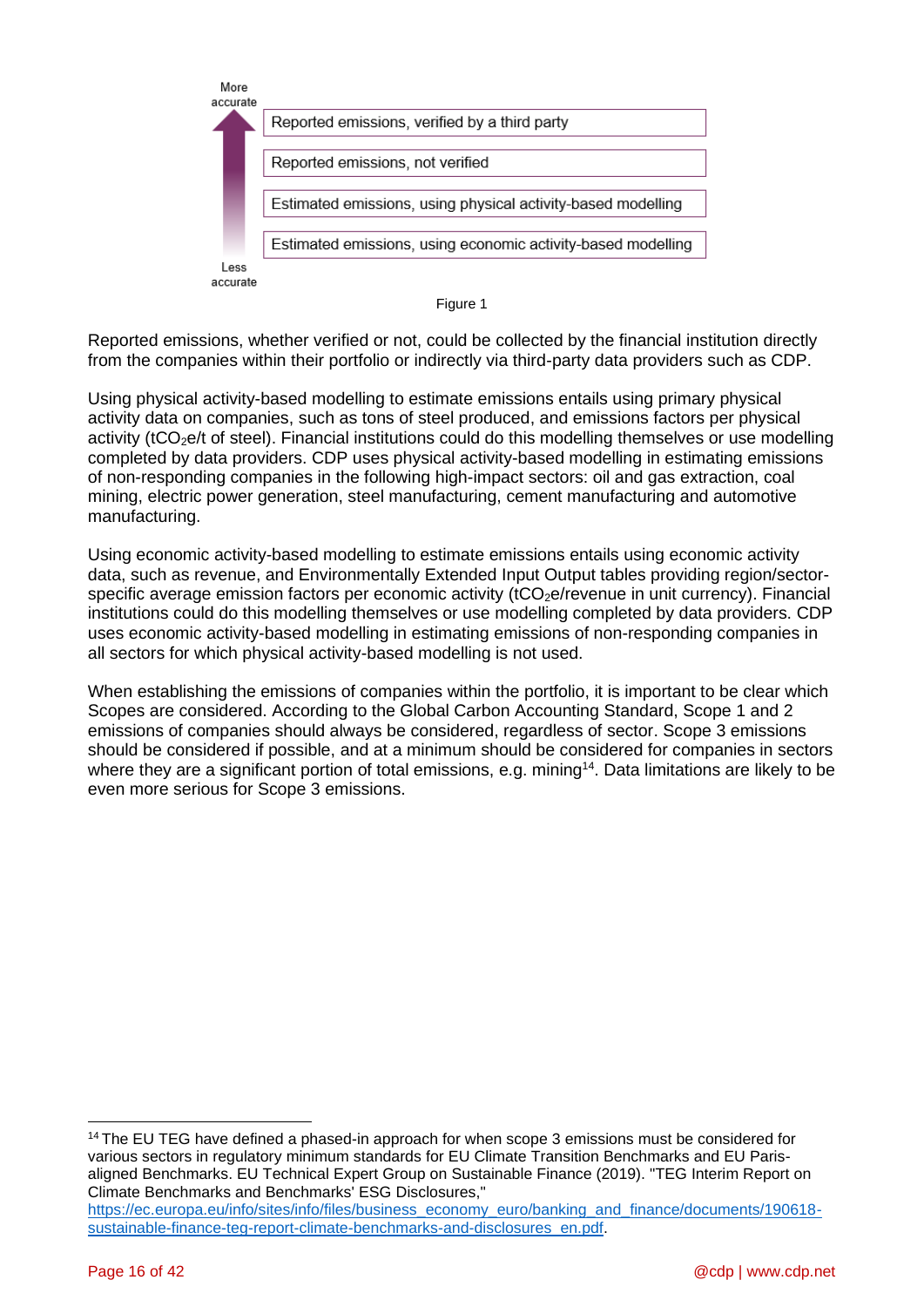## *Corporate loans and private equity*

$$
\sum_{c=1}^{C} \frac{Outside\,amount_c}{(EVIC_c) \text{ or } (Total\,onpany\, equity + debt_c)} \times Company\,emissions_c
$$

Where:

| $\boldsymbol{c}$                         | is an investee in a portfolio of investees from $1C$ ;                       |
|------------------------------------------|------------------------------------------------------------------------------|
| Outstanding amount <sub>c</sub>          | is the actual outstanding loan amount or private equity in<br>investee $c$ ; |
| $EVIC_c$                                 | is the enterprise value including cash of investee $c$ ;                     |
| Total company equity + debt <sub>c</sub> | is the total equity and debt from investee $c$ 's balance sheet;<br>and,     |
| Company emissions,                       | is the total accounted emissions of investee $c$ .                           |

For corporate loans and private equity, the same principle is followed of attributing emissions according to the ratio of an investor or bank's outstanding investment (loan) amount to the value of the company they are invested in (lending to). However, for corporate loans to non-listed companies and private equity, EVIC is not likely to be available due to the lack of information on market capitalization. In this case, the total balance sheet value expressed as the sum of total company equity and debt shall be used.

As with the methodology for listed equity and listed bonds, emissions of the portfolio companies are a crucial component of the calculation. All the same data considerations apply, including using the most accurate data available from the hierarchy in Figure 1 and being clear on which Scopes are considered. Disclosure of emissions data is likely to be less complete for non-listed companies, which will result in a greater proportion of the portfolio emissions metric being calculated using modelled data. Financial institutions can engage with their investees and borrowers to encourage better disclosure practices.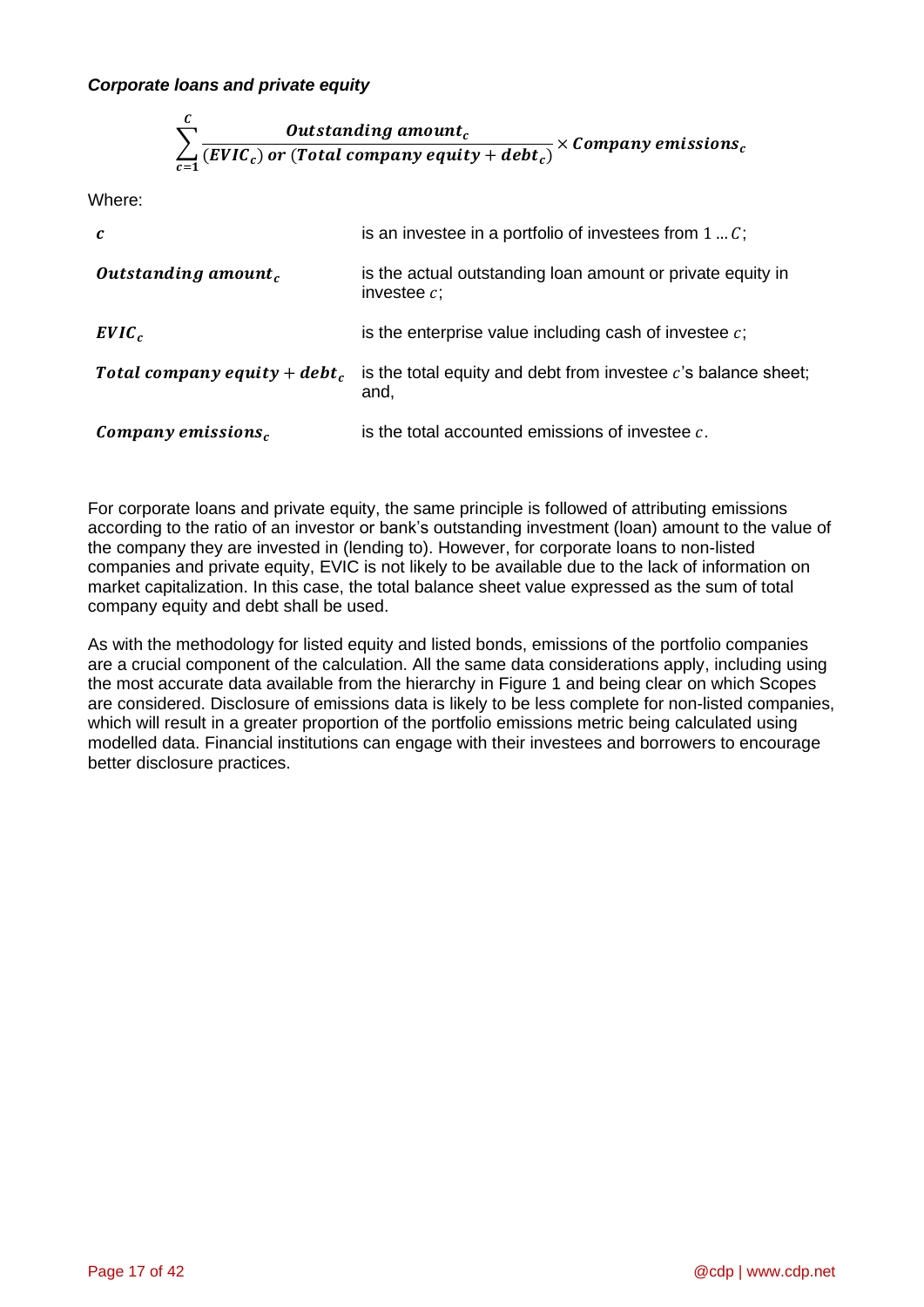#### $\sum_{i=1}^{n}$  Outstanding financing (debt + equity)<sub>p</sub> ( ) ( ) × P  $p=1$

Where:

| $\boldsymbol{p}$                                   | is a project in a portfolio of projects from $1 \dots P$ ;                                        |
|----------------------------------------------------|---------------------------------------------------------------------------------------------------|
| Outstanding financing (debt + equity) <sub>v</sub> | is the outstanding amount of debt or equity<br>provided to project $p$ by the financier;          |
| Total project size <sub>n</sub>                    | at the start of the project, is the total initial<br>financing available to realise project $p$ ; |
| Total assets <sub>n</sub>                          | in subsequent years, is the total debt plus equity<br>within project $p$ ; and,                   |
| <b>Project emissions</b> $_p$                      | is the total accounted emissions of project $p$ .                                                 |

For project finance, the attribution of emissions is according to the ratio of an investor's outstanding debt or equity investment in the project to the total project size. At the start of the project, project size is the total debt and equity financing available to realise the project. For new projects, investors should use this variable in the calculation of portfolio emissions. As projects progress, it is expected that they will report annually on their financials including balance sheet information. For ongoing projects, investors should use the reported total assets within the project in the calculation of portfolio emissions.

Guarantees are used frequently in project finance structures. According to the Global Carbon Accounting Standard, guarantees carry no attribution (so are not included in the Outstanding financing variable) unless and until they are called and become loans.

A key component of the above calculation is the emissions associated with projects within the portfolio. This means emissions generated by the project. For example, if the project is the construction of a gas-fired power plant, this would be the emissions generated by the construction and running of the plant, but not emissions related to activities outside the project but within the same financed organization. As well as generating emissions, project finance can lead to avoided emissions and emissions removals. Avoided emissions are the reduction in emissions achieved by a project compared to a baseline of what would have been emitted in the absence of the project. Project financing for renewable energy projects such as wind or solar energy generation are common, and achieve avoided emissions compared to energy generation using fossil fuels. Emissions removals are  $CO<sub>2</sub>$  sequestered or removed from the atmosphere and stored, preventing its harmful global warming effect. Removals can also be relevant, particularly for projects related to afforestation and land-use. While it is important for financial institutions to measure avoided emissions and emissions removals achieved through their financing, these are not to be factored into the portfolio emissions calculation above, to ensure gross emissions are being reported.

In establishing the emissions associated with individual projects, the hierarchy of possible data sources in Figure 1 should be used in the same way. Emissions reported by the project and verified by a third-party are the most accurate source. Financial institutions will benefit from better quality disclosures of emissions data if they integrate requirements into their due diligence and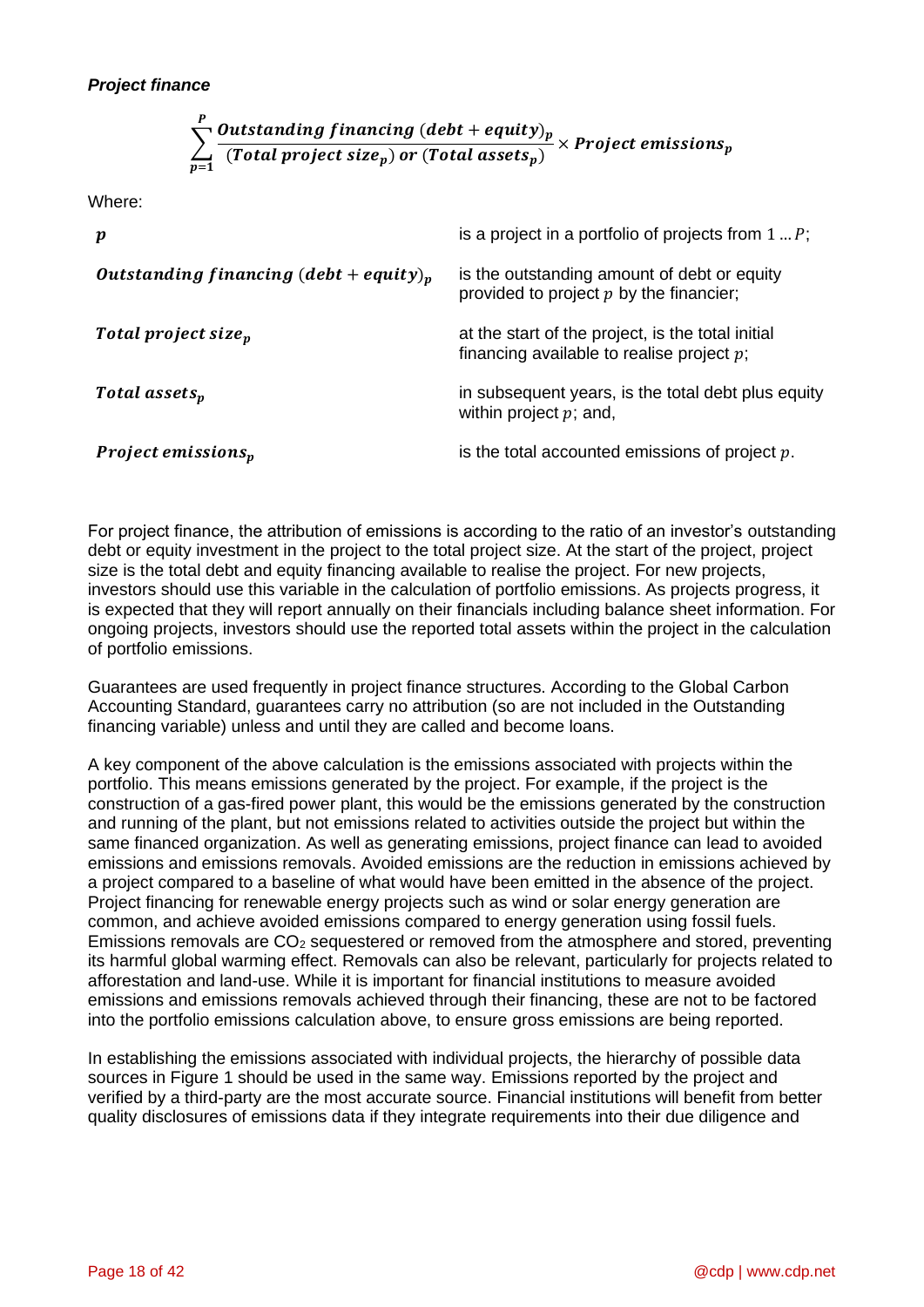monitoring processes for project finance<sup>15</sup>. If reported emissions are not available, financial institutions should use the most accurate source available in the hierarchy.

## *Commercial real estate*

|       | Outstanding amount<br>$\angle$ Construction cost <sub>h</sub> or Value at origination <sub>h</sub> | $\times$ Energy consumption <sub>h</sub> $\times$ Emission factor <sub>e</sub> |
|-------|----------------------------------------------------------------------------------------------------|--------------------------------------------------------------------------------|
| h≙r≙∙ |                                                                                                    |                                                                                |

Where:

| $\bm{b}$                            | is a building in a portfolio of buildings from $1B$ ;                                                                      |
|-------------------------------------|----------------------------------------------------------------------------------------------------------------------------|
| Outstanding amount $_h$             | is the outstanding amount held of the loan used to develop,<br>construct, purchase, refinance, or rehabilitate building b; |
| Construction $costh$                | is the total cost of construction for building $b$ , whether financed by<br>debt or equity;                                |
| Value at origination $_h$           | is the property value of building $b$ at the time of loan origination;                                                     |
| <b>Energy consumption</b> $_{h}$    | is the annual energy consumption of building $b$ ; and,                                                                    |
| <b>Emission factor</b> <sub>e</sub> | is an emission factor specific to the respective energy source of<br>building b's energy consumption.                      |

For commercial real estate, the approach to attributing emissions depends on whether the loan is for the development or construction of a building, or for the purchase or refinance of a building that is already developed. For buildings under development, attribution is according to ratio of the outstanding loan amount to the total construction cost of the building. For already developed buildings which are purchased with commercial real estate lending, attribution is according to the ratio of the outstanding loan amount to the property value at the time of loan origination (or at the time of refinancing). These data should be readily available to lenders as property valuation of security interests is a common step during commercial real estate lending processes.

A crucial component of the above calculation is the Scope 1 and 2 emissions from the buildings financed through the portfolio, which is the product of the buildings' energy consumption and emissions factors for each energy consumed. Direct measurement of building energy consumption is preferred but may not be widely available. If direct measurement is not available, there is a hierarchy of public data sources available to lenders, from energy labels (most accurate) to emissions estimates per building based on the building type and location (least accurate) – see Figure 2.

<sup>&</sup>lt;sup>15</sup> The [Equator Principles](https://equator-principles.com/wp-content/uploads/2020/05/The-Equator-Principles-July-2020-v2.pdf) can be adopted as best practice for assessing and monitoring the environmental impacts of project finance transactions. E.g. under the Equator Principles: "The client will report publicly, on an annual basis, GHG emission levels (combined Scope 1and Scope 2 Emissions, and, if appropriate, the GHG efficiency ratio) during the operational phase for Projects emitting over 100,000 tonnes of  $CO<sub>2</sub>$ equivalent annually."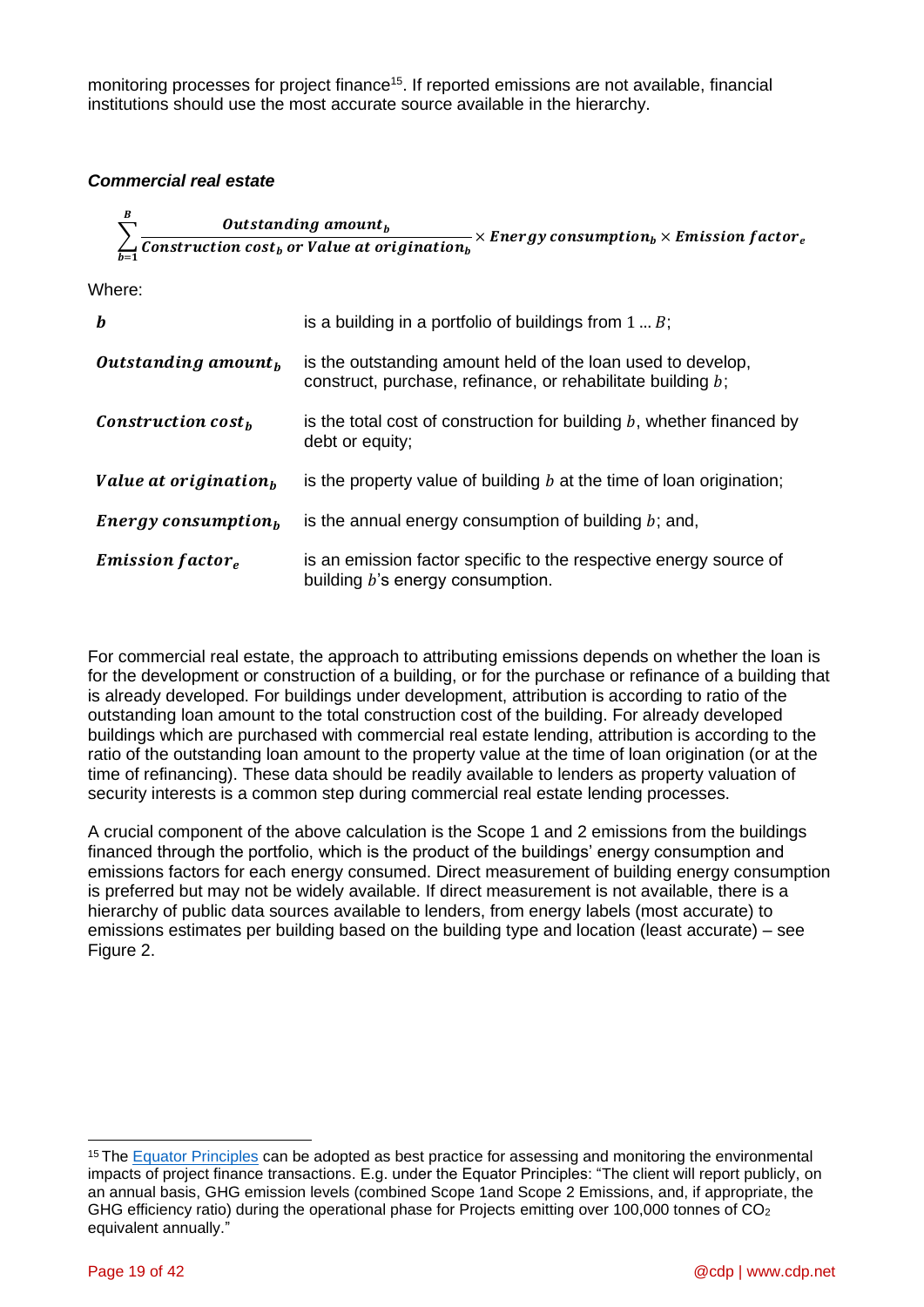

Figure 2

## *Mortgages*

 $\overline{R}$ 

$$
\sum_{b=1}^{B} 100\% \times Energy\ consumption_b \times Emission\ factor_e
$$

Where:

| $\bm{b}$                            | is a building in a portfolio of buildings from $1B$ ;                                                 |  |  |  |
|-------------------------------------|-------------------------------------------------------------------------------------------------------|--|--|--|
| <b>Energy consumption</b> $_h$      | is the energy consumption of building $b$ ; and,                                                      |  |  |  |
| <b>Emission factor</b> <sub>e</sub> | is an emission factor specific to the respective energy source of<br>building b's energy consumption. |  |  |  |

For mortgages, 100% of the Scope 1 and 2 emissions from the properties financed through a lender's mortgage portfolio are attributed to the lender's portfolio emissions. This is because lenders are often the only provider of a mortgage to purchase a residential property, and can consider the energy characteristics of properties during the lending decision.

As with the methodology for commercial real estate, building energy consumption and emission factors are components of the calculation. The same data considerations apply including using the most accurate data available from the hierarchy in Figure 2. Across vast mortgage portfolios, financial institutions are unlikely to be working with actual energy consumption data. This means there will necessarily be assumptions and averages used in the calculation of mortgage portfolio emissions. Financial institutions should use the most specific averages available to them to ensure their estimations are as precise as possible. For example, using average energy consumption based on floor area and the specific energy labels of properties will lead to more precise estimates than using average energy consumption based on property type. Similarly, using emission factors based on regional electricity grid mix data will lead to more precise estimates than using countrylevel electricity grid mix data.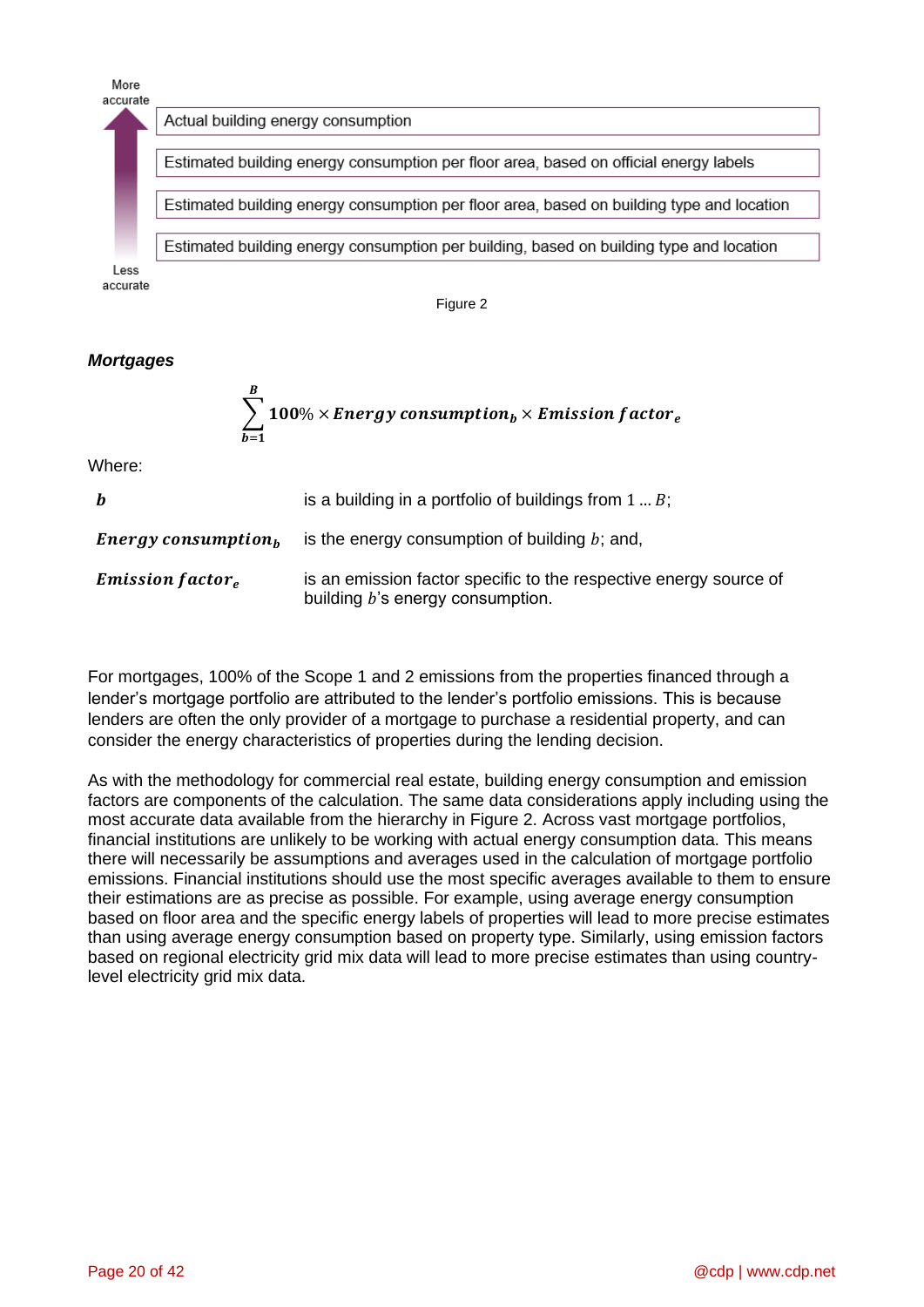$$
\sum_{v=1}^{V} \left(\frac{Outside\,at\,in\,g\,amount_v}{Value\,at\,origination_v}\right)^* \times Efficientcy_v \times Distance\,travelled_v \times Emission\,factor_f
$$

Where:

| $\boldsymbol{v}$                  | is a vehicle in a portfolio of vehicles from $1 \dots V$ ;                                                                |  |  |  |
|-----------------------------------|---------------------------------------------------------------------------------------------------------------------------|--|--|--|
| $\ast$                            | denotes a term only applied for business motor vehicle loans, and<br>replaced with 100% for consumer motor vehicle loans; |  |  |  |
| Outstanding amount <sub>n</sub>   | is the outstanding loan amount held;                                                                                      |  |  |  |
| Value at origination <sub>n</sub> | is value of the purchased fleet;                                                                                          |  |  |  |
| Efficiency <sub>v</sub>           | is the fuel efficiency of vehicle $v$ ;                                                                                   |  |  |  |
| Distance travelled <sub>n</sub>   | is the distance travelled by vehicle $v$ ; and,                                                                           |  |  |  |
| <b>Emission factor</b> $_f$       | is an emission factor specific to the respective fuel type of vehicle $v$ .                                               |  |  |  |

For motor vehicle loans, the approach to attribution differs for business motor vehicle loans (i.e. financing a fleet) and consumer motor vehicle loans. For business motor vehicle loans, attribution is according to the ratio of outstanding loan amount to the value of the fleet at loan origination. This approach reflects the likelihood multiple lenders are providing financing and ensures the borrower takes ownership of the emissions for their equity stake in the fleet. The attribution approach for business motor vehicle loans is conceptually similar to the approach for commercial real estate.

For consumer motor vehicle loans, attribution of emissions is 100%, reflecting the likelihood there is only one lender. This attribution approach is conceptually similar to the approach for mortgages.

The emissions considered and included in portfolio emissions are those associated with running the vehicle. For vehicles with internal combustion engines these are direct emissions from fuel combustion (Scope 1); and for electric vehicles these are indirect emissions associated with electricity generation (Scope 2). This is the product of the vehicle's fuel efficiency, the distance the vehicle travels and an emission factor for the GHG emissions per unit of fuel. Depending on the data available to a financial institution, the efficiency and distance travelled of vehicles in their portfolio may be known or estimated with various degrees of accuracy. As with other asset classes, there is a hierarchy of possible data sources and the most precise source available should be used in the calculation – see Figure 3.



Figure 3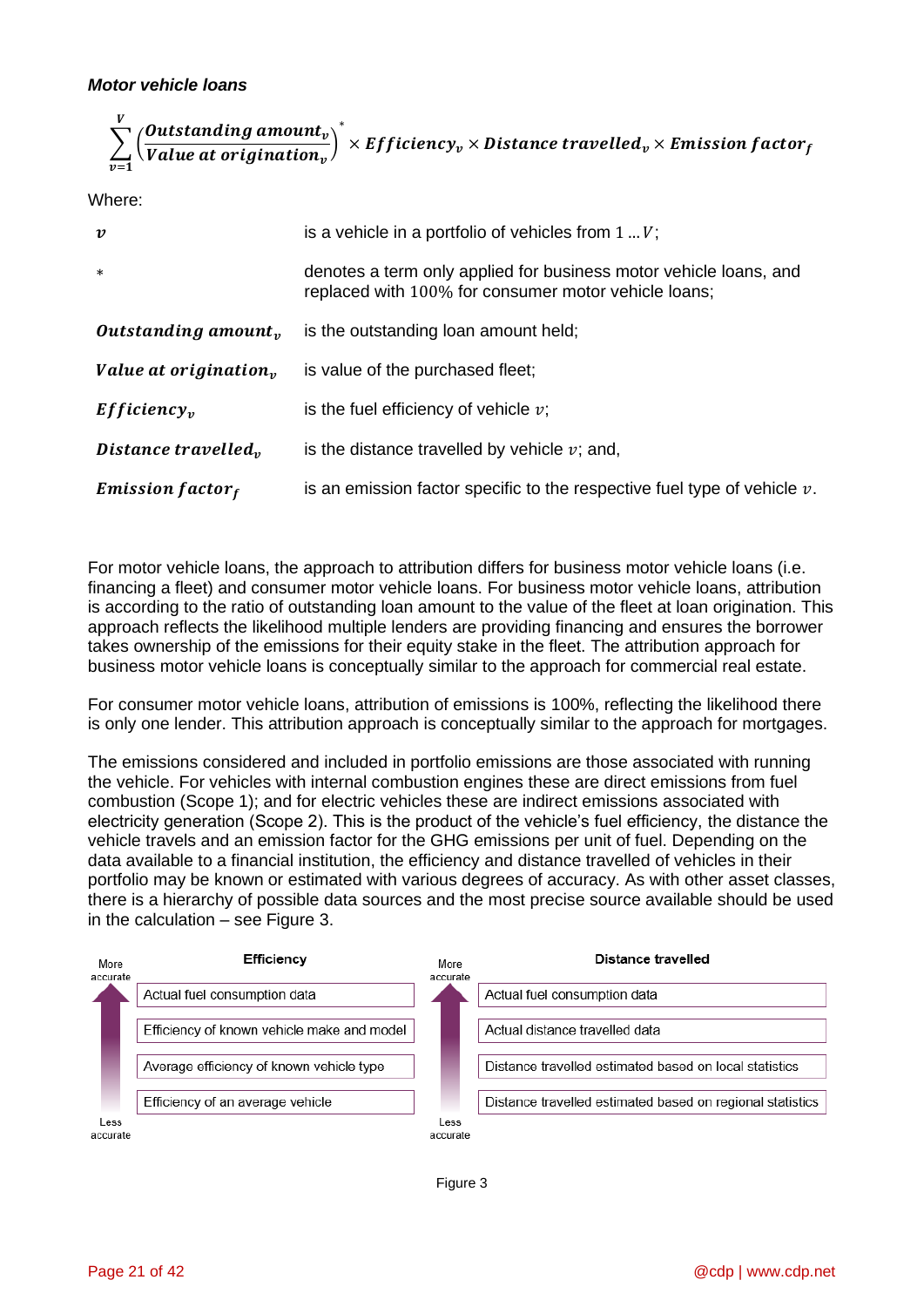## *Reporting portfolio emissions to CDP*

The portfolio emissions metric should be disclosed by:

- Selecting 'Yes' in response to C-FS14.1 Does your organization measure its portfolio impact on the climate?, column two;
- Selecting 'Portfolio emissions' in response to C-FS14.1, column three; and,
- **T** Disclosing the metric in response to C-FS14.a Provide details of your organization's portfolio emissions in the reporting year.

Portfolio emissions should be disclosed in metric tons  $CO<sub>2</sub>e$  in column 2 (Portfolio emissions (metric unit tons CO2e) in the reporting year).

Column 3 (Portfolio coverage) should be used to disclose the percentage of your total portfolio that has been measured based on the portfolio value.

Column 4 (Percentage calculated using data obtained from clients/investees) should be used to disclose the percentage of emissions that have been calculated using primary data. The portfolio emissions calculation methodologies for each asset class allow the use of data from a hierarchy of possible sources. By using data sources higher in the hierarchy, a more accurate measurement of portfolio emissions can be made. Primary data obtained from clients and investees (e.g. reported company emissions, reported building energy consumption) sits at the top of the hierarchy, therefore this column seeks to capture how much primary data is used in calculating portfolio emissions, as opposed to modelled data and estimates.

Column 5 (Emissions calculation methodology) should be used to specify the calculation methodology used.

Column 6 (Please explain the details and assumptions used in your calculation) should be used to explain:

- The portfolios and asset classes included in the calculation, explaining why portfolios or asset classes have been excluded from the calculation;
- The Scopes considered when measuring emissions associated with assets in your portfolio;
- The approach taken to attributing emissions associated with assets in your portfolio;
- The sources of data if primary data was used in calculating portfolio emissions;
- The approach taken to modelling or estimating emissions when primary data was not used; and,
- Any assumptions used in the calculation.

If a specific standard or methodology has been followed (for example, PCAF) you should reference the standard or methodology in your explanation. If there are many different data sources and estimation methods used in the calculation for different portfolios and asset classes, you may want to provide the weighted data quality score<sup>16</sup> described by the Global Carbon Accounting Standard to allow easier comparisons of data quality.

## <span id="page-21-0"></span>*Worked example of calculating and disclosing portfolio emissions*

Throughout this technical note, worked examples demonstrate the methodologies using simplified portfolios including only a few assets. It is recognized calculations for actual financing portfolios will be much more complex.

<sup>16</sup> PCAF Global (2020). "The Global Carbon Accounting Standard for the Financial Industry. First version for stakeholder consultation," [https://carbonaccountingfinancials.com/files/downloads/PCAF-Standard-public](https://carbonaccountingfinancials.com/files/downloads/PCAF-Standard-public-consultation.pdf)[consultation.pdf.](https://carbonaccountingfinancials.com/files/downloads/PCAF-Standard-public-consultation.pdf)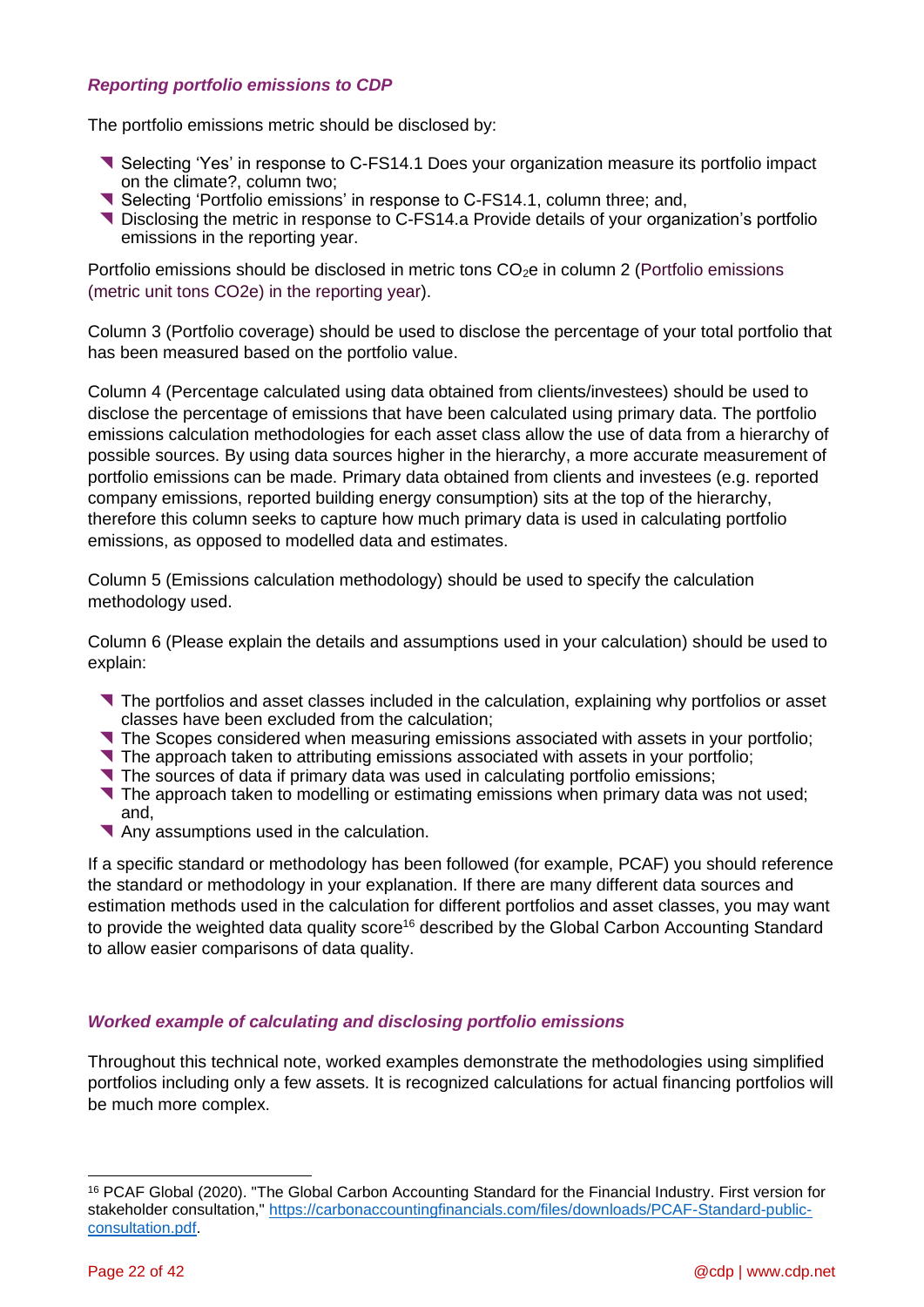Consider a bank with a portfolio consisting of corporate loans, residential mortgages and consumer lending:

| <b>Asset class</b> | <b>Outstanding amount</b> |
|--------------------|---------------------------|
| Corporate loans    | \$650,000,000             |
| Mortgages          | \$300,000,000             |
| Consumer Ioans     | \$95,000,000              |
| <b>Total</b>       | \$1,045,000,000           |

The bank can calculate portfolio emissions for their corporate lending and mortgage portfolios.

### *Corporate loans*

Their corporate loan exposure is to four borrowers, borrowers A and B are listed, while borrowers C and D are non-listed. Borrowers A, B and C have disclosed their Scope 1 and 2 emissions, while for borrower D emissions need to be estimated. Using the methodology for corporate loans the bank can calculate portfolio emissions as:

| <b>Borrower</b> | <b>Outstanding</b><br>amount | <b>Borrower EVIC</b>     | <b>Borrower</b><br>debt plus<br>equity | <b>Borrower</b><br>disclosed<br>emissions<br>(tCO <sub>2</sub> e) | <b>Borrower</b><br>estimated<br>emissions<br>(tCO <sub>2</sub> e) | <b>Portfolio</b><br>emissions<br>(tCO <sub>2</sub> e) |
|-----------------|------------------------------|--------------------------|----------------------------------------|-------------------------------------------------------------------|-------------------------------------------------------------------|-------------------------------------------------------|
| A               | \$150,000,000                | \$1,000,000,000          |                                        | 500                                                               |                                                                   | 75                                                    |
| В               | \$350,000,000                | \$900,000,000            |                                        | 120                                                               |                                                                   | 46.667                                                |
|                 | \$75,000,000                 | $\overline{\phantom{a}}$ | \$500,000,000                          | 430                                                               | -                                                                 | 64.5                                                  |
|                 | \$75,000,000                 | $\blacksquare$           | \$475,000,000                          | -                                                                 | 110                                                               | 17.368                                                |
| <b>Total</b>    | \$650,000,000                |                          |                                        |                                                                   |                                                                   | 203.535                                               |

I.e. For borrower A the portfolio emissions calculation is:

$$
\frac{Outstanding amount_A}{EVIC_A} \times Company\ emissions_A = \frac{$150,000,000}{$1,000,000,000} \times 500 = 75 tCO_2e
$$

### *Mortgages*

Their mortgage portfolio consists of 470 properties in two regions. They do not have actual emissions or energy consumption data on the properties due to privacy reasons, but can estimate emissions using the average energy consumption per floor area for residential properties and region-specific emission factors. The emission factor for region B is greater as the energy mix for the grid in that region results in higher emissions. Using the methodology for mortgages they can calculate portfolio emissions as:

| <b>Region</b> | <b>Properties</b> | <b>Floor</b> area<br>(M <sup>2</sup> ) | <b>Outstanding</b><br>amount | Average<br>annual energy<br>consumption<br>per floor area<br>for residential<br><b>buildings</b><br>(MWh/M <sup>2</sup> ) | <b>Estimated</b><br>energy<br>consumption<br>(MWh) | <b>Emission</b><br>factor<br>(tCO <sub>2</sub> el)<br>MWh) | <b>Portfolio</b><br>emissions<br>(tCO <sub>2</sub> e) |
|---------------|-------------------|----------------------------------------|------------------------------|---------------------------------------------------------------------------------------------------------------------------|----------------------------------------------------|------------------------------------------------------------|-------------------------------------------------------|
| A             | 250               | 10000                                  | \$150,000,000                | 0.75                                                                                                                      | 7500                                               | 0.002                                                      | 15                                                    |
| B             | 220               | 9900                                   | \$150,000,000                | 0.75                                                                                                                      | 7425                                               | 0.003                                                      | 22.275                                                |
| <b>Total</b>  | 470               | 19900                                  | \$300,000,000                |                                                                                                                           | 14925                                              |                                                            | 37.275                                                |

I.e. for Region A the portfolio emissions calculation is:

100%  $\times$  Energy consumption<sub>A</sub>  $\times$  Emission factor<sub>e</sub> = 7500  $\times$  0.002 = 15 tCO<sub>2</sub>e

The total portfolio emissions reported in response to C-FS14.1a will be 240.81  $tCO_2e = 203.535 +$ 37.275.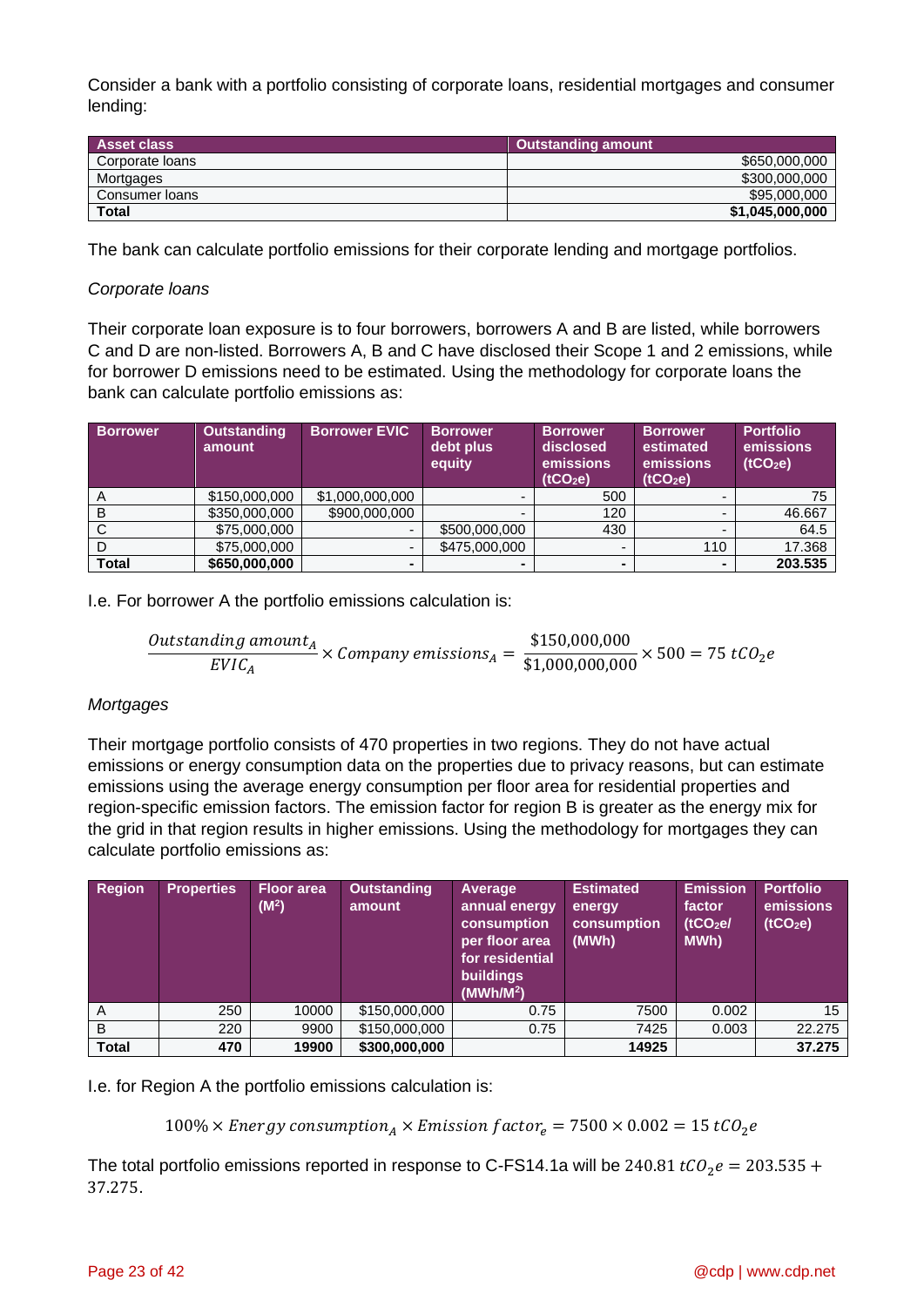The calculation covers the corporate loan and mortgage portfolios but not the consumer lending portfolio (there is currently no methodology for calculating emissions associated with consumer lending). Therefore, they should report their portfolio coverage as  $91\% = (15650,000,000 + 100)$ \$300,000,000)/\$1,045,000,000.

The bank used data obtained from clients and investees in calculating the portfolio emissions of borrowers A, B and C; but not in calculating the portfolio emissions of borrower D as the borrower did not disclose emissions data. Nor did the bank use primary data in calculating portfolio emissions associated with their mortgage portfolio, instead they estimated emissions using average energy consumption per floor area for residential buildings. This means that in total, the percentage of emissions that have been calculated using data obtained from clients and investees is  $77\% = (75 + 46.667 + 64.5)/240.81$ .

In explaining their calculation methodology, it will be important for the bank to explain:

- The calculation covers their corporate loan and mortgage portfolio but not consumer lending;
- Scope 1 and 2 emissions of their borrowers have been included, although not Scope 3;
- The data sources used for reported emissions data of borrowers A, B and C;
- The approach taken to estimating borrower emissions when primary data was not available (i.e. for borrower D) – whether emissions were estimated using physical activity-based modelling or economic activity-based modelling; and,
- The approach taken to estimating mortgage portfolio emissions using average energy consumption per floor area for residential buildings.

| <b>Description</b>   | Portfolio's exposure to carbon-intensive companies, expressed in tons                                                                                                                                                                                             |  |  |  |
|----------------------|-------------------------------------------------------------------------------------------------------------------------------------------------------------------------------------------------------------------------------------------------------------------|--|--|--|
|                      | CO <sub>2</sub> e/Million revenue                                                                                                                                                                                                                                 |  |  |  |
| Industry activities  | Banks, Asset owners, Asset managers                                                                                                                                                                                                                               |  |  |  |
| <b>Asset classes</b> | Listed equity, listed bonds, corporate loans, private equity                                                                                                                                                                                                      |  |  |  |
| <b>CDP</b> question  | C-FS14.1b                                                                                                                                                                                                                                                         |  |  |  |
| <b>Pros</b>          | Can be easily applied across asset classes since it does not rely on<br>$+$<br>equity ownership approach<br>The calculation is fairly simple and easy to communicate to investors<br>$+$<br>Allows for portfolio decomposition and attribution analysis<br>$^{+}$ |  |  |  |
| <b>Cons</b>          | Sensitive to outliers<br>Using revenue (instead of physical or other metrics) to normalize the<br>$\qquad \qquad -$<br>data tends to favor companies with higher pricing levels relative to their<br>peers.                                                       |  |  |  |

## <span id="page-23-0"></span>*b. Weighted average carbon intensity*

The TCFD recommends that asset owners and asset managers disclose the weighted average carbon intensity of their portfolios in  $tCO<sub>2</sub>e/Million$  revenue<sup>17</sup>. This metric normalizes each company's emissions by the company's revenue to obtain the carbon intensity of each individual holding; and then weights each holding according to the importance of the holding in the portfolio. If lots of the portfolio's overall investment is in carbon intensive companies, the weighted average carbon intensity will increase.

A primary benefit of this metric is that it does not rely on attributing emissions between the investors in the same company. The need to attribute emissions results in a variety of attribution approaches depending on the asset class for the portfolio emissions metric. Instead of attributing emissions, portfolio weights (the current value of the investment relative to the current portfolio value) are used, which means the same calculation can be used for listed equity, listed bonds,

<sup>&</sup>lt;sup>17</sup> Task Force on Climate-related Financial Disclosures (2017). "Implementing the Recommendations of the [Task Force on Climate-related Financial Disclosures.](https://www.fsb-tcfd.org/wp-content/uploads/2017/06/FINAL-TCFD-Annex-062817.pdf)"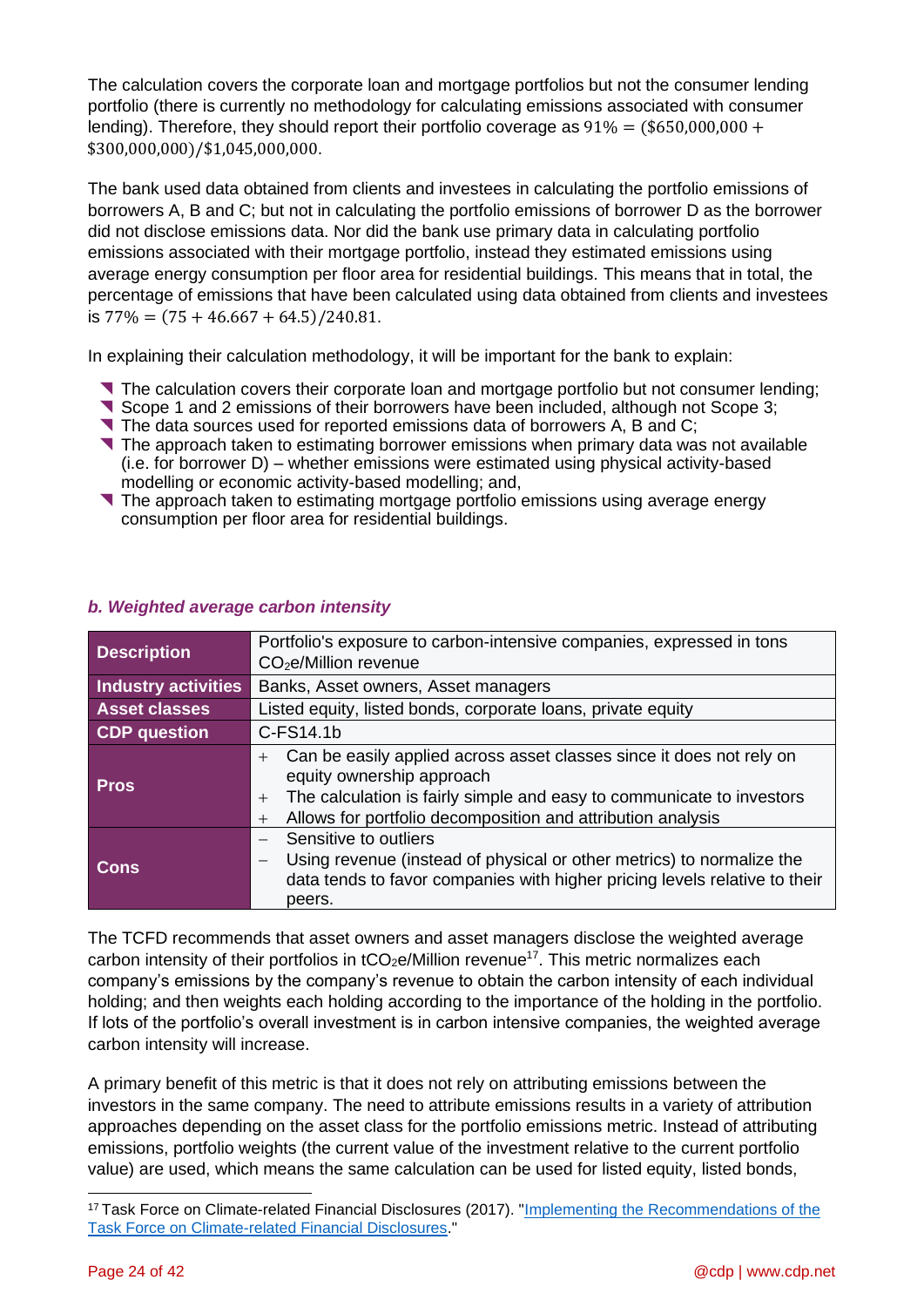corporate loans and private equity. This in turn means the metric is fairly simple to communicate to investors.

## *Weighted average carbon intensity calculation methodology*

Across all the asset classes to which weighted average carbon intensity is applicable, the methodology remains the same:

$$
\sum_{c=1}^{C} \frac{Outstanding amount_c}{Current portfolio value} \times \frac{ Company emissions_c}{ Company revenue_c}
$$

Where:

| $\mathbf{c}$                    | is an investee in a portfolio of investees from $1C$ ;                        |  |  |
|---------------------------------|-------------------------------------------------------------------------------|--|--|
| Outstanding amount <sub>c</sub> | is the actual outstanding investment or loan amount in investee $c$ ;         |  |  |
|                                 | <b>Current portfolio value</b> is the total size of the investor's portfolio; |  |  |
| Company emissions,              | is the total accounted emissions of investee $c$ ; and,                       |  |  |
| Company revenue <sub>c</sub>    | is the revenue of investee $c$ for the reporting period.                      |  |  |

Information on outstanding investment amounts and total portfolio value used for calculating portfolio weights should be at hand for all investors. Financing portfolios are dynamic, and it may make sense for financial institutions to correct the portfolio weights with a flow variable<sup>18</sup>.

As with the portfolio emissions metric, weighted average carbon intensity depends on good quality data or estimations on the GHG emissions of underlying companies within the portfolio. Therefore, all the same data challenges previously discussed are relevant when calculating the weighted average carbon intensity of a portfolio. The limitations should not deter financial institutions from attempting to calculate the metric if it is relevant and decision useful to their own portfolio. They should use the best quality data or estimations available from the hierarchy of possible data sources in Figure 1, and should engage with investees and clients to drive better disclosures on company emissions.

When establishing the emissions of companies within the portfolio, it is important to be clear which Scopes are considered. When weighted average carbon intensity was first defined by the TCFD, only Scope 1 and 2 emissions of the underlying portfolio companies were recommended to be included in the calculation. The formula easily extends to include Scope 3 emissions, although this increases the chances of double counting emissions across Scopes and is likely to exacerbate data limitations.

<sup>&</sup>lt;sup>18</sup> As described in the portfolio emissions methodology for listed equity and listed bonds.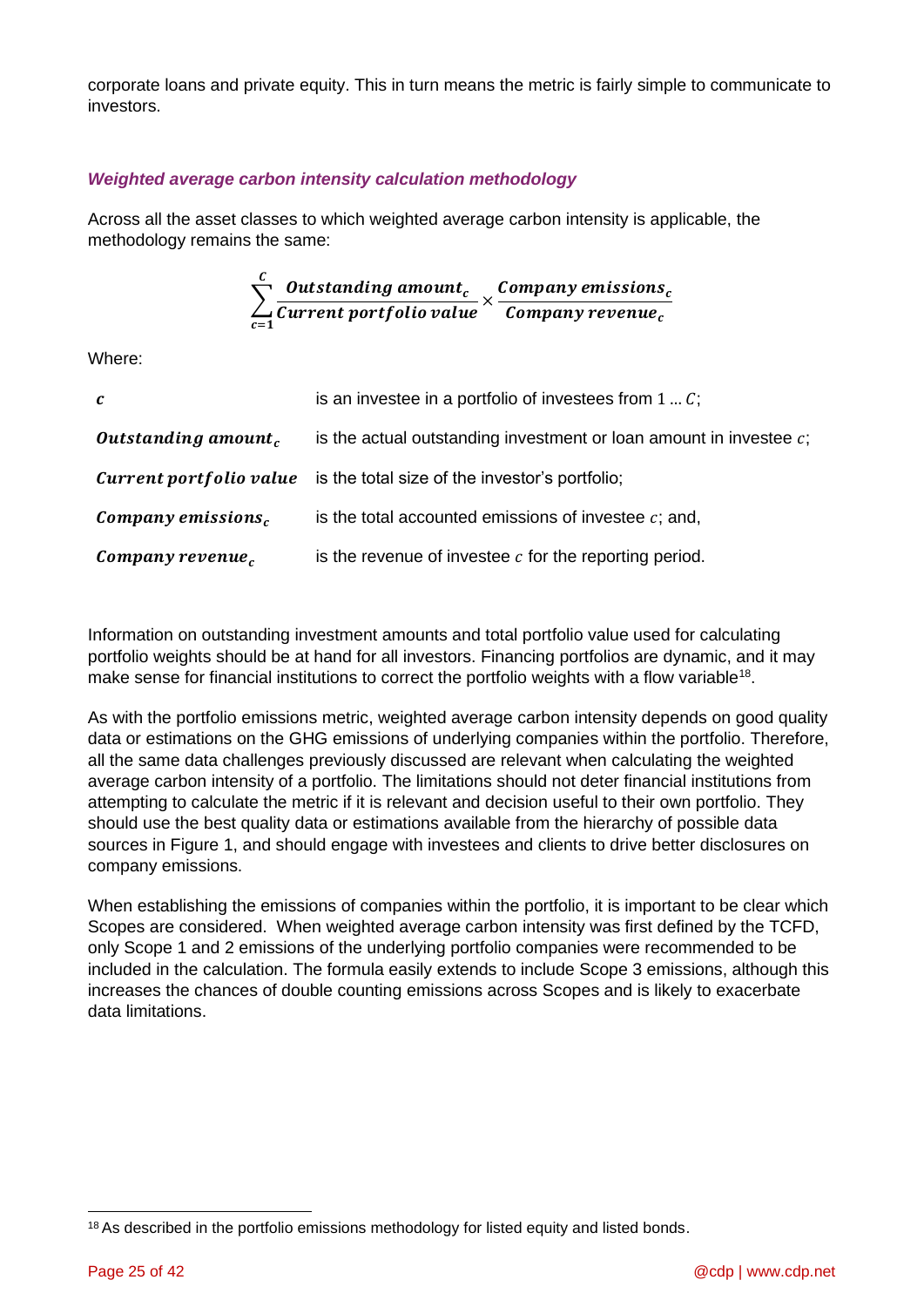## *Reporting weighted average carbon intensity to CDP*

The weighted average carbon intensity metric should be disclosed by:

- Selecting 'Yes' in response to C-FS14.1 Does your organization measure its portfolio impact on the climate?, column two;
- Selecting 'Other carbon footprinting and/or exposure metrics (as defined by TCFD)' in response to C-FS14.1, column three; and
- Disclosing the metric in response to C-FS14.b Provide details of the other carbon footprinting and/or exposure metrics used to track the impact of your portfolio on the climate, using 'Weighted average carbon intensity (tCO<sub>2</sub>e/Million revenue)' in column two.

The weighted average carbon intensity should be disclosed in column 3 (Metric value in the reporting year).

Column 4 (Portfolio coverage) should be used to disclose the percentage of your total portfolio that has been measured based on the portfolio value.

Column 5 (Percentage calculated using data obtained from clients/investees) should be used to disclose the percentage of the metric that has been calculated using data obtained from clients and investees, as opposed to using estimations and data modelling.

Column 6 (Calculation methodology) should be used to explain the calculation methodology used. Important things to explain are:

- The portfolios and asset classes included in the calculation, explaining why portfolios or asset classes have been excluded from the calculation;
- The Scopes considered when measuring emissions associated with assets in your portfolio;
- How the portfolio weights were constructed;
- The sources of data if primary data was used in calculating weighted average carbon intensity;
- The approach taken to modelling or estimating emissions when primary data was not used; and,
- Any assumptions used in the calculation.

## <span id="page-25-0"></span>*Worked example of calculating and disclosing weighted average carbon intensity*

Consider an asset manager with a portfolio consisting of listed equity, listed bonds and investments managed indirectly through other funds:

| <b>Asset class</b> | <b>Size</b>     |
|--------------------|-----------------|
| Listed equity      | \$470,000,000   |
| Listed bonds       | \$630,000,000   |
| Other funds        | \$120,000,000   |
| <b>Total</b>       | \$1,220,000,000 |

The asset manager has calculated portfolio emissions for their listed equity and listed bond exposure.

#### *Listed equity*

Their listed equity exposure is to five issuers. Issuer A, B and E have disclosed their company's Scope 1 and 2 emissions, while for issuer C and D emissions need to be estimated. Using the methodology for weighted average carbon intensity the asset manager can calculate portfolio emissions as: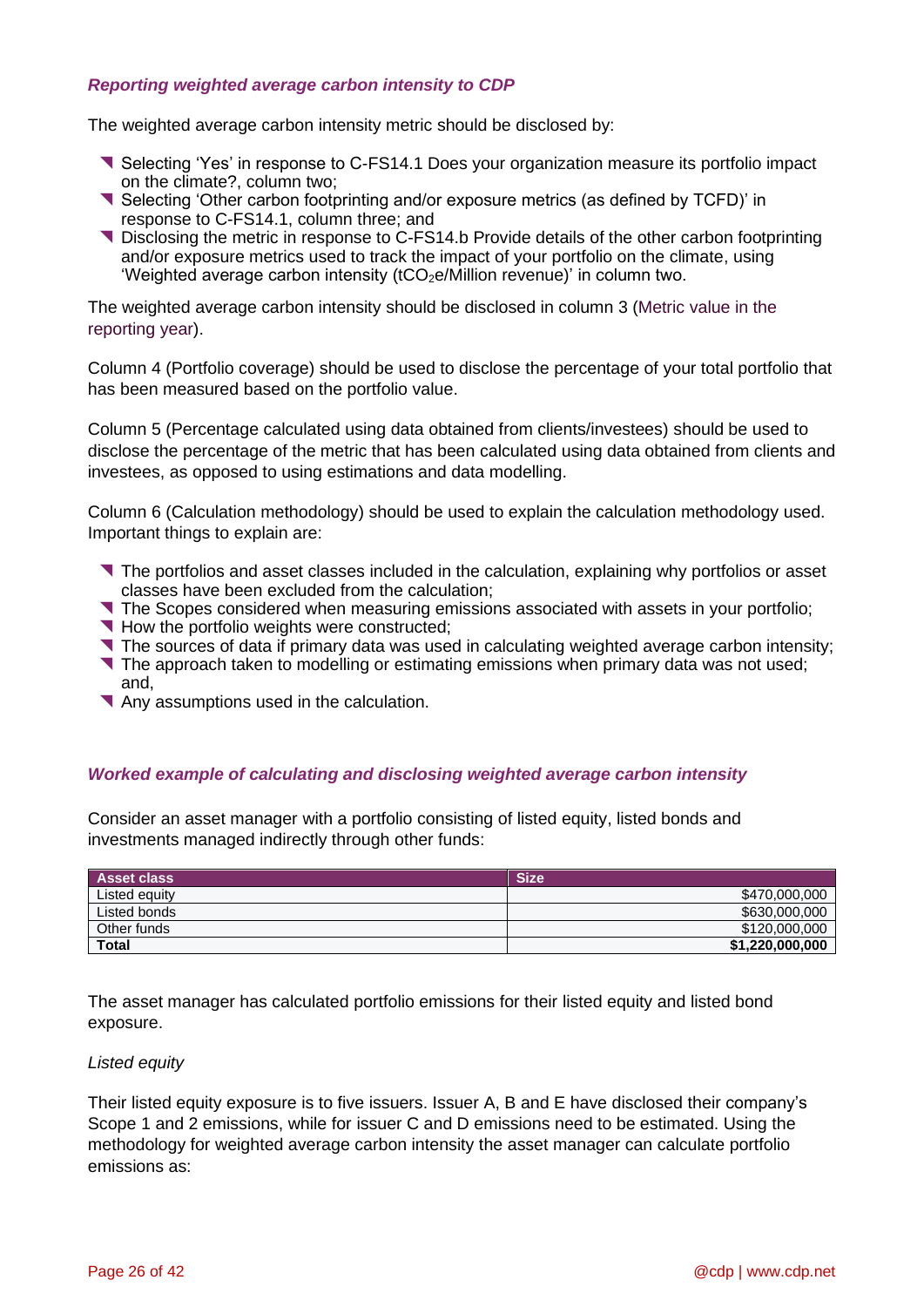| <b>Issuer</b> | <b>Equity holding</b> | <b>Issuer</b><br>disclosed<br>emissions<br>(tCO2e) | <b>Issuer</b><br>estimated<br>emissions<br>(tCO2e) | <b>Issuer revenue</b> | <b>Weighted average</b><br>carbon intensity<br>(tCO2e/\$M revenue) |
|---------------|-----------------------|----------------------------------------------------|----------------------------------------------------|-----------------------|--------------------------------------------------------------------|
| A             | \$400,000,000         | 120,000,000                                        |                                                    | \$300,000,000,000     | 0.00015                                                            |
| в             | \$30,000,000          | 88,000,000                                         | -                                                  | \$200,000,000         | 0.01200                                                            |
| С             | \$28,000,000          |                                                    | 78,000,000                                         | \$50,000,000          | 0.03971                                                            |
| D             | \$7,000,000           | $\overline{\phantom{0}}$                           | 55,000,000                                         | \$900,000,000.00      | 0.00039                                                            |
|               | \$5,000,000           | 65,000,000                                         | ٠                                                  | \$12,000,000          | 0.02462                                                            |
| Total         | \$470,000,000         |                                                    | $\blacksquare$                                     | \$301,162,000,000     | 0.07686                                                            |

I.e. For issuer A the portfolio emissions calculation is:

| $\sum$ Outstanding amount, Company emissions, |                              | \$400,000,000 | 120.000.000                                               | $= 0.00015 tCO2/$ \$M revenue |
|-----------------------------------------------|------------------------------|---------------|-----------------------------------------------------------|-------------------------------|
| $\Delta$ Current portfolio value              | Company revenue <sub>c</sub> |               | $\frac{1}{2}$ \$1,100,000,000 $\hat{ }$ \$300,000,000,000 |                               |

## *Listed bonds*

Their listed bonds exposure is to four issuers. Issuers A, B and D have disclosed their company's Scope 1 and 2 emissions, while for issuer C emissions need to be estimated. The weighted average carbon intensity methodology can be applied across asset classes, so the asset manager can use the same methodology for listed bond as they do for listed equity to calculate portfolio emissions:

| <b>Issuer</b> | <b>Bond holding</b> | <b>Issuer</b><br>disclosed<br>emissions<br>(tCO2e) | <b>Issuer</b><br>estimated<br>emissions<br>(tCO2e) | <b>Issuer revenue</b> | <b>Weighted average</b><br>carbon intensity<br>(tCO2e/\$M revenue) |
|---------------|---------------------|----------------------------------------------------|----------------------------------------------------|-----------------------|--------------------------------------------------------------------|
| A             | \$350,000,000       | 1,150,000,000                                      |                                                    | \$2,500,000,000       | 0.14636                                                            |
| В             | \$160,000,000       | 450,000,000                                        |                                                    | \$750,000,000         | 0.08727                                                            |
| С             | \$60,000,000        |                                                    | 350,000,000                                        | \$12,000,000,000      | 0.00159                                                            |
| D             | \$60,000,000        | 230,000,000                                        |                                                    | \$150,000,000,000     | 0.00008                                                            |
| <b>Total</b>  | \$630,000,000       |                                                    |                                                    | \$165,250,000,000     | 0.23531                                                            |

The total portfolio emissions reported in response to C-FS14.1b will be 0.31218  $tCO<sub>2</sub>e$  /  $$M$  revenue = 0.07686 + 0.23531

The calculation covers the listed equity and listed bonds portfolios but not investments managed indirectly through other funds. Therefore, they should report their portfolio coverage as  $90\% =$  $($470,000,000 + $630,000,000)/$1,220,000,000.$ 

The asset manager used data obtained from investees in calculating the carbon intensity of issuers A, B and E for listed equity, and issuers A, B and D for listed bonds; but not in calculating the carbon intensity of issuer C and D (listed bonds) and issuer C (listed equity) as these issuers did not disclose their company's emissions data. This means that in total, the percentage of the weighted average carbon intensity that has been calculated using data obtained from investees is  $87\% = (0.00015 + 0.01200 + 0.02462 + 0.14636 + 0.08727 + 0.00008)/0.31218.$ 

In explaining their calculation methodology, it will be important for the asset manager to explain:

- The calculation covers their listed equity and listed bonds portfolios but not investments through other funds;
- Scope 1 and 2 emissions of their borrowers have been included, although not Scope 3;
- The data sources used for reported emissions data; and,
- The approach taken to estimate company emissions when primary data was not available  $$ were emissions estimated using physical activity-based modelling or economic activity-based modelling?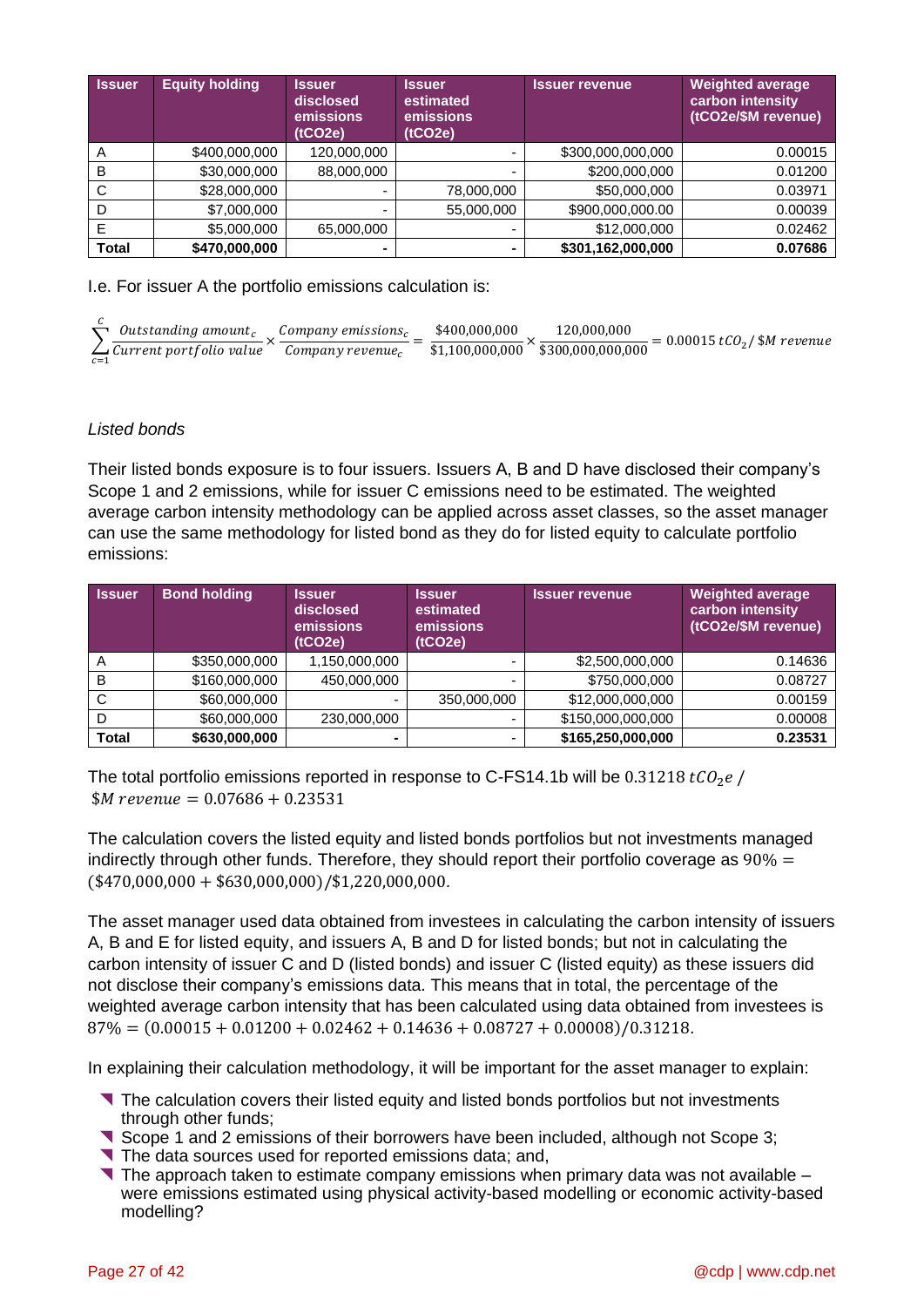## <span id="page-27-0"></span>*c. Portfolio carbon footprint*

| <b>Description</b>         | Total carbon emissions for a portfolio normalized by the market value of<br>the portfolio, expressed in tons CO <sub>2</sub> e/Million invested                                                                                  |  |  |  |  |  |
|----------------------------|----------------------------------------------------------------------------------------------------------------------------------------------------------------------------------------------------------------------------------|--|--|--|--|--|
| <b>Industry activities</b> | Banks, Asset owners, Asset managers                                                                                                                                                                                              |  |  |  |  |  |
| <b>Asset classes</b>       | Listed equity, listed bonds, corporate loans, private equity, project finance,<br>commercial real estate, mortgages, motor vehicle loans                                                                                         |  |  |  |  |  |
| CDP question               | C-FS14.1b                                                                                                                                                                                                                        |  |  |  |  |  |
| <b>Pros</b>                | May be used to compare and benchmark portfolios<br>$+$<br>Using the portfolio market value to normalize data is fairly intuitive to<br>$+$<br>investors<br>Allows for portfolio decomposition and attribution analysis<br>$^{+}$ |  |  |  |  |  |
| <b>Cons</b>                | Does not take into account differences in the size of companies (e.g.<br>does not consider the carbon efficiency of companies)<br>Changes in underlying companies' market capitalization can be<br>misinterpreted                |  |  |  |  |  |

The portfolio carbon footprint metric takes the portfolio emissions metric already described and normalizes it by the market value of the portfolio to allow comparisons. The metric is expressed in tCO2e/Million invested. This makes the metric particularly useful for asset owners with a fixed amount of capital to invest, who are interested in the climate change impact of investing that capital through different investment managers. Likewise, it is useful for savers with a fixed amount of savings, who are interested in the climate change impact of how those savings are reinvested on the opposite side of their bank's balance sheet.

Since the starting point for calculating a portfolio's carbon footprint is to first calculate Scope 3 portfolio emissions, this metric is applicable across the same asset classes as the latter metric. In this technical note we list the asset classes covered by the [Global Carbon Accounting Standard](https://carbonaccountingfinancials.com/files/downloads/PCAF-Standard-public-consultation.pdf) as applicable for the portfolio carbon footprint metric. As with portfolio emissions, emissions of the investees in the portfolio must be established and then allocated based on the proportional share of the investment in the investee, with the exact method of allocation differing depending on asset class.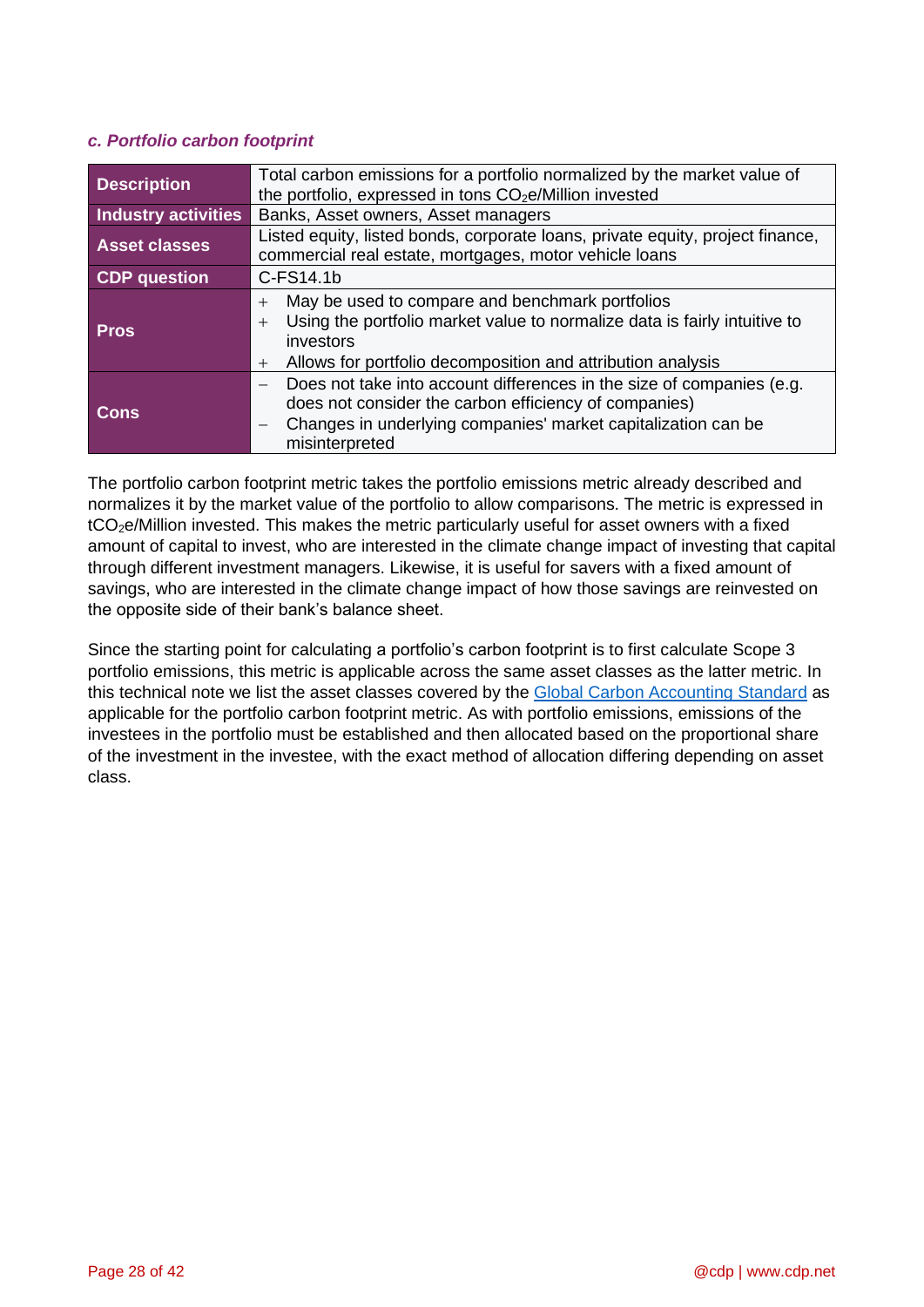## *Portfolio carbon footprint calculation methodology*

As the methodologies for calculating portfolio emissions for each asset class have already been described, the formulas are not repeated here. Instead, one formula is provided which assumes portfolio emissions have already been calculated according to the methodologies described above.

## $\left(\sum_{i=1}^{I}\text{Portfolio emissions}_i\right)^{*}$ Current portfolio value

Where:

| i                    | is an investment in a portfolio of investments from $11$ ;                                       |
|----------------------|--------------------------------------------------------------------------------------------------|
| $\ast$               | denotes a term calculated according to the methodologies for<br>calculating portfolio emissions; |
| Portfolio emissions, | is the Scope 3 portfolio emissions associated with investment $i$ ;<br>and,                      |
|                      | <b>Current portfolio value</b> is the total size of the investor's portfolio.                    |

If a financial institution has already calculated portfolio emissions, it is relatively simple and intuitive to calculate the portfolio carbon footprint, dividing by the total portfolio size in currency. It is important to note that for the metric to be a true reflection of the climate change impact per Million invested, the total value of the part of the portfolio which has been measured should be used.

Portfolio carbon footprint is measured at a fixed point in time and it is likely that the portfolio value at that point of time will be used for normalization. However, for financing portfolios which are very dynamic, if flow variables have been used to correct the ratios for attributing company emissions when calculating portfolio emissions<sup>19</sup>, it may be intuitive to use an average portfolio value over the reporting period.

As it is so closely related to the portfolio emissions metric, portfolio carbon footprint depends on good quality emissions data or estimations in the same way. All the same data challenges previously discussed are relevant. The limitations should not deter financial institutions from attempting to calculate the metric if it is relevant and decision useful to their own portfolio. They should use the best quality data or estimations available from the hierarchy of possible data sources in Figures 1, 2 and 3, depending on the asset class being measured.

<sup>&</sup>lt;sup>19</sup> As described in the portfolio emissions methodology for listed equity and listed bonds.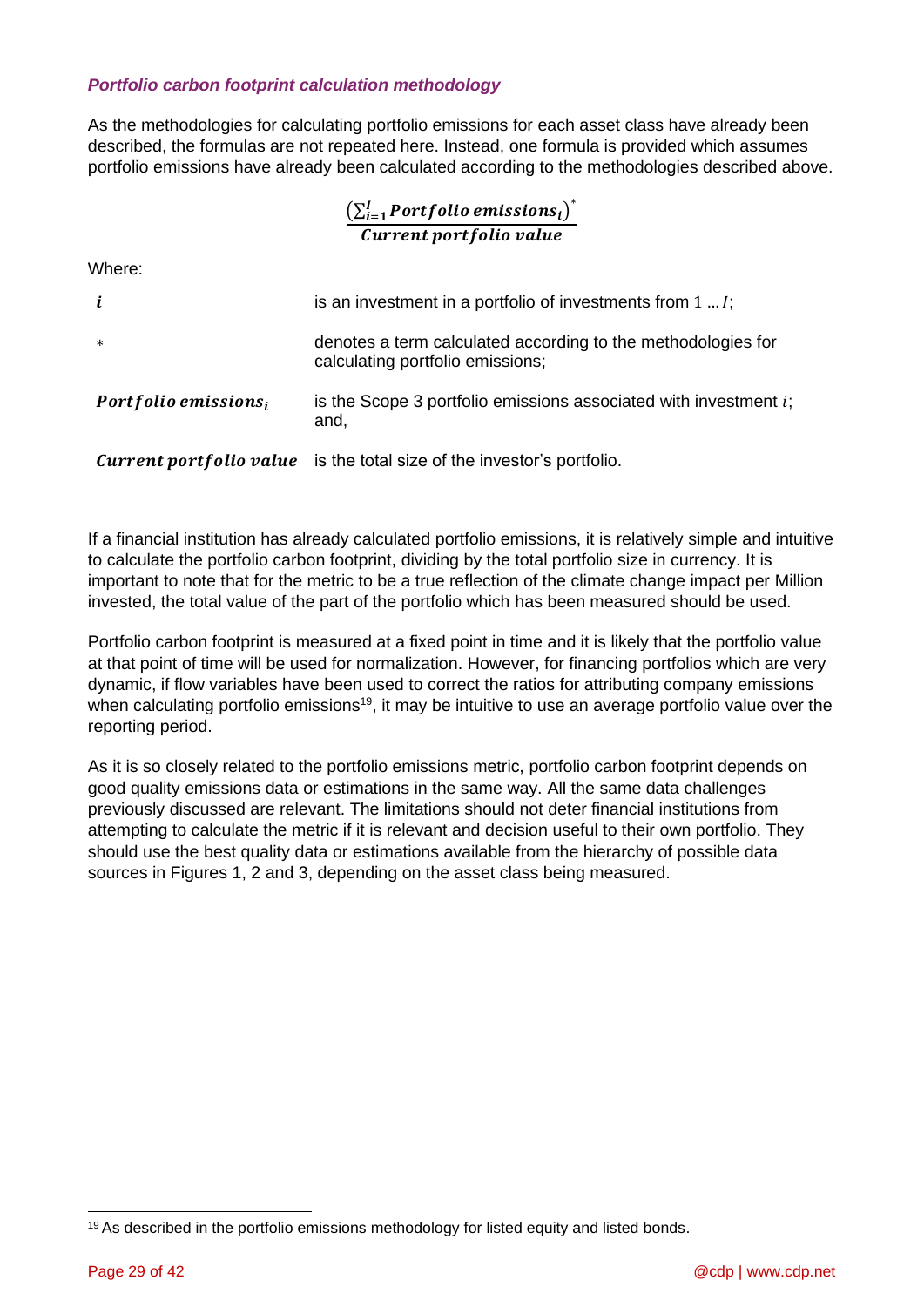## *Reporting portfolio carbon footprint to CDP*

The portfolio carbon footprint metric should be disclosed by:

- Selecting 'Yes' in response to C-FS14.1 Does your organization measure its portfolio impact on the climate?, column two;
- Selecting 'Other carbon footprinting and/or exposure metrics (as defined by TCFD)' in response to C-FS14.1, column three; and
- Disclosing the metric in response to C-FS14.b Provide details of the other carbon footprinting and/or exposure metrics used to track the impact of your portfolio on the climate, using 'Portfolio carbon footprint (tCO<sub>2</sub>e/Million invested)' in column two.

The portfolio carbon footprint per Million invested should be disclosed in column 3 (Metric value in the reporting year).

Column 4 (Portfolio coverage) should be used to disclose the percentage of your total portfolio that has been measured based on the portfolio value.

Column 5 (Percentage calculated using data obtained from clients/investees) should be used to disclose the percentage of the metric that has been calculated using data obtained from clients and investees, as opposed to using estimations and data modelling.

Column 6 (Calculation methodology) should be used to explain the calculation methodology used. Important things to explain are:

- The portfolios and asset classes included in the calculation, explaining why portfolios or asset classes have been excluded from the calculation;
- The Scopes considered when measuring emissions associated with assets in your portfolio;
- The approach taken to attributing emissions associated with assets in your portfolio;
- The sources of data if primary data was used in calculating portfolio carbon footprint;
- The approach taken to modelling or estimating emissions when primary data was not used; and,
- Any assumptions used in the calculation.

| <b>Description</b>         | Volume of carbon emissions per million dollars of revenue (carbon<br>efficiency of a portfolio), expressed in tons CO <sub>2</sub> e/Million revenue                                                                                                     |  |  |  |  |
|----------------------------|----------------------------------------------------------------------------------------------------------------------------------------------------------------------------------------------------------------------------------------------------------|--|--|--|--|
| <b>Industry activities</b> | Banks, Asset owners, Asset managers                                                                                                                                                                                                                      |  |  |  |  |
| <b>Asset classes</b>       | Listed equity, listed bonds, corporate loans, private equity                                                                                                                                                                                             |  |  |  |  |
| <b>CDP</b> question        | C-FS14.1b                                                                                                                                                                                                                                                |  |  |  |  |
| <b>Pros</b>                | May be used to compare and benchmark portfolios<br>$+$<br>Takes into account differences in the size of companies (e.g. considers<br>$+$<br>the carbon efficiency of companies)<br>Allows for portfolio decomposition and attribution analysis<br>$^{+}$ |  |  |  |  |
| <b>Cons</b>                | The calculation is somewhat complex and may be difficult to<br>communicate<br>Changes in underlying companies' market capitalization can be<br>$\overline{\phantom{m}}$<br>misinterpreted                                                                |  |  |  |  |

## <span id="page-29-0"></span>*d. Carbon intensity*

The carbon intensity metric uses a different approach to normalizing portfolio emissions, normalizing by the revenue of the companies in the portfolio. This approach leads to a measurement of how efficient the portfolio is at producing units of output while generating less GHG emissions. The carbon intensity metric is expressed in  $tCO<sub>2</sub>e/M$ illion revenue.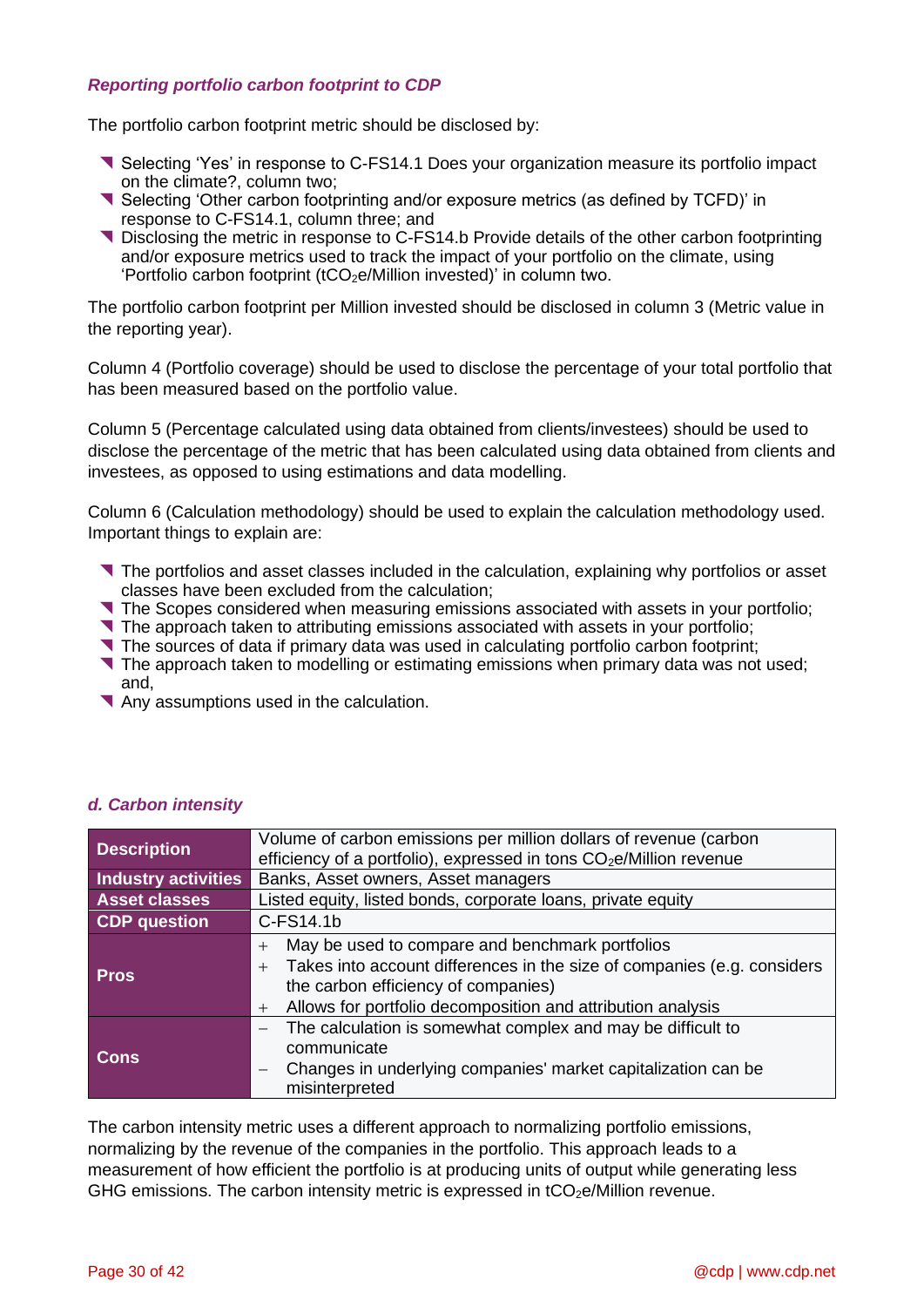To calculate carbon intensity, financial institutions must attribute the emissions of the companies they invest in or lend to between the equity and debt owners of those companies, in a similar way to when calculating portfolio emissions. In addition, they must attribute the revenue of the companies they invest in or lend to between the equity and debt owners of those companies. There are different approaches to attribution depending on asset class. With this information, they can calculate the emissions of their portfolio relative to the revenue or economic output the portfolio produces. One advantage of this normalization approach is that it takes into account the carbon efficiency of the underlying companies.

## *Carbon intensity calculation methodology*

Below are the methodologies for calculating carbon intensity for each applicable asset class.

### *Listed equity and listed bonds*

$$
\frac{\sum_{c=1}^{C} \frac{Outside\sum_{c=1}^{C} Untstanding amount_c}{EVIC_c} \times Company emissions_c}{\sum_{c=1}^{C} \frac{Outstanding amount_c}{EVIC_c} \times Company revenue_c}
$$

Where:

| $\mathcal{C}$                   | is an investee in a portfolio of investees from $1C$ ;                       |
|---------------------------------|------------------------------------------------------------------------------|
| Outstanding amount <sub>c</sub> | is the actual outstanding amount in listed equity or bonds of investee<br>c; |
| $EVIC_c$                        | is the enterprise value including cash of investee $c$ ;                     |
| Company emissions,              | is the total accounted emissions of investee $c$ ; and,                      |
| Company revenue.                | is the revenue of investee $c$ for the reporting period.                     |

For listed equity and bonds, the attribution of emissions and revenue is according to the ratio of an investor's outstanding investment amount to the enterprise value of the company they are invested in. EVIC is the most natural measure to use for enterprise value, if available, as it ensures that exactly 100% of all investee's emissions and revenue will be attributed to the equity and debt holders as these jointly determine 100% of the company's EVIC.

For financial institutions which only invest in equity, attribution can instead be according to the ratio of outstanding amount in listed equity to total market capitalization. This follows the ownership approach and is aligned with financial reporting and consolidation rules.

Carbon intensity is calculated by dividing the total emissions attributed to the portfolio by the total revenue attributed to the portfolio.

As with all other carbon footprinting metrics, the emissions of the companies within the portfolio are a crucial component of the calculation. All the same data challenges previously discussed are relevant when calculating the carbon intensity of a portfolio. The limitations should not deter financial institutions from attempting to calculate the metric if it is relevant and decision useful to their own portfolio. They should use the best quality data or estimations available from the hierarchy of possible data sources in Figure 1, and should be clear which Scopes are considered.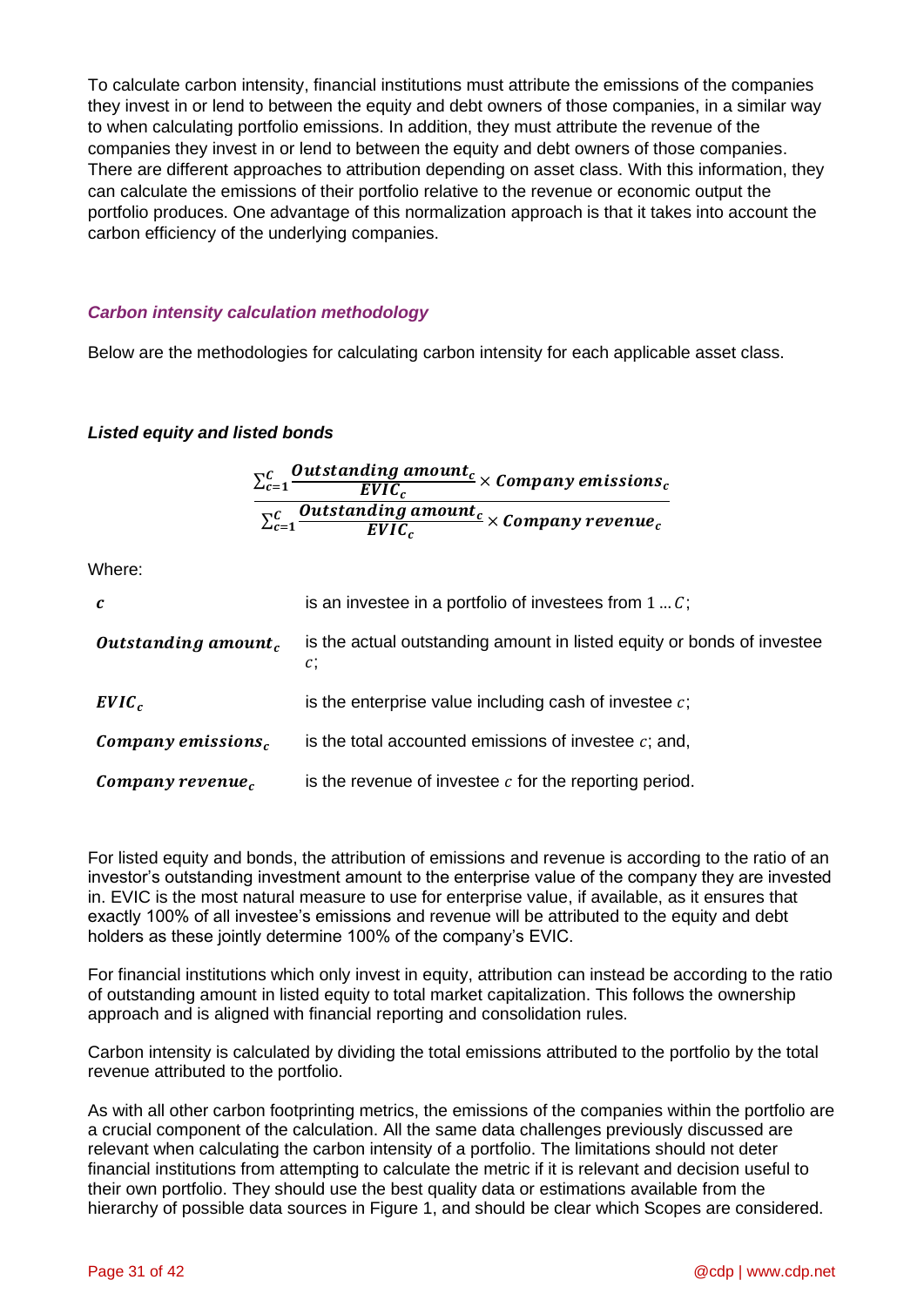When carbon intensity was first defined by the TCFD, only Scope 1 and 2 emissions of the underlying portfolio companies were recommended to be included in the calculation. The formula easily extends to include Scope 3 emissions, although this increases the chances of double counting emissions across Scopes and is likely to exacerbate data limitations.

## *Corporate loans and private equity*

 $\sum_{c=1}^{C} \frac{Outside\frac{1}{C}$  $\frac{c}{c} = 1} \frac{S}{c} \frac{U}{C} \frac{U}{C} \frac{U}{C} \frac{U}{C} \frac{U}{C} \frac{U}{C} \frac{U}{C} \frac{U}{C} \frac{U}{C} \frac{U}{C} \frac{U}{C} \frac{U}{C} \frac{U}{C} \frac{U}{C} \frac{U}{C} \frac{U}{C} \frac{U}{C} \frac{U}{C} \frac{U}{C} \frac{U}{C} \frac{U}{C} \frac{U}{C} \frac{U}{C} \frac{U}{C} \frac{U}{C} \frac{U}{C} \frac{U}{C} \frac{U}{C} \frac{U}{C$  $\sum_{c=1}^{C} \frac{Outside\frac{1}{C}$  $\frac{c}{c}$  outstanding amount  $\frac{c}{c}$   $\times$  Company revenue  $\frac{c}{c}$ 

Where:

| $\boldsymbol{c}$                | is an investee in a portfolio of investees from $1c$ ;                          |
|---------------------------------|---------------------------------------------------------------------------------|
| Outstanding amount <sub>c</sub> | is the actual outstanding amount in listed equity or bonds<br>of investee $c$ ; |
| $EVIC_c$                        | is the enterprise value including cash of investee $c$ ;                        |
| Total company equity + $debt_c$ | is the total equity and debt from investee $c$ 's balance<br>sheet;             |
| Company emissions,              | is the total accounted emissions of investee $c$ ; and,                         |
| $\mathcal{L}$ ompany revenue,   | is the revenue of investee $c$ for the reporting period.                        |

For corporate loans and private equity, the same principle is followed of attribution according to the ratio of an investor or bank's outstanding investment (loan) amount to the value of the company they are invested in (lending to). However, for non-listed companies, EVIC is not likely to be available due to a lack of information on market capitalization. In this case, the total balance sheet value expressed as the sum of total company equity and debt shall be used.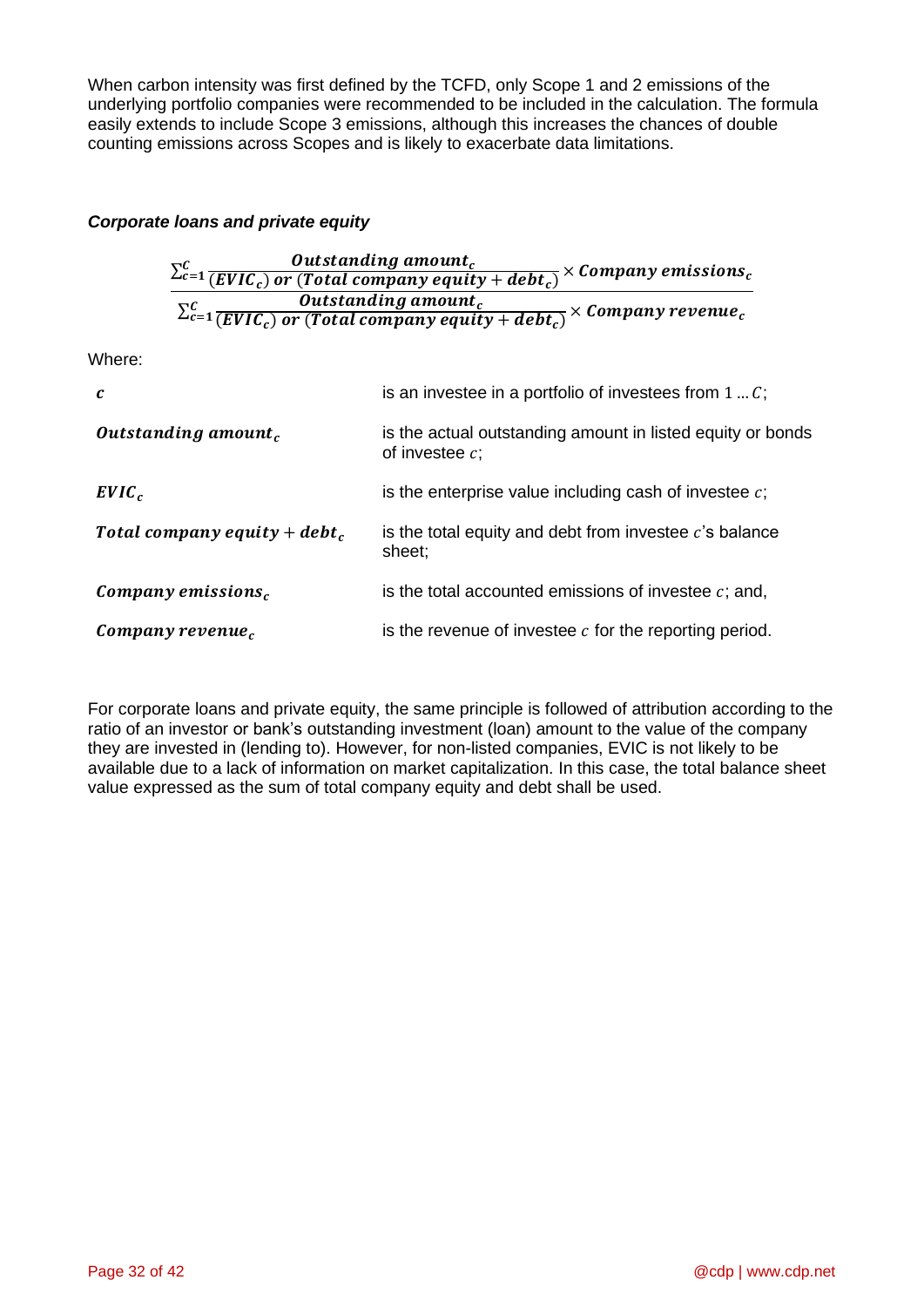## *Reporting carbon intensity to CDP*

The carbon intensity metric should be disclosed by:

- Selecting 'Yes' in response to C-FS14.1 Does your organization measure its portfolio impact on the climate?, column two;
- Selecting 'Other carbon footprinting and/or exposure metrics (as defined by TCFD)' in response to C-FS14.1, column three; and
- Disclosing the metric in response to C-FS14.b Provide details of the other carbon footprinting and/or exposure metrics used to track the impact of your portfolio on the climate, using 'Carbon intensity (tCO<sub>2</sub>e/Million revenue') in column two.

The carbon intensity per Million revenue should be disclosed in column 3 (Metric value in the reporting year).

Column 4 (Portfolio coverage) should be used to disclose the percentage of your total portfolio that has been measured based on the portfolio value.

Column 5 (Percentage calculated using data obtained from clients/investees) should be used to disclose the percentage of the metric that has been calculated using data obtained from clients and investees, as opposed to using estimations and data modelling.

Column 6 (Calculation methodology) should be used to explain the calculation methodology used. Important things to explain are:

- The portfolios and asset classes included in the calculation, explaining why portfolios or asset classes have been excluded from the calculation;
- The Scopes considered when measuring emissions associated with assets in your portfolio;
- **The approach taken to attributing emissions and revenue associated with assets in your** portfolio;
- The sources of data if primary data was used in calculating carbon intensity;
- **The approach taken to modelling or estimating emissions when primary data was not used;** and,
- Any assumptions used in the calculation.

| <b>Description</b>   | The amount of carbon-related assets in the portfolio, expressed in Million<br>or percentage of the current portfolio value                                                                                                                                           |  |  |  |  |  |
|----------------------|----------------------------------------------------------------------------------------------------------------------------------------------------------------------------------------------------------------------------------------------------------------------|--|--|--|--|--|
| Industry activities  | Banks, Asset owners, Asset managers, Insurers                                                                                                                                                                                                                        |  |  |  |  |  |
| <b>Asset classes</b> | Listed equity, listed bonds, corporate loans, private equity, project finance,<br>insurance underwriting                                                                                                                                                             |  |  |  |  |  |
| <b>CDP</b> question  | C-FS14.0                                                                                                                                                                                                                                                             |  |  |  |  |  |
| <b>Pros</b>          | Can be applied across industry activities and asset classes<br>$^{+}$<br>Does not rely on underlying companies' Scope 1 and Scope 2 GHG<br>$^{+}$<br>emissions                                                                                                       |  |  |  |  |  |
| <b>Cons</b>          | Does not provide information on sectors or industries other than those<br>$\overline{\phantom{0}}$<br>included in the definition of carbon-related assets<br>Generally not used to compare portfolios if expressed in Million<br>because the data are not normalized |  |  |  |  |  |

### <span id="page-32-0"></span>*e. Exposure to/value of carbon-related assets*

The science of climate change suggests the most natural way to measure climate impact is in terms of GHG emissions. However, that is not to say that every available portfolio impact metric is expressed in GHG emissions 'owned' by the portfolio, either in absolute or relative terms. The exposure to carbon-related assets metric is expressed in either currency or percentage of portfolio. It proxies for climate change impact by defining a population of carbon-related assets and measures exposure to that population across the portfolio.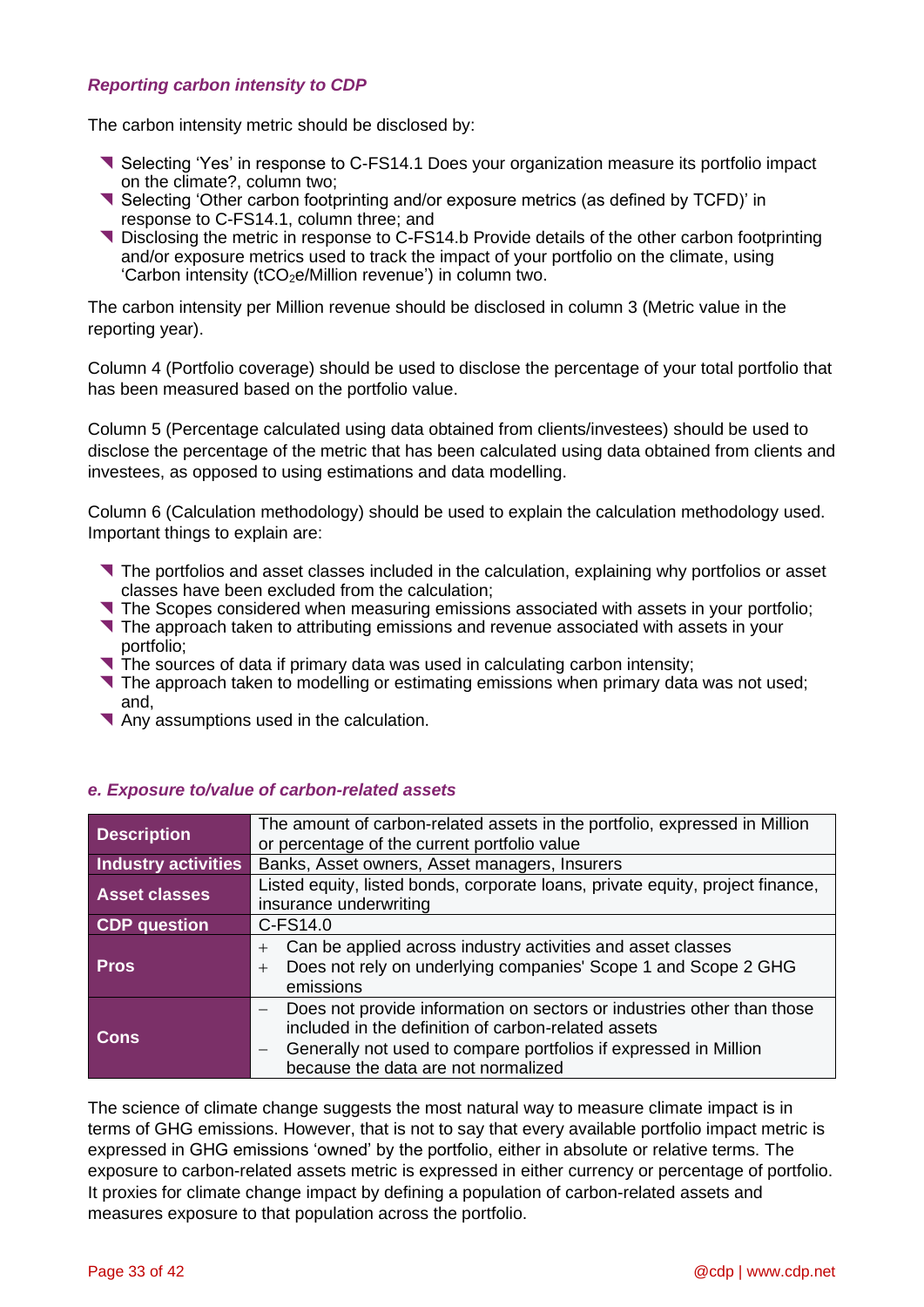The principal benefit of a simpler exposure metric is that it is much less demanding of data. The metric does not rely on the underlying companies' Scope 1 and 2 GHG emissions, hence many of the challenges of calculating carbon footprinting metrics are negated. With an exposure metric, there are no longer challenges with availability of accurate, verified emissions data; no longer modelling challenges with estimating company emissions; and no longer methodology challenges with attributing emissions between different debt and equity owners of the underlying companies. Financial institutions, especially those in markets with poorer disclosure standards, can calculate an exposure metric as a first step while they work to drive up disclosure in the market through their engagements.

Another benefit of a simpler exposure metric is that framing the metric in currency or percentage terms means it will likely be more familiar and digestible for financial institutions and providers of financial capital. The financial sector is used to dealing with metrics such as value-at-risk in monetary terms. It may be that financial institutions can reach similar answers on the actions required to make their portfolios compatible with net zero using an exposure metric, as opposed to when using a more data-dependant carbon footprinting metric.

While the exposure to carbon-related assets metric is not as dependant on data, it is dependant on an agreed taxonomy of what constitutes a carbon-related asset. The TCFD suggests defining carbon-related assets as those assets tied to the energy and utilities sectors under GICS, excluding water utilities and independent power and renewable electricity producer industries<sup>20</sup>. There are other possible definitions and have been numerous attempts to categorize economic activities that support or hinder climate change mitigation and adaptation, most notably the EU Taxonomy for Sustainable Finance<sup>21</sup>.

The trade-off associated with not using as much data in calculating exposure metrics is that the metric does not provide any information or insight on sectors or activities outside the definition of carbon-related assets, whichever taxonomy is used.

## *Exposure to/value of carbon-related assets calculation methodology*

As exposure to carbon-related assets can be either currency or percentage of portfolio, two formulas are presented for each asset class.

<sup>20</sup> Task Force on Climate-related Financial Disclosures (2017). ["Implementing the Recommendations of the](https://www.fsb-tcfd.org/wp-content/uploads/2017/06/FINAL-TCFD-Annex-062817.pdf)  [Task Force on Climate-related Financial Disclosures.](https://www.fsb-tcfd.org/wp-content/uploads/2017/06/FINAL-TCFD-Annex-062817.pdf)"

 $21$  Regulation (EU) 2020/852 of the European Parliament and of the Council of 18 June 2020 on the establishment of a framework to facilitate sustainable investment, and amending Regulation (EU) 2019/2088, [http://data.europa.eu/eli/reg/2020/852/oj.](http://data.europa.eu/eli/reg/2020/852/oj)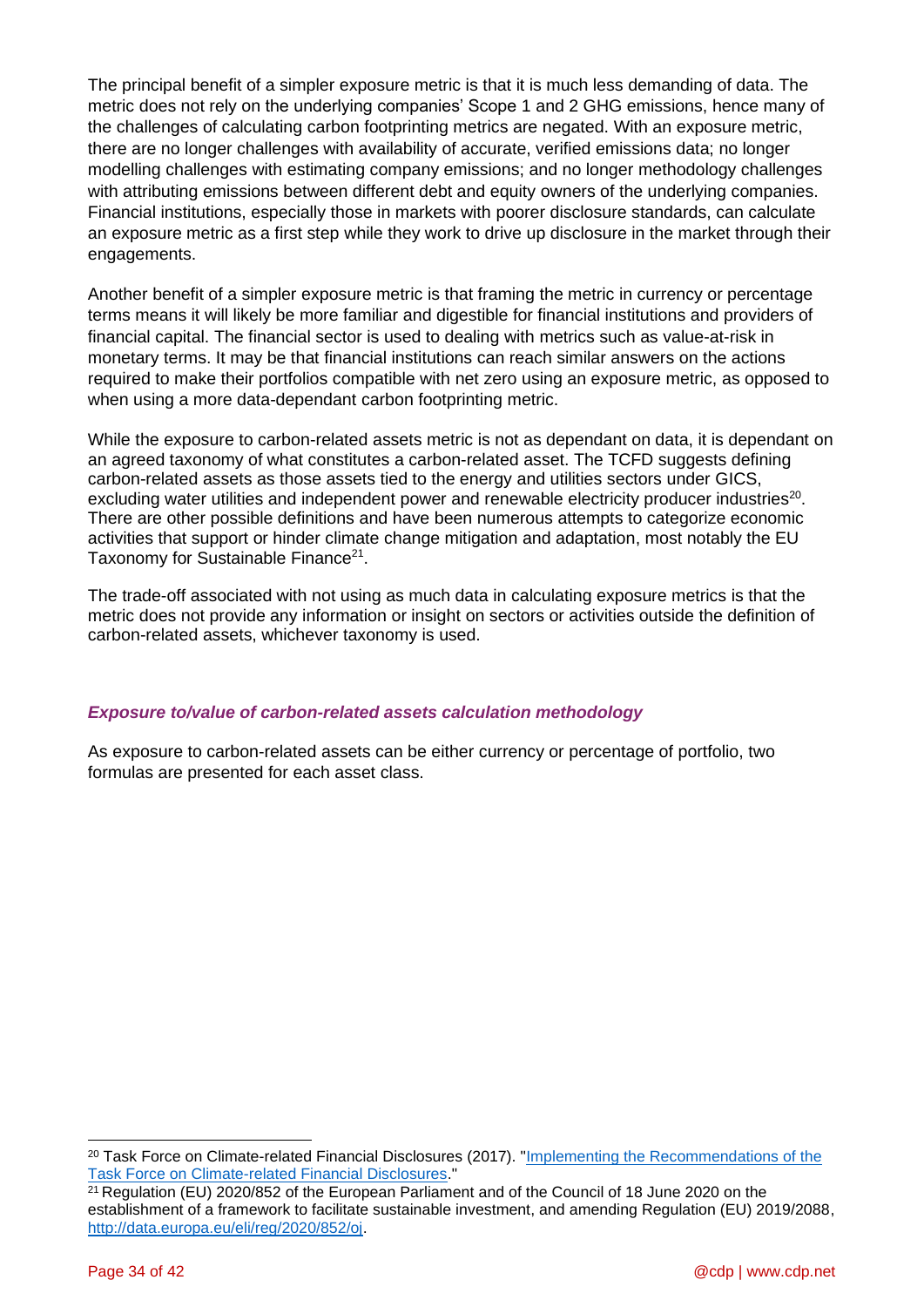

It should be relatively simple to calculate these metrics. The only requirements are an agreed taxonomy for what constitutes a carbon-related asset and a way of tracking which assets fall within the definition. For example, if calculating for a portfolio of corporate loans, it may be that a flag is used in the loan booking system to identify which loans are to companies that fall within the definition. With the flag in place, the metrics could be extracted directly from the loan booking system.

### *Project finance*



For project finance, the methodology is almost identical, apart from now it is the sum of investments in carbon-related projects such as energy generation from fossil fuels. It is important to note that for the denominator, the value used is the part of the portfolio which is being measured, in this case the project finance portfolio. This results in a metric for the percentage of energy generation project finance portfolio which is non-renewable (vs renewable); which is routinely disclosed by banks.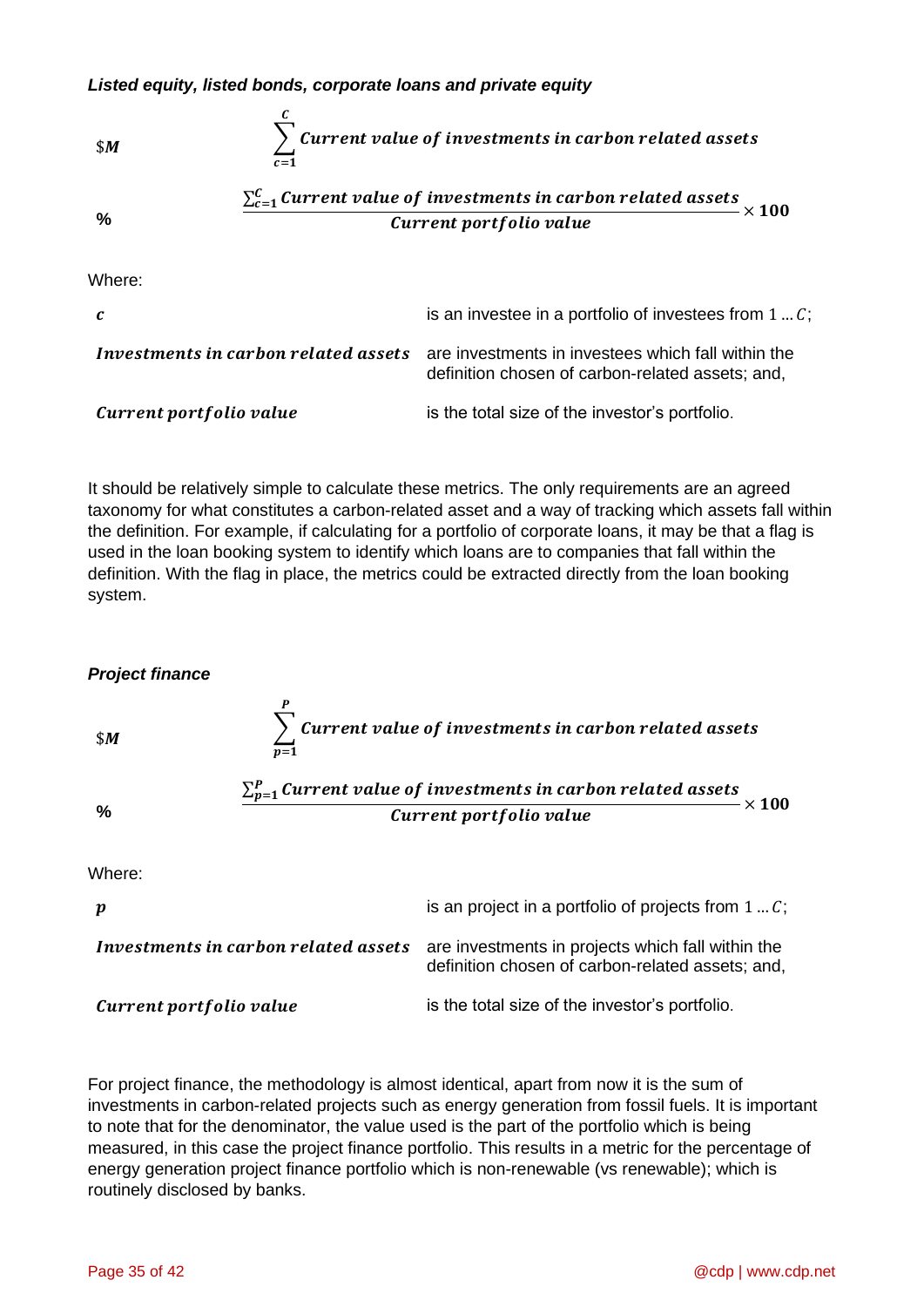

Where:

| $\mathcal{C}_{0}$                                | is an insured company in a portfolio of<br>companies from $1C$ ;                                       |
|--------------------------------------------------|--------------------------------------------------------------------------------------------------------|
| Gross written premiums for carbon related assets | are premiums from companies which<br>fall within the definition chosen of<br>carbon-related assets;    |
| Sums insured for carbon related assets           | are sums insured for companies<br>which fall within the definition chosen<br>of carbon-related assets; |
| Total portfolio gross written premiums           | is the total gross written premium<br>across the entire insurance<br>underwriting portfolio; and,      |
| Total portfolio sums insured                     | is the total sums insured across the<br>entire insurance underwriting portfolio.                       |

For insurance underwriting, carbon footprinting metrics are in their infancy, with little attention so far being paid to how to attribute company emissions to the insurers which are providing cover to those companies and therefore enabling their business activities and emitting behavior. A barrier to progress is the issue of double counting. It is plausible that insurers count Scope 3 emissions on their underwriting portfolio but also count the same emissions on the other side of their balance sheet if the premiums received are invested in the same companies being covered. Developments are being made by the CRO forum $^{22}$ , but until metrics are more established, CDP cannot ask for specific datapoints.

Despite carbon footprinting being difficult for insurance underwriting portfolios, it is possible for underwriters to use much simpler exposure metrics with an agreed definition of carbon-related assets. Disclosing something as simplistic as what percentage of the companies they insure are carbon-related provides some degree of information.

There are different KPIs which can be used for calculating the percentage of portfolio. Insurers could use gross written premiums, sums insured or other metrics, depending on data availability at

<sup>&</sup>lt;sup>22</sup> CRO Forum (2020). "Carbon footprinting methodology for underwriting portfolios," [https://www.thecroforum.org/wp-content/uploads/2020/05/CRO-Carbon-Foot-Printing-Methodology.pdf.](https://www.thecroforum.org/wp-content/uploads/2020/05/CRO-Carbon-Foot-Printing-Methodology.pdf)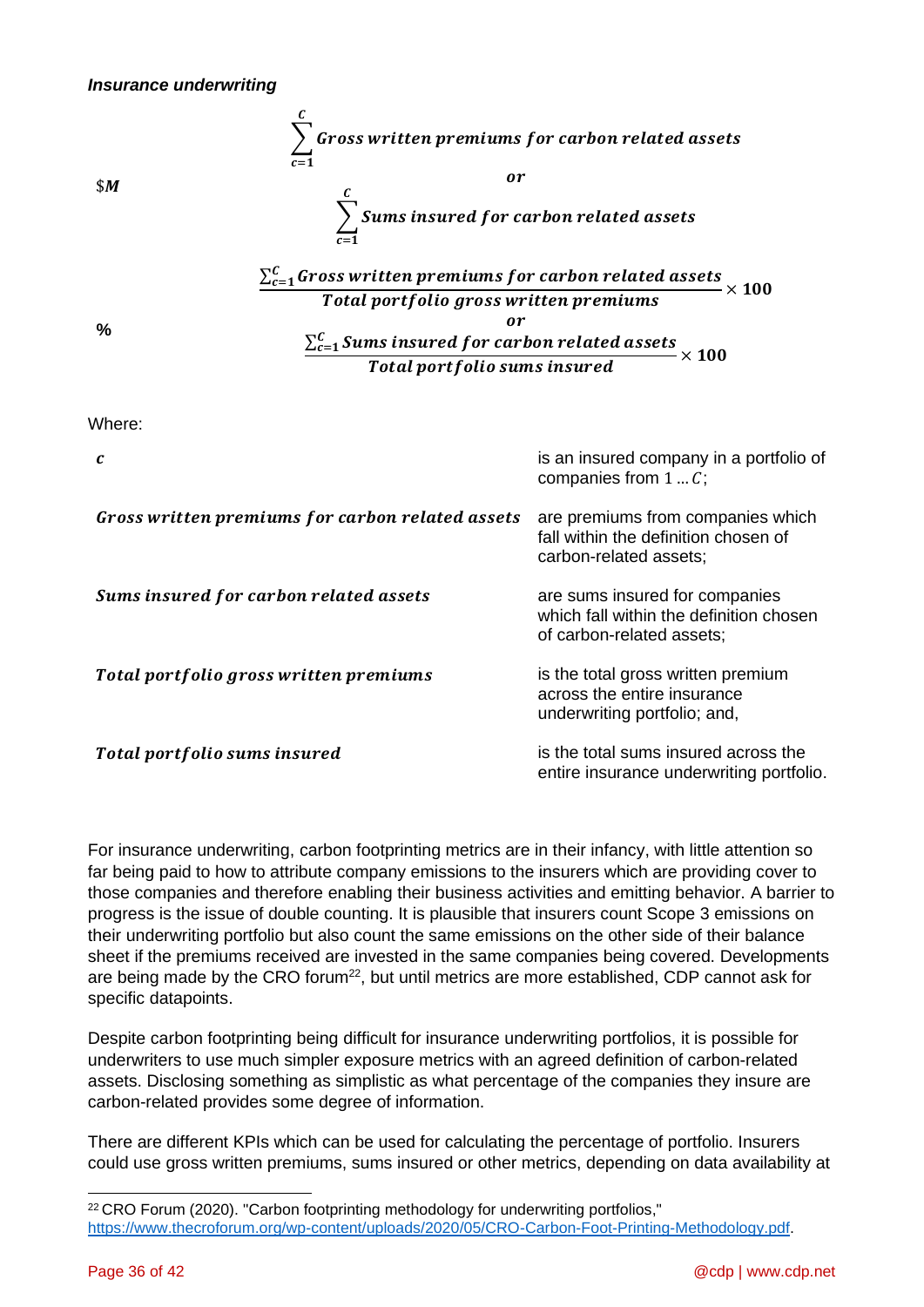company-level. There are advantages and disadvantages to each. For example, gross written premiums and sums insured have a reasonably homogenous application across the insurance industry so would lead to more comparable data, however data granularity issues may exist for gross written premiums and sums insured does not have a linear correlation to the actual risk.

## *Reporting exposure to/value of carbon-related assets to CDP*

The exposure to (value of) carbon-related assets metric should be disclosed by:

- Selecting 'Yes' in response to C-FS14.0 For each portfolio activity, state the value of your financing and insurance of carbon-related assets in the reporting year, column two;
- Disclosing the metric in response to C-FS14.0 For each portfolio activity, state the value of your financing and insurance of carbon-related assets in the reporting year, using 'Value of the carbon-related assets in your portfolio (unit currency – as specified in C0.4)' in column 3 and 'Percentage of portfolio value comprised of carbon-related assets in reporting year' in column 6.

The value of carbon-related assets should be disclosed in column 3 (Value of the carbon-related assets in your portfolio (unit currency – as specified in C0.4)).

Column 4 (New loans advanced in reporting year (unit currency – as specified in C0.4)) should be used to disclose new loans advanced in reporting year.

Column 5 (Total premium written in reporting year (unit currency – as specified in C0.4)) should be used to disclose total insurance premium written in the reporting year.

### *Worked example of calculating and disclosing exposure to/value of carbon-related assets*

Consider the same bank for which an example of portfolio emissions was provided [earlier.](#page-21-0) They can calculate the exposure to (value of) carbon-related assets (%) in their corporate loan portfolio. The portfolio is the same, although now it is important to note which of the borrowers falls within the definition of carbon-related assets. Using the TCFD definition, to note which of the borrowers operate in the energy and utilities sectors under GICS, excluding water utilities and independent power and renewable electricity producer industries. Borrower A is an electric utility company so falls within the definition. The other borrowers do not:

| <b>Asset class</b> | <b>Outstanding amount</b> |
|--------------------|---------------------------|
| Corporate loans    | \$650,000,000             |
| Mortgages          | \$300,000,000             |
| Consumer Ioans     | \$95,000,000              |
| Total              | \$1,045,000,000           |

| <b>Borrower</b> | <b>Carbon-related</b><br>asset | Loan outstanding | <b>Borrower disclosed</b><br>emissions | <b>Borrower modelled</b><br>emissions |
|-----------------|--------------------------------|------------------|----------------------------------------|---------------------------------------|
| Borrower A      | Yes                            | \$150,000,000    | 500                                    |                                       |
| Borrower B      | No                             | \$350,000,000    | 120                                    |                                       |
| Borrower C      | No                             | \$75,000,000     | 430                                    |                                       |
| Borrower D      | No                             | \$75,000,000     |                                        | 110                                   |
| <b>Total</b>    |                                | \$650,000,000    |                                        |                                       |

The exposure to carbon-related assets (%) is:

```
\frac{\sum_{c=1}^{C}Current\ value\ of\ investments\ in\ carbon\ related\ assets}{Current\ portfolio\ value} \times 100 =$150,000,000
                                                                                                         \frac{$60,000,000}{$650,000,000} \times 100 = 23\%
```
The calculation covers the corporate loan but not the mortgage or consumer lending portfolios. Therefore, they should report their portfolio coverage as  $62\% = $650,000,000/$1,045,000,000$ .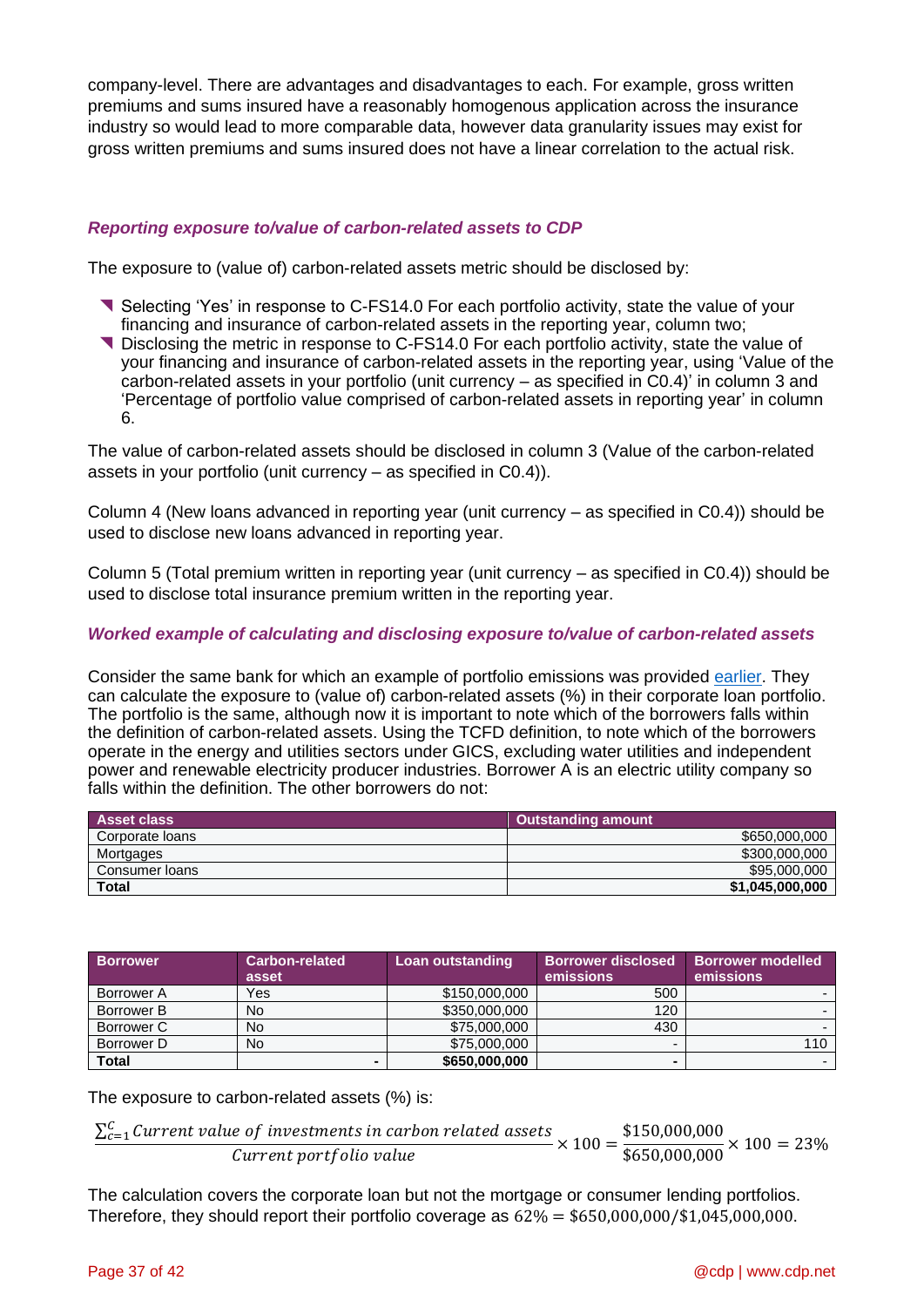Column 5 (Percentage calculated using data obtained from clients/investees) can be left blank.

In explaining their calculation methodology, it will be important for the bank to explain:

- The calculation covers their corporate loan portfolio but not others; and
- Which definition was used for carbon-related assets here it was the TCFD definition.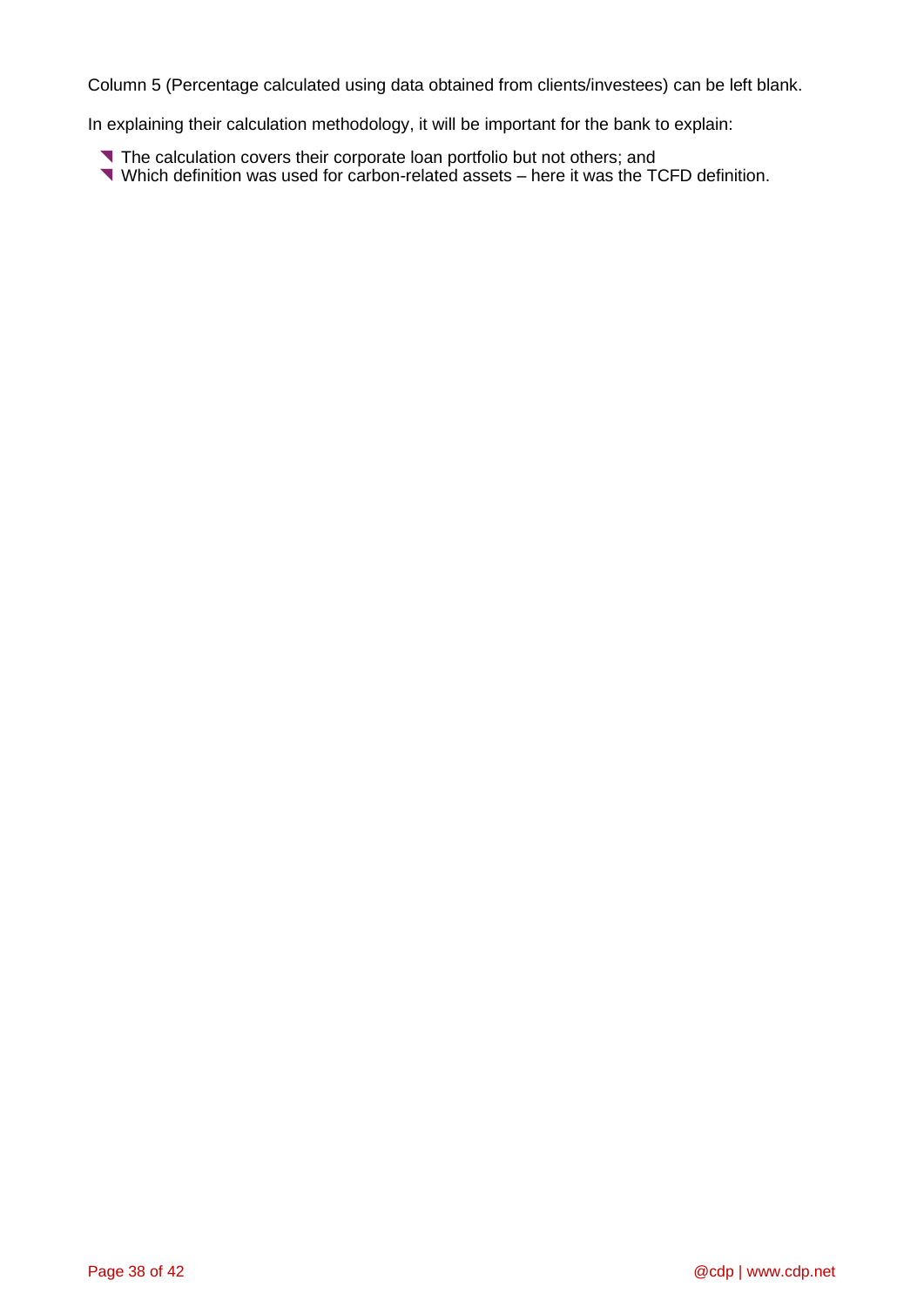## <span id="page-38-0"></span>**4. Breaking down portfolio impact metrics**

As well as calculating and disclosing portfolio impact metrics for their entire financing portfolio, financial institutions can also break down their portfolio impact to get more granular details on exactly where in their portfolio they face climate-related risks.

CDP requests portfolio impact breakdowns by asset class, industry ,country/region and scope. It is worth noting there are other ways of breaking down portfolio impact metrics. For example, the TCFD recommends that in addition, banks break down metrics used to assess the impact of climate-related risks on their lending business activities by credit quality (e.g. investment grade or non-investment grade) and average tenor. PCAF recommends that emissions associated with loans and investments should be reported separately by Scope if it serves financial institutions' business goals (e.g. Scope 1 emissions of investees or Scope 2 emissions of investees).

Breakdowns are useful for financial institutions because more granular detail on where concentrations of carbon-related assets and climate-related risks exist in their portfolios will assist better decision making and portfolio management. As an example, carbon pricing and taxation regimes have so far been introduced by regulators in specific geographies. A breakdown of portfolio impact by country/region can inform financial institutions how they are exposed to changes in these regulations (increased carbon price) in a particular geography.

Breakdowns should be disclosed in the following questions:

- C-FS14.2a Break down your organization's Scope 3 portfolio impact by asset class;
- C-FS14.2b Break down your organization's Scope 3 portfolio impact by industry;
- C-FS14.2c Break down your organization's Scope 3 portfolio impact by country/region; and,
- C-FS14.2d Break down your organization's Scope 3 portfolio impact by scope.

Each question can be used to break down multiple portfolio impact metrics. You should add a row for each category in each metric breakdown<sup>23</sup>.

## *Worked example of breaking down and disclosing portfolio impact metrics*

The easiest breakdown to provide is by asset class, as most portfolio impact metrics are calculated on an asset class basis anyway. Therefore, the breakdown will likely be available from the calculation process. For this reason, the worked example provided is a breakdown by industry.

Consider the same asset manager for which an example of weighted average carbon intensity was provided [earlier.](#page-25-0) They wish to break down the carbon footprint of their portfolio (tCO<sub>2</sub>e/Million invested) by industry. The portfolio is the same, although now the industry of each issuer is important<sup>24</sup>. They are invested in the debt and equity of issuers in the materials and transportation sectors.

<sup>&</sup>lt;sup>23</sup> I.e. if you were breaking down portfolio emissions reported in C-FS14.1a and also breaking down weighted average carbon intensity reported in C-FS14.1b, both by asset class into listed equity and fixed income, there would be four rows in total.

<sup>&</sup>lt;sup>24</sup> The industry drop-down options in C-FS14.2b are taken from GICS.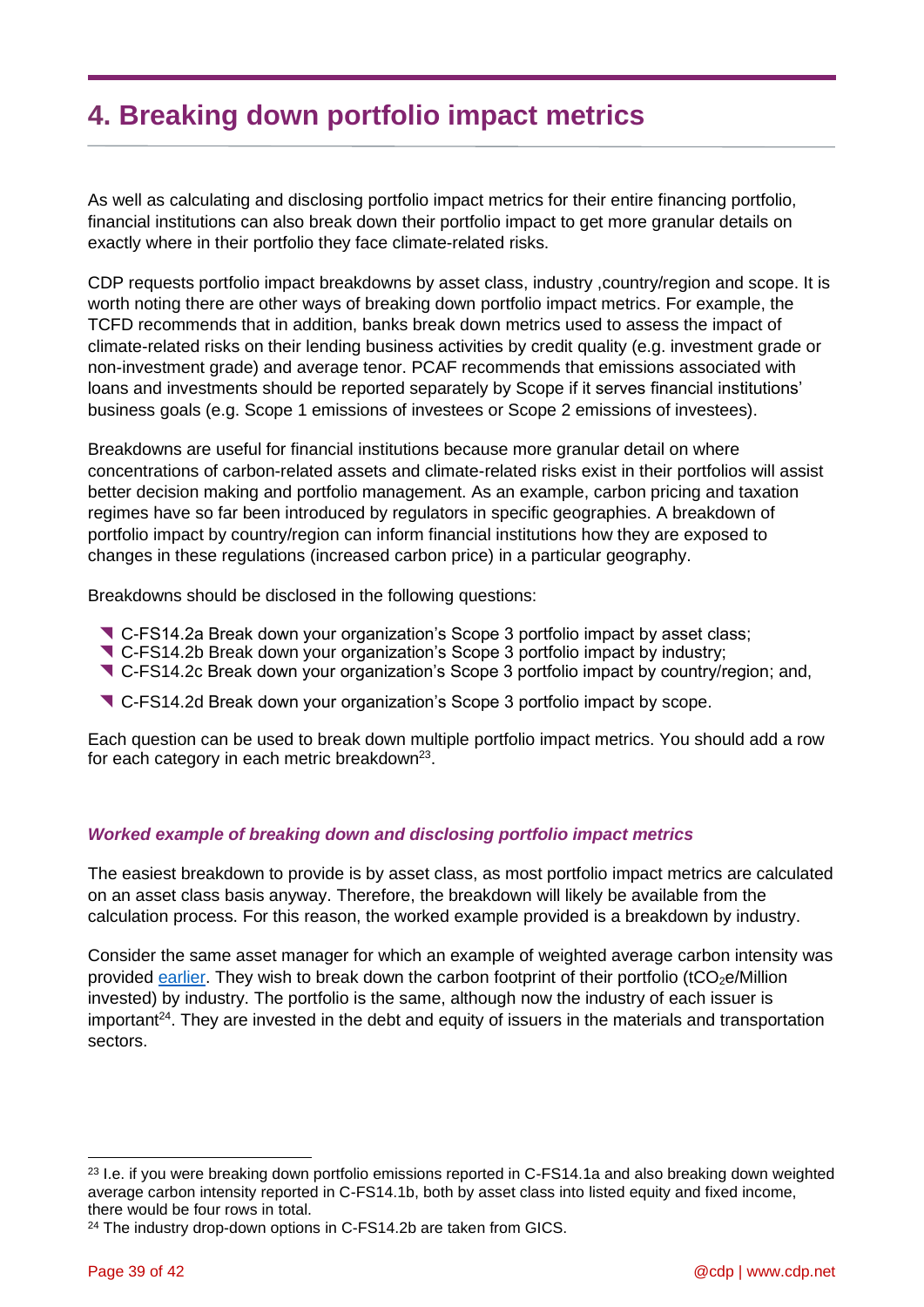The first step in calculating portfolio carbon footprint is to calculate portfolio emissions:

| <b>Asset class</b> | <b>Size</b>     |
|--------------------|-----------------|
| Listed equity      | \$470,000,000   |
| Listed bonds       | \$630,000,000   |
| Other funds        | \$120,000,000   |
| <b>Total</b>       | \$1,220,000,000 |

### *Listed equity*

| <b>Issuer</b> | <b>Industry</b>  | <b>Equity</b><br>holding | <b>EVIC</b>     | <b>Issuer</b><br>disclosed<br>emissions<br>(tCO2e) | <b>Issuer</b><br>estimated<br>emissions<br>(tCO2e) | <b>Portfolio</b><br>emissions<br>(tCO <sub>2</sub> e) |
|---------------|------------------|--------------------------|-----------------|----------------------------------------------------|----------------------------------------------------|-------------------------------------------------------|
| A             | <b>Materials</b> | \$400,000,000            | \$1,000,000,000 | 120,000,000                                        | $\overline{\phantom{0}}$                           | 48,000,000                                            |
| B             | <b>Materials</b> | \$30,000,000             | \$360,000,000   | 88,000,000                                         |                                                    | 7,333,333                                             |
| C             | Transportation   | \$28,000,000             | \$800,000,000   |                                                    | 78,000,000                                         | 2,730,000                                             |
| D             | <b>Materials</b> | \$7,000,000              | \$20,000,000    |                                                    | 55,000,000                                         | 19,250,000                                            |
| E             | Transportation   | \$5,000,000              | \$25,000,000    | 65,000,000                                         |                                                    | 13,000,000                                            |
| Total         |                  | \$470,000,000            | \$2,205,000,000 |                                                    |                                                    | 90,313,333                                            |

## *Listed bonds*

| <b>Issuer</b> | <b>Industry</b>  | <b>Bond</b><br>holding | <b>EVIC</b>     | <b>Issuer</b><br>disclosed<br>emissions<br>(tCO2e) | <b>Issuer</b><br>estimated<br>emissions<br>(tCO2e) | <b>Portfolio</b><br>emissions<br>(tCO <sub>2</sub> e) |
|---------------|------------------|------------------------|-----------------|----------------------------------------------------|----------------------------------------------------|-------------------------------------------------------|
| A             | <b>Materials</b> | \$350,000,000          | \$1,500,000,000 | 1,150,000,000                                      | $\overline{\phantom{0}}$                           | 268,333,333                                           |
| B             | Transportation   | \$160,000,000          | \$900,000,000   | 450,000,000                                        | -                                                  | 80,000,000                                            |
| C             | Transportation   | \$60,000,000           | \$500,000,000   |                                                    | 350,000,000                                        | 42,000,000                                            |
| D             | Transportation   | \$60,000,000           | \$800,000,000   | 230,000,000                                        |                                                    | 17,250,000                                            |
| <b>Total</b>  |                  | \$630,000,000          | \$3,700,000,000 |                                                    | -                                                  | 407,583,333                                           |

The asset manager can then calculate the portfolio carbon footprint for each industry by dividing the total portfolio emissions associated with that industry by the amount invested in that industry:

| <b>Industry</b>  | <b>Total equity and bond</b><br>holding | <b>Portfolio emissions</b><br>(tCO <sub>2</sub> e) | <b>Portfolio carbon footprint</b><br>(tCO2e/\$M invested) |
|------------------|-----------------------------------------|----------------------------------------------------|-----------------------------------------------------------|
| <b>Materials</b> | \$787,000,000                           | 342,916,667                                        | 435.726                                                   |
| Transportation   | \$313,000,000                           | 154,980,000                                        | 495.144                                                   |

I.e. for the materials industry the portfolio carbon footprint calculation is:

 $\frac{\sum_{i=1}^{I} Portfolio \ emission{s_i}}{Current \ portfolio \ value} =$ 342,916,667  $\frac{3.387,000,000,000}{1}$  = 435,726 tCO<sub>2</sub>e per \$M invested

In response to C-FS14.2b, the asset manager would add two rows, one for each industry. They would select the relevant industry in column 2, 'Portfolio carbon footprint (tCO2e/Million invested)' in column 3 and disclose the figures by industry in column 4.

In explaining their calculation methodology, it will be important for the asset manager to explain:

- The calculation covers their listed equity and listed bonds portfolios but not investments through other funds;
- Scope 1 and 2 emissions of their borrowers have been included, although not Scope 3; and
- The data sources used for reported emissions data; and,
- The approach taken to estimate company emissions when primary data was not available  $$ were emissions estimated using physical activity-based modelling or economic activity-based modelling?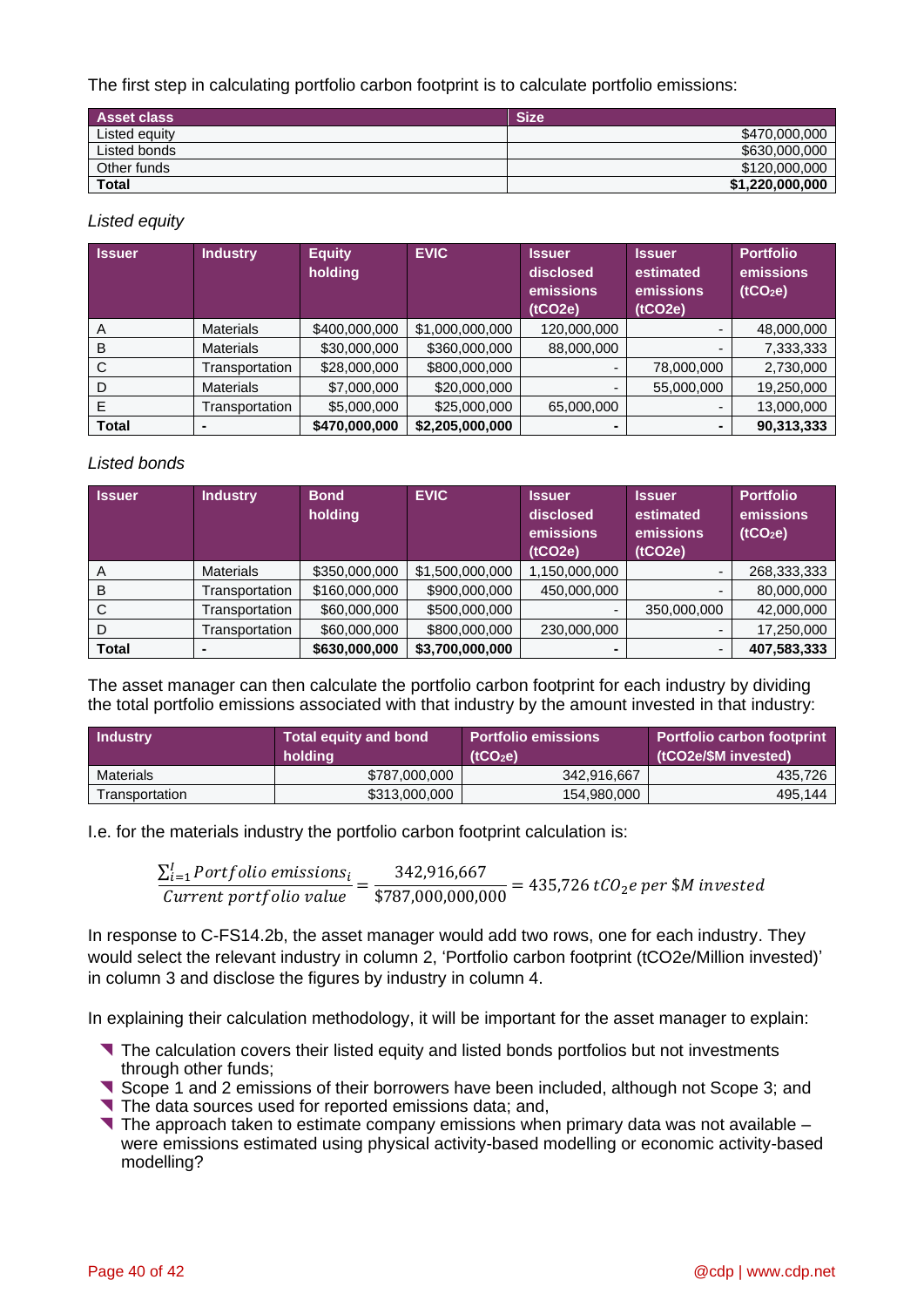## <span id="page-40-0"></span>**5. Going further**

Calculating and disclosing portfolio impact metrics is not in itself an end-goal. The metrics requested by CDP quantify portfolio impact at one point in time only. It is the greening of the financial sector which will be instrumental in achieving the low-carbon transition. For most financial institutions, the journey starts with a high-level commitment to act through international initiatives such as the UNEP FI established frameworks for responsible investing, banking and insurance<sup>25</sup>. The next step, which has been the focus of this technical note, is the measurement of climate change impact. Financial institutions can go further once they have calculated portfolio impact metrics by using the metrics to set targets for reducing their climate change impact and to inform actions they can take to reduce their impact. Reporting on progress through effective environmental disclosures is important at every stage of the journey.

The obvious way for financial institutions to go further once they have calculated a portfolio impact metric is to set a target to improve the metric. Each of the metrics requested by CDP in module C14 could be used to construct a target for reducing the climate change impact of financial portfolios over time.

The gold standard for climate change targets are science-based targets. Targets are considered science-based if they are in line with what the latest climate science says is necessary to meet the goals of the Paris Agreement. In 2020, the Science Based Targets Initiative released guidance and criteria on science-based targets for financial institutions<sup>26</sup>. One approach to target setting permitted under the criteria, the sector decarbonization approach, builds directly on the portfolio emissions metric requested by CDP in C-FS14.1a.

Financial institutions can report on their target setting to CDP in module C4.

Another way financial institutions can go further once they have calculated portfolio impact metrics is through third-party verification. For some time, verification of GHG emissions data has been best practice in environmental reporting as it increases the reliability of data and builds a strong reputation. For financial services sector companies, as the focus shifts onto the environmental impacts they finance in the wider economy, particularly their portfolio emissions, there will be interest in ensuring the reported metrics are accurate.

Financial institutions can report on their verification to CDP in module C10.

<sup>&</sup>lt;sup>25</sup> See the Principles for Responsible Investment: [https://www.unpri.org/,](https://www.unpri.org/) the Principles for Responsible Banking:<https://www.unepfi.org/banking/bankingprinciples/> and the Principles for Sustainable Insurance: [https://www.unepfi.org/psi/.](https://www.unepfi.org/psi/)

<sup>26</sup> SBTi (2020) "Financial Sector Science-based Targets Guidance," [https://sciencebasedtargets.org/wp](https://sciencebasedtargets.org/wp-content/uploads/2020/10/Financial-Sector-Science-Based-Targets-Guidance-Pilot-Version.pdf)[content/uploads/2020/10/Financial-Sector-Science-Based-Targets-Guidance-Pilot-Version.pdf.](https://sciencebasedtargets.org/wp-content/uploads/2020/10/Financial-Sector-Science-Based-Targets-Guidance-Pilot-Version.pdf)